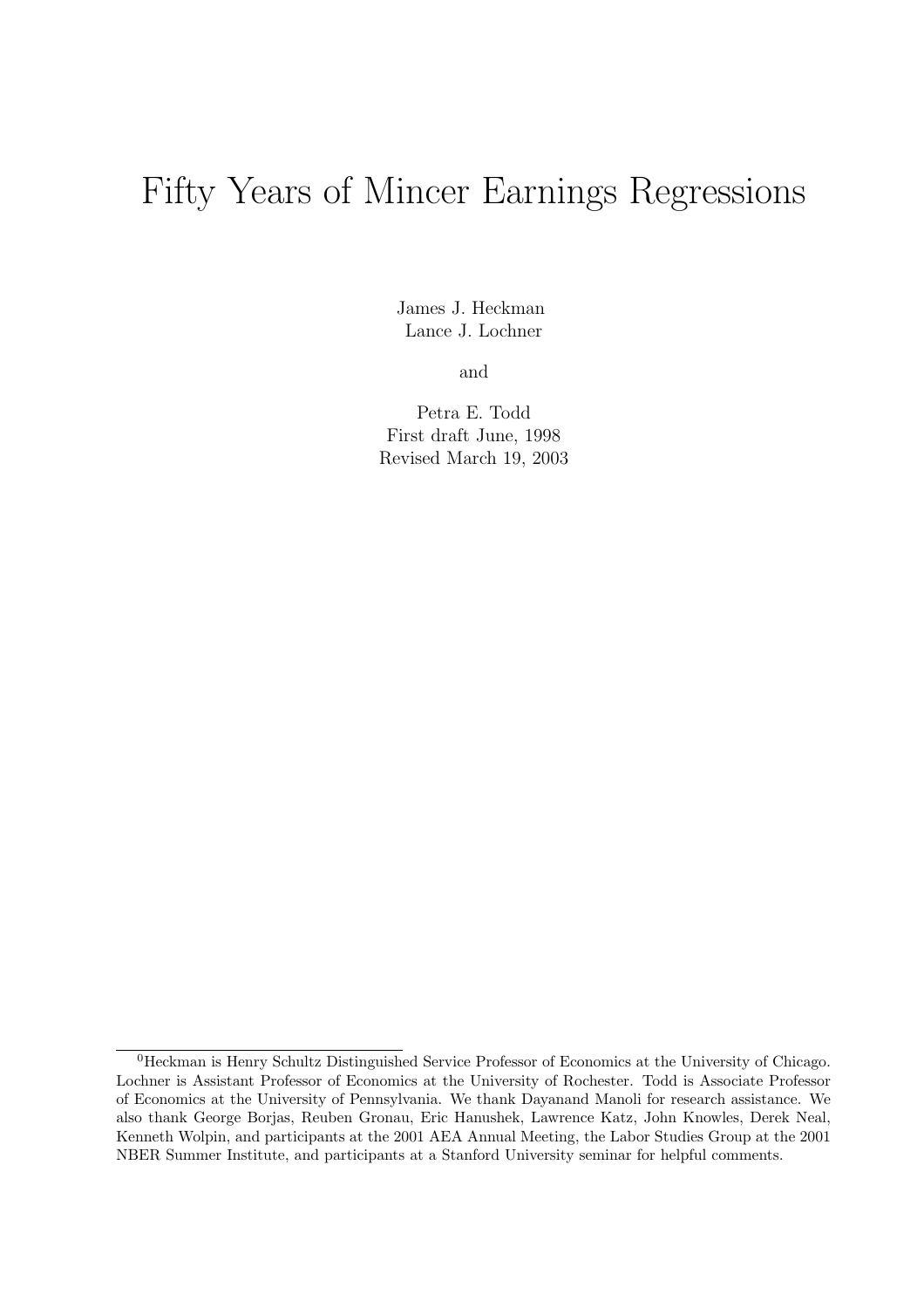#### Abstract

The Mincer earnings function is the cornerstone of a large literature in empirical economics. This paper discusses the theoretical foundations of the Mincer model and examines the empirical support for it using data from Decennial Censuses and Current Population surveys. While data from the 1940 and 1950 Censuses provide some support for Mincer's model, data from later decades are inconsistent with it. We examine the importance of relaxing functional form assumptions in estimating internal rates of return to schooling and in accounting for taxes, tuition, nonlinearity in schooling, and nonseparability between schooling and work experience. Inferences about trends in rates of return to high school and college obtained from our more general model differ substantially from inferences drawn from estimates based on a Mincer earnings regression. Important differences also arise between cohort-based and cross-sectional estimates of the rate of return to school. In the recent period of rapid technological change, widely used cross-sectional applications of the Mincer model produce dramatically biased estimates of cohort returns to schooling. We also examine the implications of accounting for uncertainty and agent expectation formation. Even when the static framework of Mincer is maintained, accounting for uncertainty substantially affects rate of return estimates. Considering the sequential resolution of uncertainty over time in a dynamic setting gives rise to option values, which fundamentally changes the analysis of schooling decisions. In the presence of sequential resolution of uncertainty and option values, the internal rate of return - a cornerstone of classical human capital theory - is not a useful guide to policy analysis.

JEL Code: C31

James J. Heckman Department of Economics University of Chicago 1126 East 59th Street, Chicago, IL 60637 Telephone: (773) 702-0634 Fax: (773) 702-8490 E-mail: jjh@uchicago.edu

Lance Lochner Department of Economics University of Rochester Rochester, NY 14627 Telephone: (585) 275-4239 Fax: (585) 256-2309 E-mail: lance@troi.cc.rochester.edu

Petra Todd Department of Economics University of Pennsylvania 20 McNeil, 3718 Locust Walk, Philadelphia, PA. Telephone: (215)898-4084 Fax: (215)573-2057 E-mail: petra@athena.sas.upenn.edu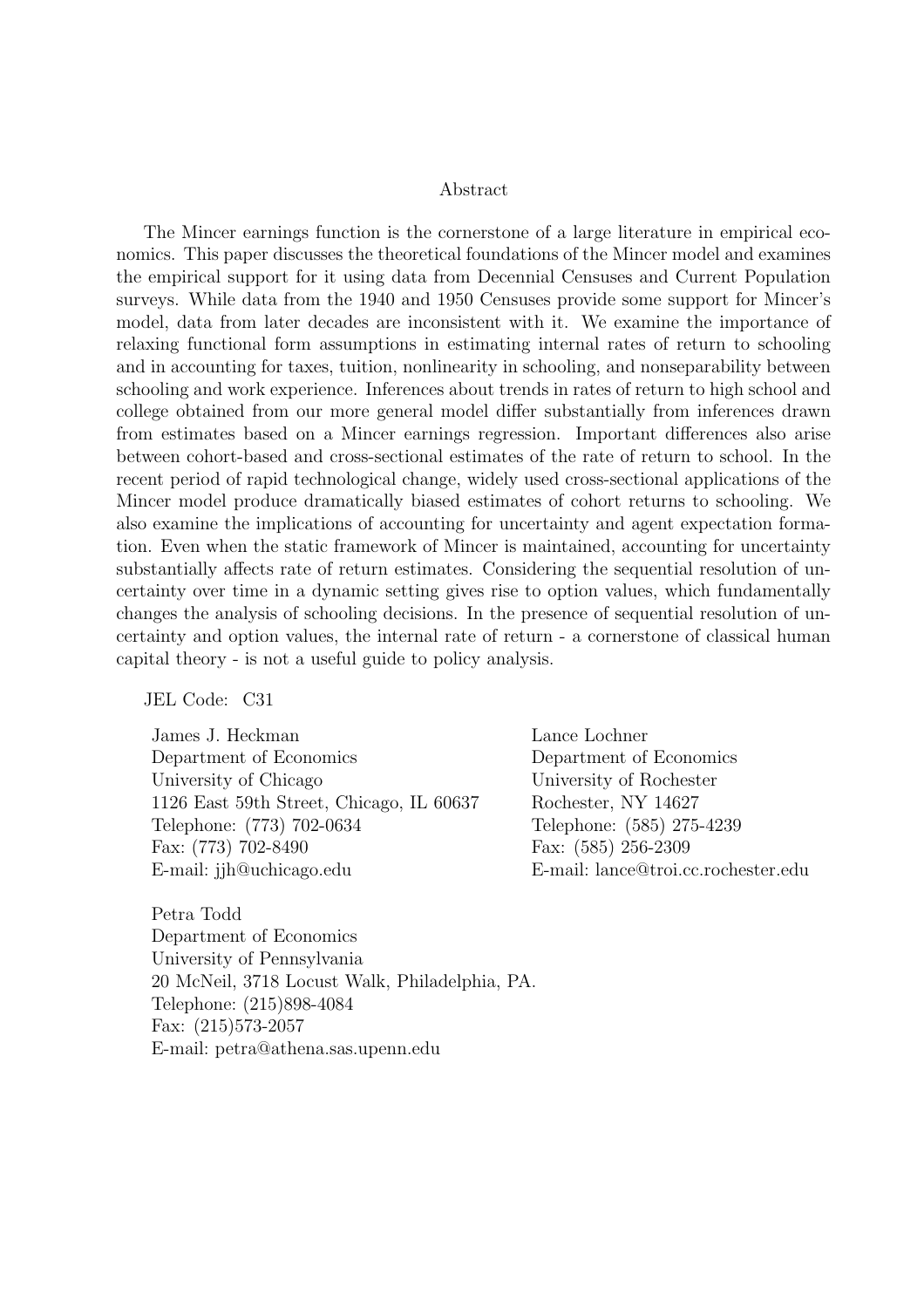### 1 Introduction

Jacob Mincer's model of earnings (1974) is a cornerstone of empirical economics. It is the framework used to estimate returns to schooling,<sup>1</sup> returns to schooling quality,<sup>2</sup> and to measure the impact of work experience on male-female wage gaps.<sup>3</sup> It is the basis for economic studies of education in developing countries<sup>4</sup> and has been estimated using data from a variety of countries and time periods. Recent studies in economic growth use the Mincer model to analyze the relationship between growth and average schooling levels across countries.<sup>5</sup>

In one equation, Mincer's framework captures two distinct economic concepts: (a) a pricing equation or hedonic wage function revealing how the labor market rewards productive attributes like schooling and work experience and (b) the rate of return to schooling which can be compared with the interest rate to determine optimality of human capital investments. Assuming stationarity of the economic environment, the analyst can use the Mincer model to identify both skill prices and rates of return to investment. This happy coincidence only occurs under special conditions, which were approximately valid in the 1960 Census data used by Mincer (1974). Unfortunately, these conditions have been at odds with data ever since. As a result, the widely used Mincer model applied to more recent data does not provide valid estimates of returns to schooling, nor do related studies that associate a rising college - high school wage differential with an increase in the return to schooling. (See, e.g. Murphy and Welch, 1992, Katz and Murphy, 1992, Katz and Autor, 1999.)

A large literature refers to the coefficient on schooling in an earnings regression as a rate of return to schooling without stating the conditions under which this interpretation is valid. This approach to estimating returns has been a main vehicle used to document the rise in returns to schooling over the past twenty years. Yet, it neglects major determinants of actual returns, such as the direct and indirect costs of schooling, taxes, length of working life, and uncertainty about future returns at the time schooling decisions are made.

<sup>1</sup>See, e.g., Psachoropoulus (1981), Willis (1986), Ashenfelter and Krueger (1994), Ashenfelter and Rouse (1998), Smith and Welch (1989), Krueger (1993).

<sup>2</sup>See Behrman and Birdsall (1983) and Card and Krueger (1992).

<sup>3</sup>See Mincer and Polachek (1974).

 $4$ See Glewwe  $(2002)$ .

<sup>&</sup>lt;sup>5</sup>See Bils and Klenow (2000).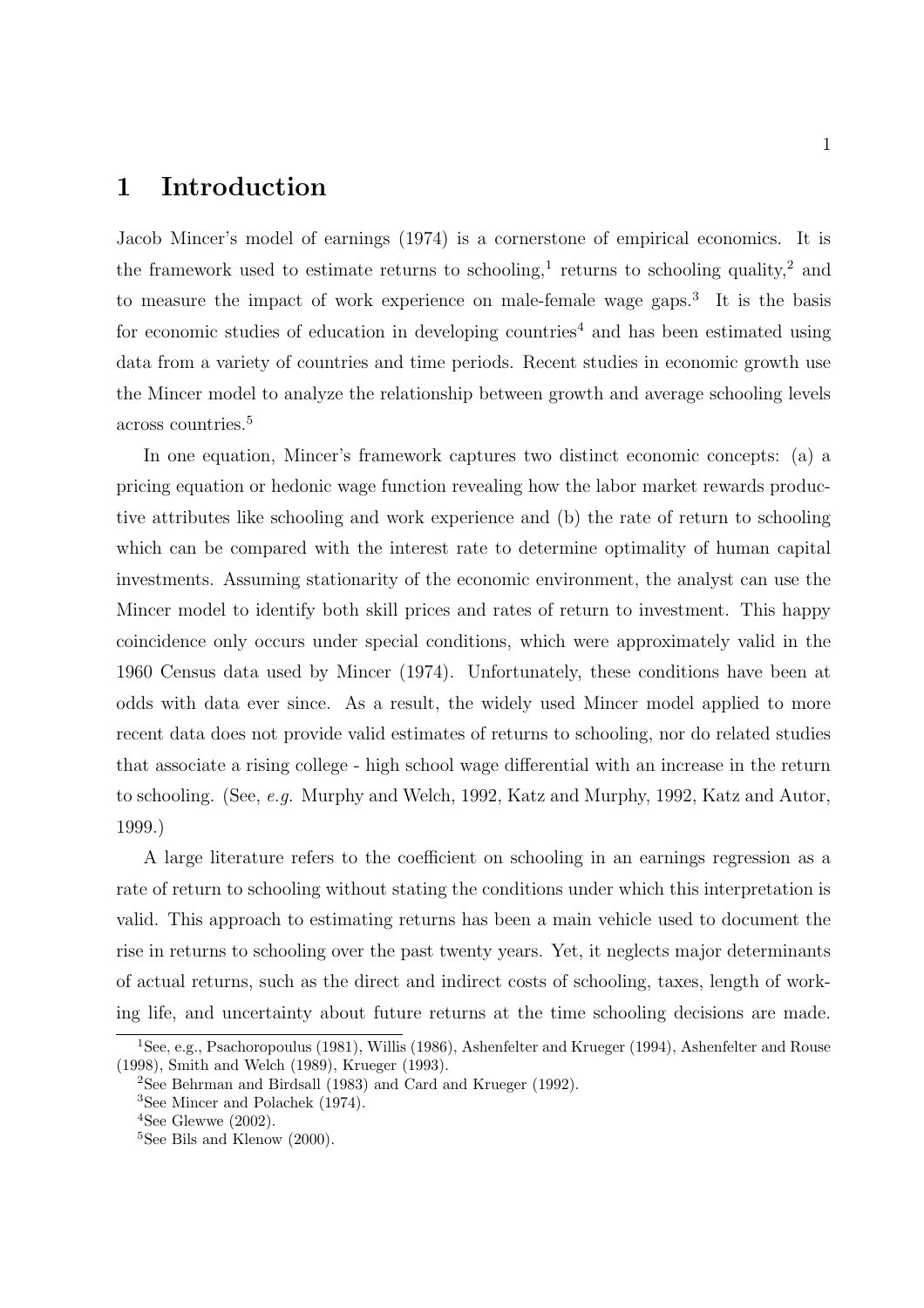Additionally, while some widely cited studies point out that educational wage differentials vary over the lifecycle and that the pattern for earnings-experience-schooling relationships has changed over time (e.g. Murphy and Welch, 1992, Katz and Murphy, 1992, Katz and Autor, 1999), these studies offer little guidance in mapping those differentials into a rate of return measure that can be used to study educational decisions or policy.

This paper makes the following points. (1) Building on the analysis of Willis (1986), we present conditions under which the coefficient on schooling in a Mincer earnings function estimates the rate of return to schooling, assuming stationarity of the economic environment and perfect certainty. (2) Using Census data for the years 1940 - 1990, we test these conditions and reject them, even in the 1960 Census data used in the original Mincer analysis. (3) We develop an alternative nonparametric method to estimate rates of return to schooling that does not rely on the Mincer model. (4) Using our method, we estimate internal rates of return to school (i.e. the discount rate that equates the present value of two earnings streams associated with different schooling levels) that differ substantially in both levels and time trends from estimates based on the Mincer earnings equation. Although the empirical literature has focused on neglect of higher order terms in experience as a major source of misspecification in the Mincer model (see, e.g. Murphy and Welch, 1990), we find that this neglect has only minor consequences for estimated rates of return. Far more important is relaxing Mincer's assumptions of linearity in schooling and separability between schooling and experience. An interesting by-product of our analysis is the discovery that the real story of educational returns in the 1980s is not the increase in the returns to college as emphasized by Katz and Murphy (1992) and others, but rather the increase in the return to graduating from high school. The floor fell out from the wages of the unskilled.

(5) We also explore the importance of Mincer's stationarity assumptions about the economic environment, and allow lifecycle earnings-education-experience profiles to differ across cohorts. In this case, cross sections are no longer useful guides to the lifecycle earnings or schooling returns of any particular individual. Accounting for the nonstationarity of earnings over time has empirically important effects on estimated rates of return to schooling.

(6) We relax the implicit assumption of perfect certainty about future earnings streams associated with different schooling levels that underlies Mincer's model. We first consider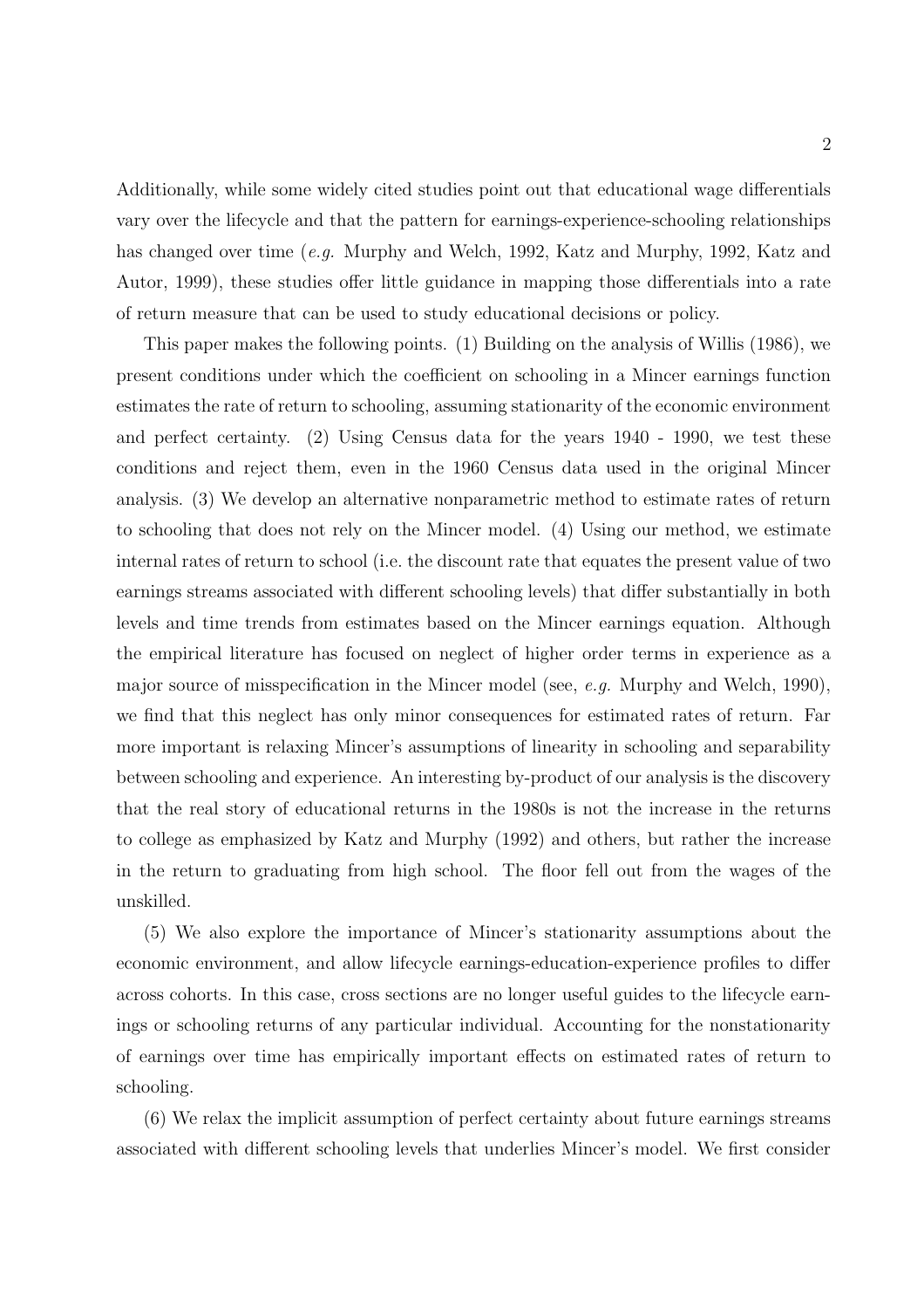a model of uncertainty in a static setup without any updating of information. Accounting for uncertainty in this way substantially reduces estimated internal rates of return to more plausible levels. The resulting estimates are consistent with the qualitative conclusions of a model that ignores uncertainty.

We then propose a substantial break from Mincer's approach by allowing for the sequential resolution of uncertainty. That is, with each additional year of schooling, information about the value of different schooling choices and opportunities becomes available generating an option value of schooling.<sup>6</sup> Completing high school generates the option to attend college and attending college generates the option to complete college. Our findings suggest that part of the economic return to finishing high school or attending college includes the potential for completing college and securing the high rewards associated with a college degree. Both the sequential resolution of uncertainty and non-linearity in returns to schooling contribute to sizeable option values.

Accounting for option values challenges the validity of a major empirical tool used in human capital theory since the seminal work of Becker (1964) – the internal rate of return. When the schooling decision is made at the beginning of life and age-earnings streams across schooling levels are known and cross only once, then the internal rate of return (IRR) can be compared with the interest rate as a valid rule for making education decisions (Hirschleifer, 1970). When schooling decisions are made sequentially as information is revealed, a number of problems arise that invalidate this rule. We examine these problems and the empirical role that option values play in determining rates of return to schooling. Our analysis points to a need for more empirical studies that incorporate the sequential nature of individual schooling decisions and uncertainty about education costs and future earnings to help determine their importance.

This paper does not examine the implicit assumption of the Mincer model that schooling is exogenous. This assumption has been challenged elsewhere. See Griliches (1977), Willis and Rosen (1979), Willis (1986), Card (1995, 1999), Heckman and Vytlacil (1998,  $2003$ , and Carneiro, *et al.* (2001). Unfortunately, the current empirical debate on the importance of accounting for the endogeneity of schooling is far from settled. The instruments used in this literature have been seriously challenged (Carneiro and Heckman, 2002), and

<sup>6</sup>Weisbrod (1962) developed the concept of the option value of education. For one formalization of his analysis, see Comay, Melnik and Pollatschek (1973).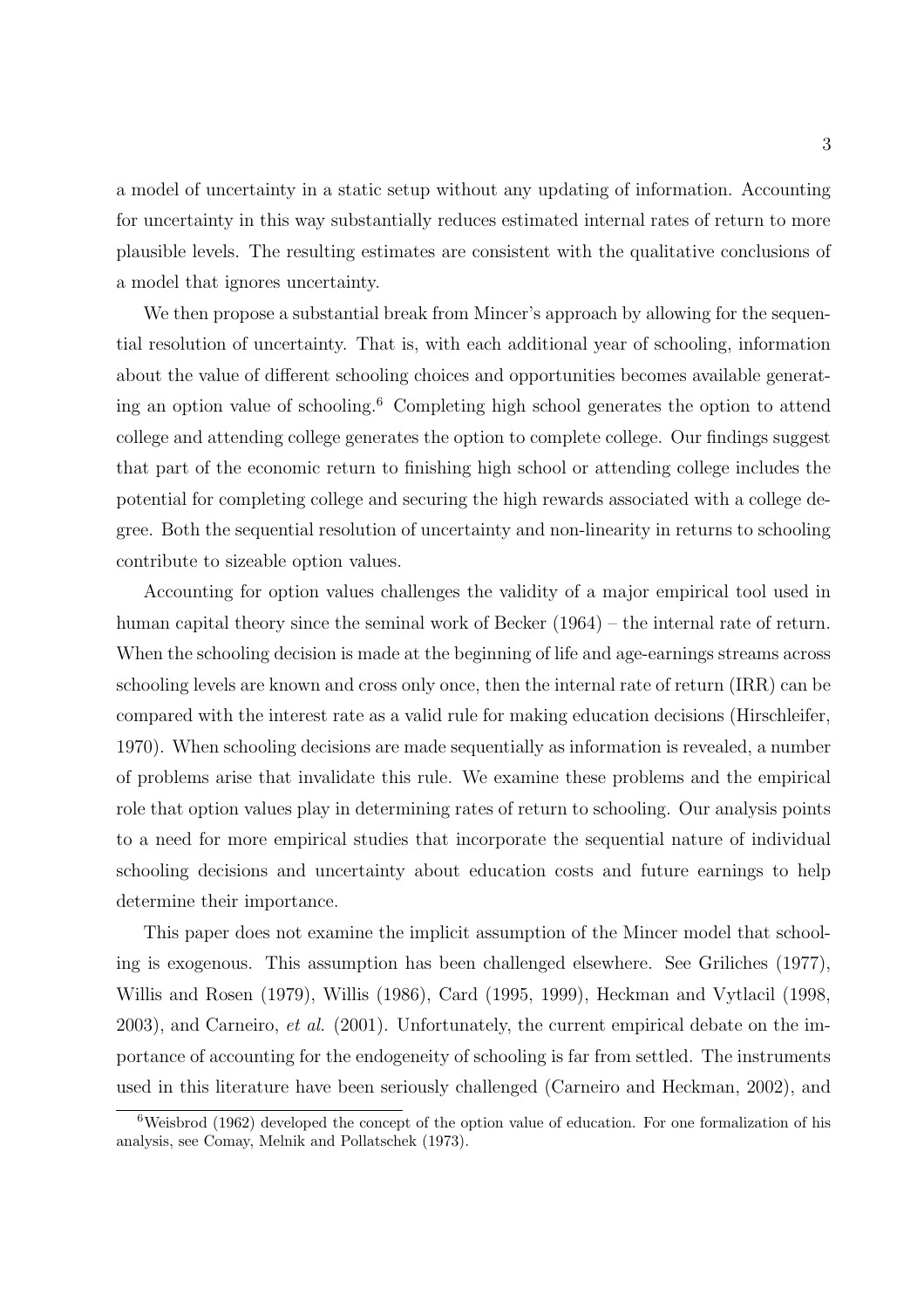the Census data used in this paper yield large samples but few instruments. This paper uses these data to examine other, neglected, aspects of the Mincer model. Assumptions about the functional form of the earnings function, the consequences of tuition and taxes, uncertainty, and stability of the economic environment have been largely neglected in the empirical literature. This paper fills that void by systematically analyzing these issues, maintaining the exogeneity of schooling like most of the literature following Mincer (See, e.g., Katz and Murphy, 1992, and Katz and Autor, 1999).

This paper proceeds in the following way. Section 3 reviews two distinct theoretical foundations for the Mincer model that are often confused. Section three presents empirical evidence on the validity of the Mincer specification. Using nonparametric estimation techniques, we formally test (and reject) key assumptions of Mincer's model. In Section four, we develop an alternative nonparametric approach that allows for income taxes, college tuition, and length of working life that may depend on the amount of schooling. We explore the empirical importance of assumptions that are needed to equate the Mincer schooling coefficient with the internal rate of return to schooling, and provide estimates of the return that take into account more general earnings functions, taxes, tuition, and a varying length of working life. We also consider the impact of allowing for uncertainty in a static decision framework.

Section five considers the interpretation of Mincer regression estimates based on crosssection data in a changing economy. We contrast cross-sectional estimates with those based on repeated cross-sections drawn from the CPS that follow cohorts over time.

In Section six, we introduce a framework with sequential resolution of uncertainty and an option value of schooling. We discuss why the internal rate of return is no longer a valid guide to schooling investments in this environment and argue that another measure of the rate of return used in modern capital theory is more appropriate. Section seven concludes.

# 2 The Theoretical Foundations of Mincer's Earnings Regression

The Mincer (1958, 1974) model specifies

$$
\ln[w(s,x)] = \alpha_0 + \rho_s s + \beta_0 x + \beta_1 x^2 + \varepsilon \tag{1}
$$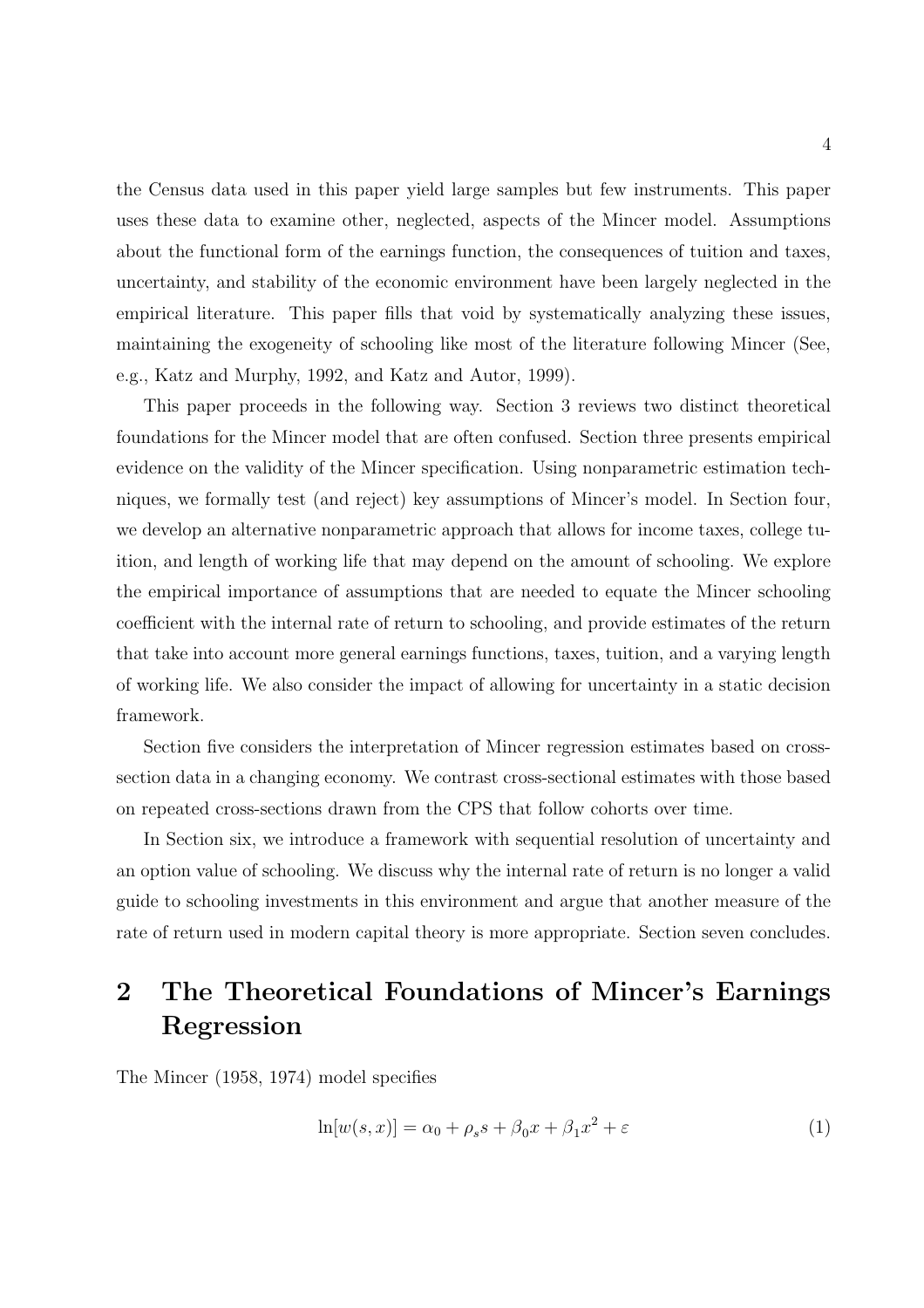where  $w(s, x)$  is wage at schooling level s and work experience  $x, \rho_s$  is the "rate of return to schooling" (assumed to be the same for all schooling levels) and  $\varepsilon$  is a mean zero residual with  $E(\varepsilon|s,x) = 0$ . This model is motivated by two conceptually different theoretical frameworks, which we briefly review in this section.

#### 2.1 The compensating differences model of Mincer (1958)

The first Mincer model (1958) uses the principle of compensating differences to explain why persons with different levels of schooling receive different earnings over their lifetimes. This model assumes that individuals have identical abilities and opportunities, that there is perfect certainty, that credit markets are perfect, that the environment is perfectly certain, but that occupations differ in the amount of training required. Schooling is costly because individuals forego earnings while in school, but it entails no direct costs. Because individuals are assumed to be ex ante identical, they require a compensating differential to work in occupations that require a longer training period. The size of the compensating differential is determined by equating the present value of earnings streams net of costs associated with different levels of investment.

Let  $w(s)$  represent the annual earnings of an individual with s years of education, assumed to be constant over his lifetime. Let  $r$  be an externally determined interest rate and T the length of working life, which is assumed not to depend on s. The present value of earnings associated with schooling level s is

$$
V(s) = w(s) \int_{s}^{T} e^{-rt} dt = \frac{w(s)}{r} (e^{-rs} - e^{-rT}).
$$

An equilibrium characterized by heterogeneous schooling choices requires that individuals be indifferent between schooling levels. Allocations of people to different schooling levels are driven by demand conditions. Equating the earnings streams associated with different schooling levels and taking logs yields

$$
\ln w(s) = \ln w(0) + \ln((1 - e^{-rt})/(1 - e^{-r(T-s)})) + rs.
$$

The second term on the right-hand-side is an adjustment for finite life, which converges to zero as  $T$  gets large.<sup>7</sup>

<sup>&</sup>lt;sup>7</sup>This term also disappears if the retirement age,  $T$ , is allowed to increase one-for-one with  $s$ .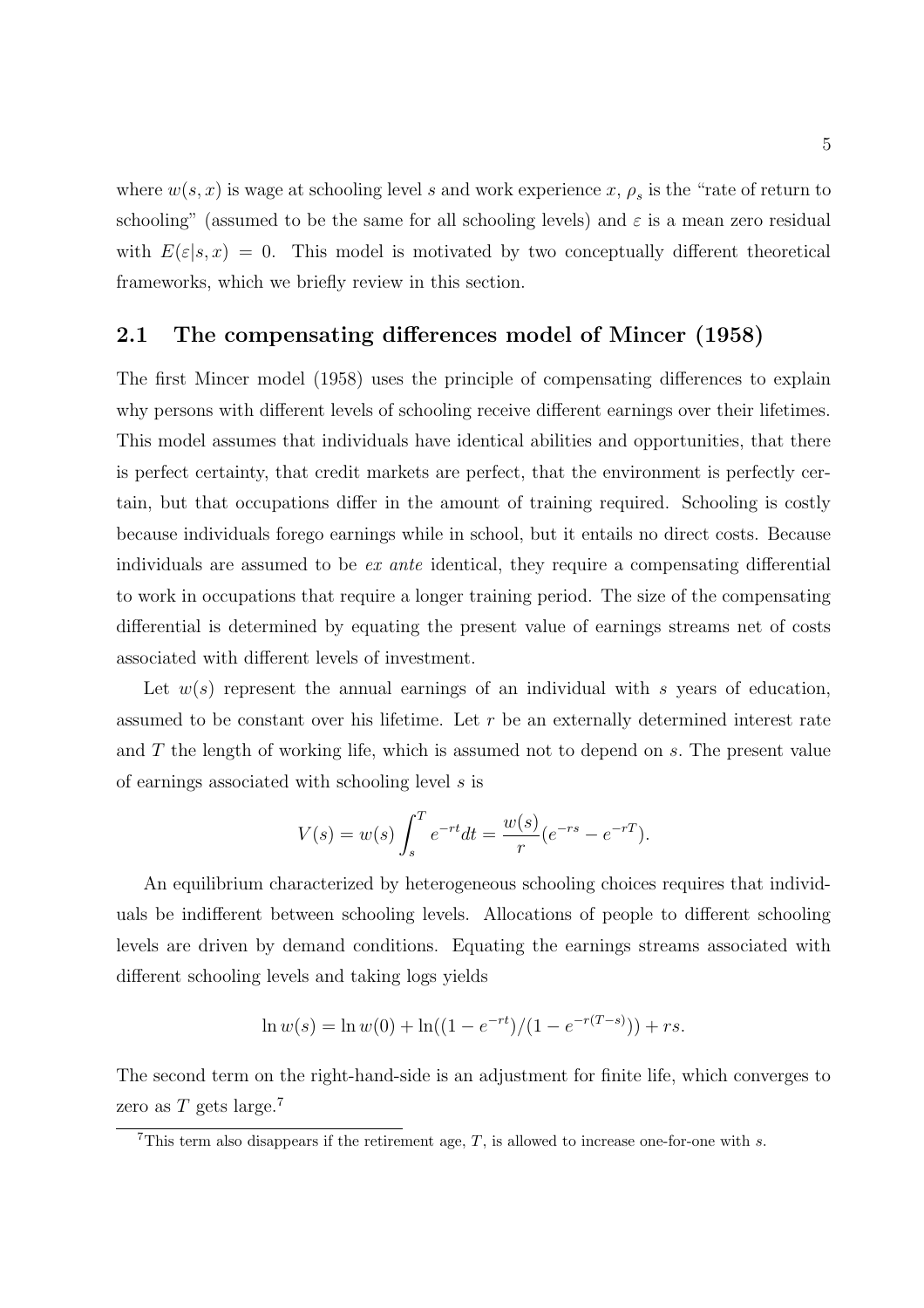Mincer (1958) observed that this simple framework yields a number of interesting implications: (i) For large T, the coefficient on years of schooling in a Mincer regression equals the interest rate,  $r$ , (ii) people with more education receive higher earnings, (iii) the difference between earnings levels of people with different years of schooling is increasing in the interest rate and age of retirement, and (iv) the ratio of earnings for persons with education levels differing by a fixed number of years is roughly constant across schooling levels.

If we define the internal rate of return to schooling as the discount rate that equates the lifetime earnings streams for different education choices, then the internal rate of return equals the interest rate, r. Combined with implication (i), the coefficient on years of schooling in a Mincer regression yields an estimate of the internal rate of return. This coefficient also reflects the percentage increase in lifetime earnings associated with an additional year of school when  $T$  is large.

### 2.2 Mincer's (1974) accounting-identity model

Mincer's (1974) second model is motivated by entirely different assumptions from his earlier model, but it yields an earnings specification similar to that of the first. The second model builds on an accounting identity model developed in Becker (1964) and Becker-Chiswick (1966). Unlike the first model, the second model focuses on the life-cycle dynamics of earnings and on the relationship between observed earnings, potential earnings, and human capital investment, both in terms of formal schooling and on-the-job investment. At the same time, no explicit assumptions are made about the background economic environment.

Mincer (1974) writes observed earnings as a function of potential earnings net of human capital investment costs, where potential earnings in any time period depend on investments in previous time periods. Let  $E_t$  be potential earnings at time t. Investments in training can be expressed as a fraction of potential earnings invested, i.e.  $C_t = k_t E_t$ , where  $k_t$  is the fraction invested at time t. Let  $\rho_t$  be the return to training investments made at time t. Then,

$$
E_{t+1} = E_t + C_t \rho_t = E_t (1 + k_t \rho_t).
$$

Repeated substitution yields  $E_t = \prod_{j=0}^{t-1} (1 + \rho_j k_j) E_0$ .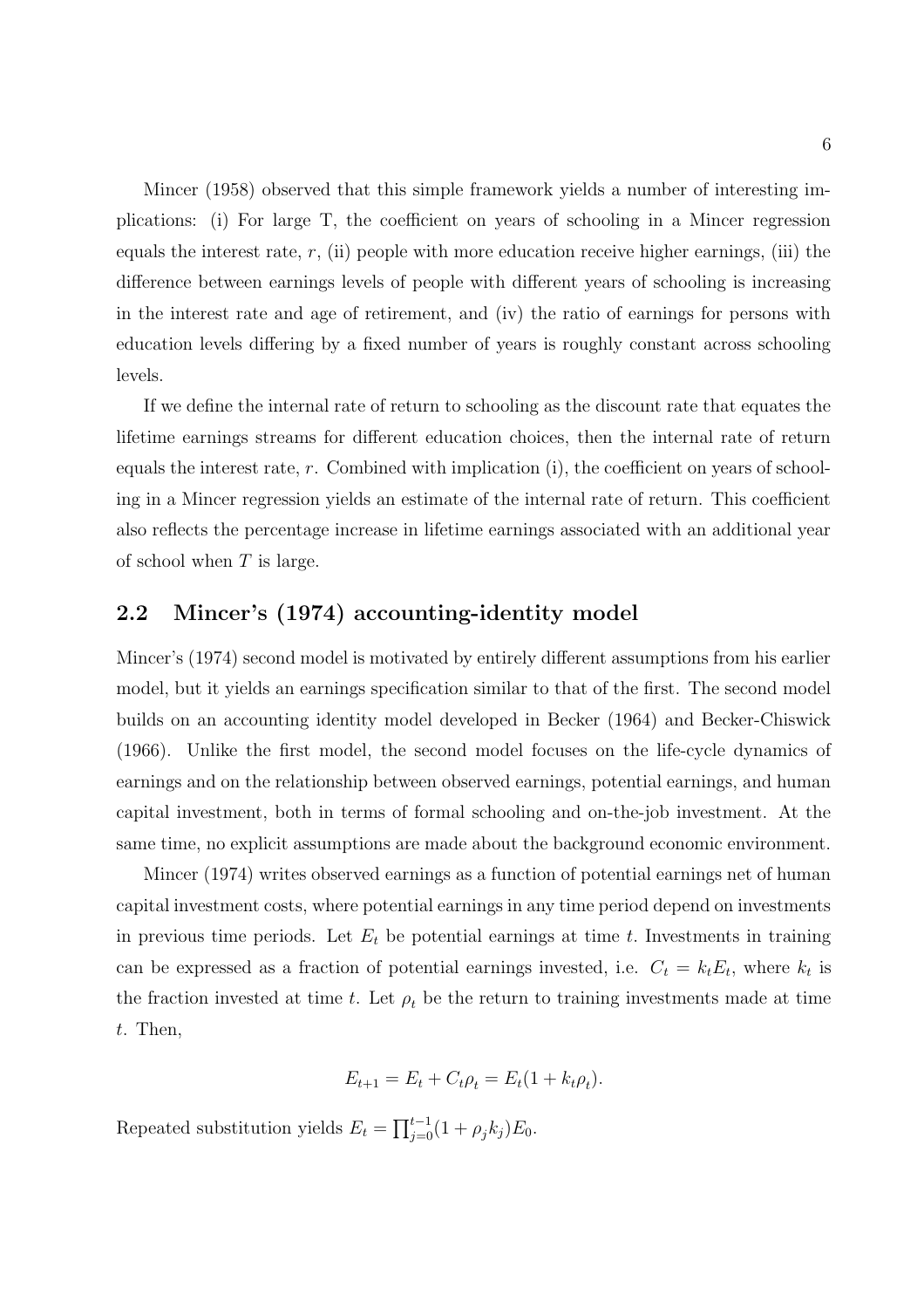Formal schooling is defined as years spent in full-time investment  $(k<sub>t</sub> = 1)$ . Assume that the rate of return on formal schooling is constant for all years of schooling  $(\rho_t = \rho_s)$  and that formal schooling takes place at the beginning of life. Also assume the rate of return to post-school investment,  $\rho_t$ , is constant over time and equals  $\rho_0$ . Then, we can write

$$
\ln E_t = \ln E_0 + s \ln(1 + \rho_s) + \sum_{j=s}^{t-1} \ln(1 + \rho_0 k_j),
$$

which yields the approximate relationship (for small  $\rho_s$  and  $\rho_0$ )

$$
\ln E_t \approx \ln E_0 + s\rho_s + \rho_0 \sum_{j=s}^{t-1} k_j.
$$

To establish a relationship between potential earnings and years of labor market experience, Mincer (1974) approximates the Ben Porath (1967) model and further assumes a linearly declining rate of post-school investment:

$$
k_{s+x} = \kappa \left( 1 - \frac{x}{T} \right) \tag{2}
$$

where  $x = t - s \geq 0$  is the amount of work experience as of age t. The length of working life, T, is assumed to be independent of years of schooling. Under these assumptions, the relationship between potential earnings, schooling and experience is given by:

$$
\ln E_{x+s} \approx [\ln E_0 - \kappa \rho_0] + \rho_s s + \left(\rho_0 \kappa + \frac{\rho_0 \kappa}{2T}\right) x - \frac{\rho_0 \kappa}{2T} x^2.
$$

Observed earnings equal potential earnings less investment costs, producing the following relationship for observed earnings:

$$
\ln w(s, x) \approx \ln E_{x+s} - \kappa \left( 1 - \frac{x}{T} \right)
$$
  
= 
$$
[\ln E_0 - \kappa \rho_0 - \kappa] + \rho_s s + \left( \rho_0 \kappa + \frac{\rho_0 \kappa}{2T} + \frac{\kappa}{T} \right) x - \frac{\rho_0 \kappa}{2T} x^2.
$$
  
= 
$$
\alpha_0 + \rho_s s + \beta_0 x + \beta_1 x^2.
$$

Thus, we arrive at the standard form of the Mincer earnings model (equation (1)) that regresses log earnings on a constant term, a linear term in years of schooling, and linear and quadratic terms in years of labor market experience.

In most applications of the Mincer model, it is assumed that the intercept and slope coefficients in equation (1) are identical across persons. This implicitly assumes that  $E_0$ ,  $\kappa$ ,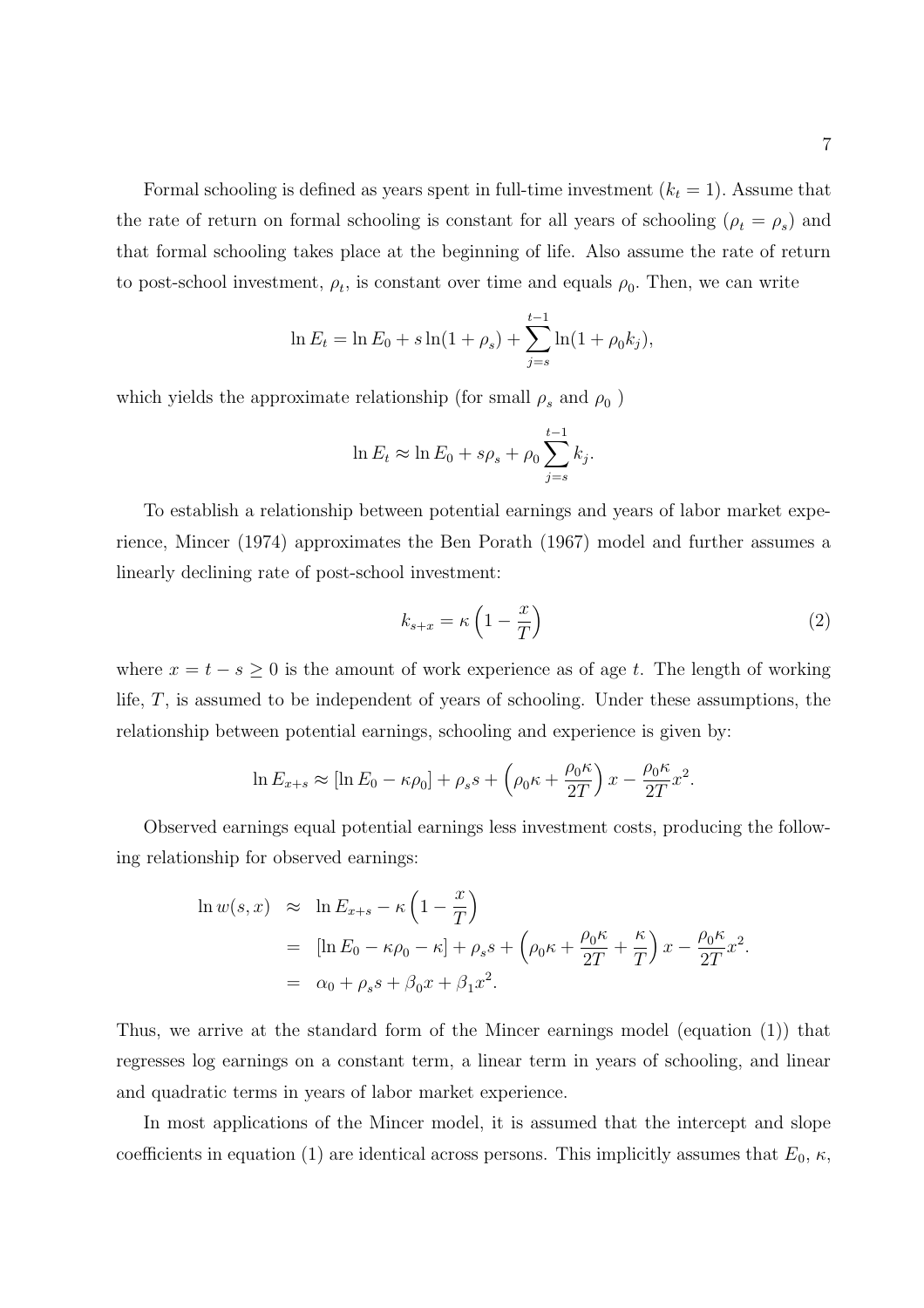$\rho_0$  and  $\rho_s$  are the same across persons and do not depend on the schooling level. However, Mincer formulates a more general model that allows for the possibility that  $\kappa$  and  $\rho_s$  differ across persons, which produces a random coefficient model

$$
\ln w(s_i, x_i) = \alpha_{0i} + \rho_{si} s_i + \beta_{0i} x_i + \beta_{1i} x_i^2 + \varepsilon_i
$$

Letting  $\alpha_0 = E(\alpha_{0i}), \ \rho_s = E(\rho_{si}), \ \beta_0 = E(\beta_{0i}), E(\beta_{1i}) = \beta_1$ , we may write this expression as

$$
\ln w(s, x) = \alpha_0 + \rho_s s + \beta_0 x + \beta_1 x^2 + [(\alpha_{0i} - \alpha_0) + (\rho_{si} - \rho_s)s + (\beta_{0i} - \beta_0)x + (\beta_{1i} - \beta_1)x^2],
$$

where the terms in brackets are part of the error.<sup>8</sup> Mincer initially assumes that  $(\alpha_{0i} \alpha_0$ ,  $(\rho_{si} - \rho_s)$ ,  $(\beta_{0i} - \beta_0)$ ,  $(\beta_{1i} - \beta_1)$  are independent of  $(s, x)$ ; although he relaxes this assumption in later work (Mincer, 1997).

#### Implications for log earnings-age and log earnings-experience profiles and for the interpersonal distribution of life-cycle earnings

Mincer derives several implications from the accounting identity model under different assumptions about the relationship between formal schooling and post-school investment patterns. Under the assumption that post-school investment patterns are identical across persons and do not depend on the schooling level, he shows that  $\frac{\partial \ln w(s,x)}{\partial s \partial x} = 0$  and  $\frac{\partial \ln w(s,x)}{\partial s \partial t} = 0$  $\frac{\rho_0 \kappa}{T} > 0$ . These two conditions imply:

- (i) log-earnings experience profiles are parallel across schooling levels, and
- (ii) log-earnings age profiles diverge with age across schooling levels.

Mincer (1974) presents informal empirical support for both of these implications of the model using cross-sectional data from the 1960 Decennial Census. In Section 3, we extend his analysis to more Census cross sections and show that the data from the 1940-1950 Censuses provide some empirical support for patterns  $(i)$  and  $(ii)$ . The 1960 and 1970 data are roughly consistent with the model, but pattern  $(i)$  does not pass conventional statistical tests. Data from the more recent Census years are much less supportive of Mincer's model.

<sup>&</sup>lt;sup>8</sup>In the random coefficients model, the error term of the derived regression equation is heteroskedastic.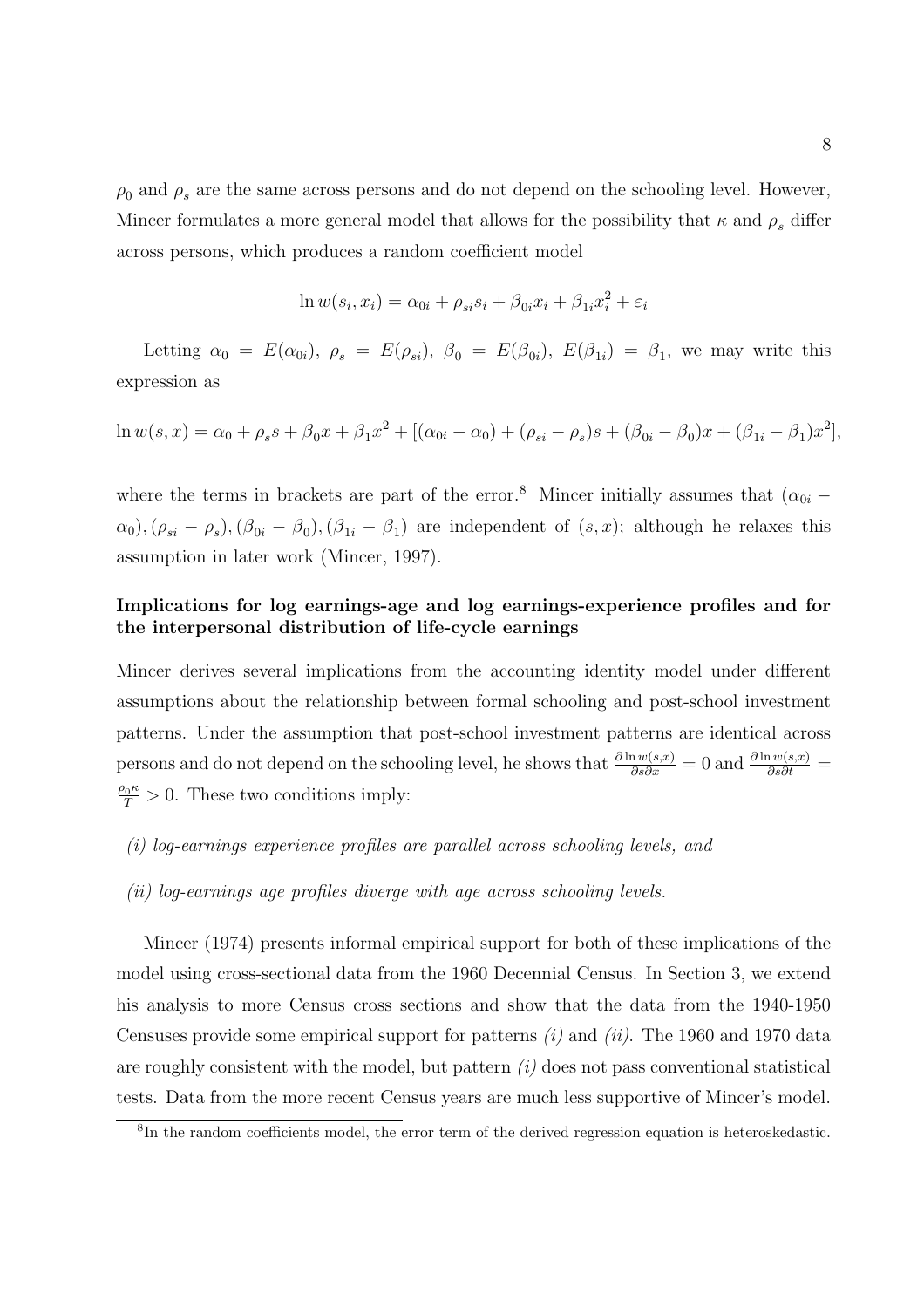The framework described above also has important implications for understanding how individual earnings patterns vary with population averages at each age in the life-cycle. One implication is that for each schooling class, there is an age in the life-cycle at which the interpersonal variance in earnings is minimized. Consider the accounting identity for observed earnings at experience level  $x$  and schooling level  $s$ , which we can write as

$$
w(s,x) = E_s + \rho_0 \sum_{j=s}^{s+x-1} C_j - C_{s+x}.
$$

In logs

$$
\ln w(s, x) \cong \ln E_s + C_0 \sum_{j=0}^{x-1} k_{s+j} - k_{s+x}.
$$

Interpersonal differences in observed earnings of individuals with the same  $E_0$  and  $\rho_s$  arise because of differences in  $\ln E_s$  and in post-school investment patterns as determined by  $k_j$ . When  $\ln E_s$  and  $\kappa$  (from equation 2) are uncorrelated, it can be shown that the variance of log earnings is minimized when experience is approximately equal to  $1/\rho_0$ . (See the derivation in Appendix A.) At this experience level, variance in earnings is solely a consequence of differences in schooling levels or ability and is unrelated to differences in post-school investment behavior. Prior to and after this time period (often referred to as the 'overtaking age'), there is an additional source of variance due to differences in post-school investment. As discussed by Mincer (1974), this yields another important implication that can be examined in the data, namely:

(iii) the variance of earnings over the life-cycle has a U-shaped pattern

Below, we show that this prediction of the model is supported in Census data from both early and recent decades.<sup>9</sup>

### 3 Empirical Evidence for the Mincer Model

We now examine the empirical support for three key implications of Mincer's accounting identity model given above by  $(i)$ ,  $(ii)$ , and  $(iii)$ . We extend Mincer's (1974) analysis

<sup>&</sup>lt;sup>9</sup>In addition to Mincer (1974), studies by Schultz (1975), Smith and Welch (1979), Hause (1980), and Dooley and Gottschalk (1984) also provide evidence of this pattern for wages and earnings.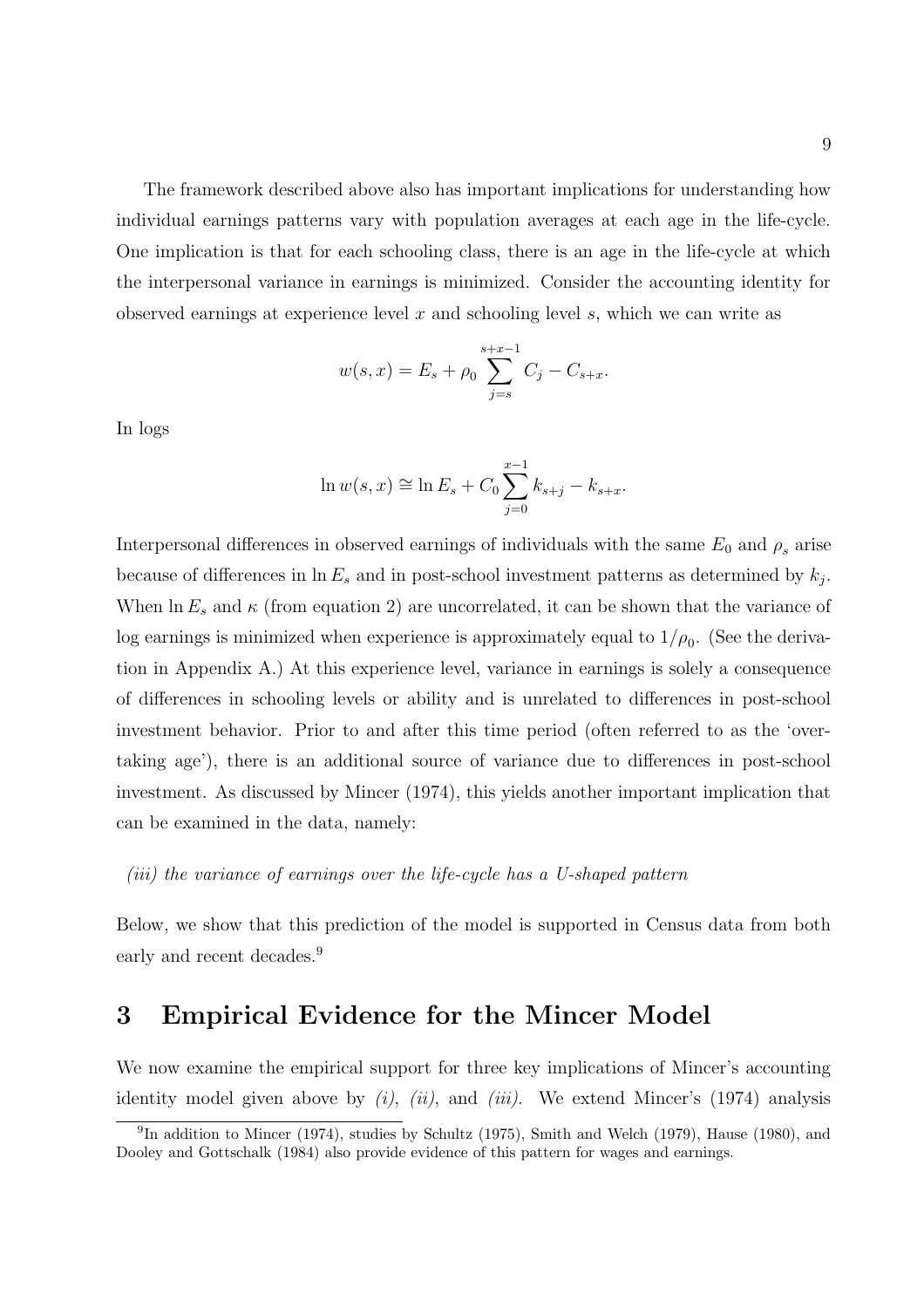of subsamples of white males from the 1960 decennial U.S. census to include both white and black males from the 1940-1990 decennial Censuses. Earnings correspond to annual earnings, which includes both wage and salary income and business income.<sup>10</sup>

Figure 1 presents nonparametric estimates of the experience - log earnings profiles for each of the Census years for white and black males. Analogous estimates of the age - log earnings profiles are shown for 1940, 1960, and 1980 in Figure 2. Nonparametric local linear regression is used to generate the estimates.<sup>11</sup> The estimated profiles for white males from the 1940-1970 Censuses generally support the fanning-out by age and the parallelism by experience patterns (implications  $(i)$  and  $(ii)$  above) predicted by Mincer's accounting identity model. For black males, the patterns are less clear, partly due to the order of magnitude smaller sample sizes which result in less precise estimates. For 1960 and 1970, when the sample sizes of black males are much larger relative to earlier years, experience - log earnings profiles for black males show convergence across education levels over the life-cycle.

Earnings-experience profiles for the 1980-1990 Censuses show convergence for both white and black males. Thus, while data from the 1940-1950 Censuses provide support for implications  $(i)$  and  $(ii)$  of Mincer's model, the evidence for implication  $(i)$  is weaker for 1960 and 1970. The data from 1980 and 1990 do not support the model.<sup>12</sup> Formal statistical tests, reported in Table 1, reject the hypothesis of parallel experience - log earnings profiles for whites during all years except 1940 and 1950. Thus, even in the 1960 data used by Mincer, we reject parallelism. For black males, parallelism is only rejected in 1990, although the samples are much smaller. (The formulae for the test statistics are given in Appendix C.)

Figure 3 examines the support for implication  $(iii)$ –a U-shaped variance in earnings– for three different schooling completion levels: eighth grade, 12th grade, and college (16 years of school). For the 1940 Census year, the variance of log-earnings over the life-cycle is relatively flat for whites. It is similarly flat in 1950, with the exception of increasing

<sup>10</sup>Business income is not available in the 1940 Census. Appendix B provides detailed information on the construction of our data subsamples and variables.

 $11$  Details about the nonparametric estimation procedure are given in Appendix C. The bandwidth parameter is equal to 5 years. Estimates are not very sensitive to changes in the bandwidth parameter in the range of 3-10 years.

 $12$ Murphy and Welch (1992) also document differences in earnings-experience profiles across education levels using data from the 1964-1990 Current Population Surveys.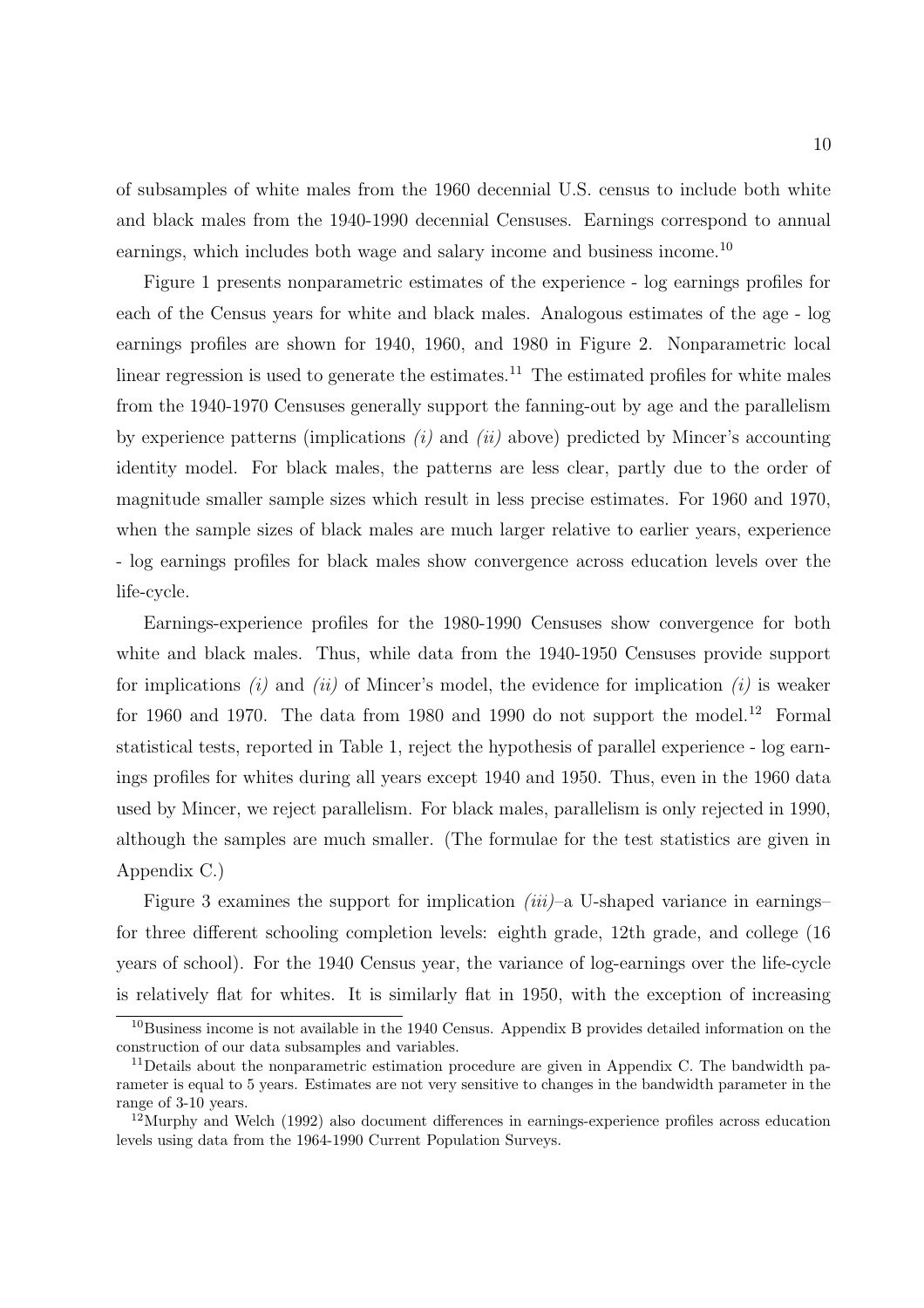variance at the tails. However, data for black and white men from the 1960-1990 Censuses clearly exhibit the U-shaped pattern predicted by Mincer's accounting-identity model.<sup>13</sup>

Table 2 reports standard cross-section regression estimates of the Mincer return to schooling for all Census years derived from earnings specification (1). The estimates indicate a rate of return to schooling of around 10-13% for white men and 9-15% for black men over the 1940-90 period. While estimated coefficients on schooling tend to be lower for blacks than whites in the early decades, they are higher in 1980 and 1990. The estimates suggest that the rate of return to schooling for blacks increased substantially over the 50 year period, while it first declined and then rose for whites. The coefficient on experience rose for both whites and blacks over the five decades. At the same time, earnings profiles have become more concave as reflected in the increasingly more negative estimated coefficients for experience squared.

### 4 Estimating Rates of Return

Under the assumptions invoked in the compensating differentials model described in Section 2, the coefficient on schooling equals both the real interest rate and the internal rate of return to schooling. The coefficient on schooling in an accounting identity model can also be interpreted as an average rate of return. These observations have led many economists to label that coefficient the "Mincer rate of return," and a large empirical literature focuses on its estimation.

In this section, we explore what earnings equations estimate within a simple income maximizing framework under perfect certainty developed in Rosen (1977) and Willis (1986). We assume that individuals choose education levels to maximize their present value of lifetime earnings, as in Mincer's compensating differences model, taking as given a postschool earnings profile, which may be determined through on-the-job investment as in the accounting-identity model. The model analyzed in this section relaxes many of the assumptions that were imposed in the models of Section 2, such as the restriction that log earnings increase linearly with schooling and the restriction that log earnings-experience profiles are parallel across schooling classes. We also incorporate additional features, such as

 $13$ For the sake of brevity, only a subset of years are shown in the figures. Figures for 1950, 1970, and 1990 are available from the authors upon request.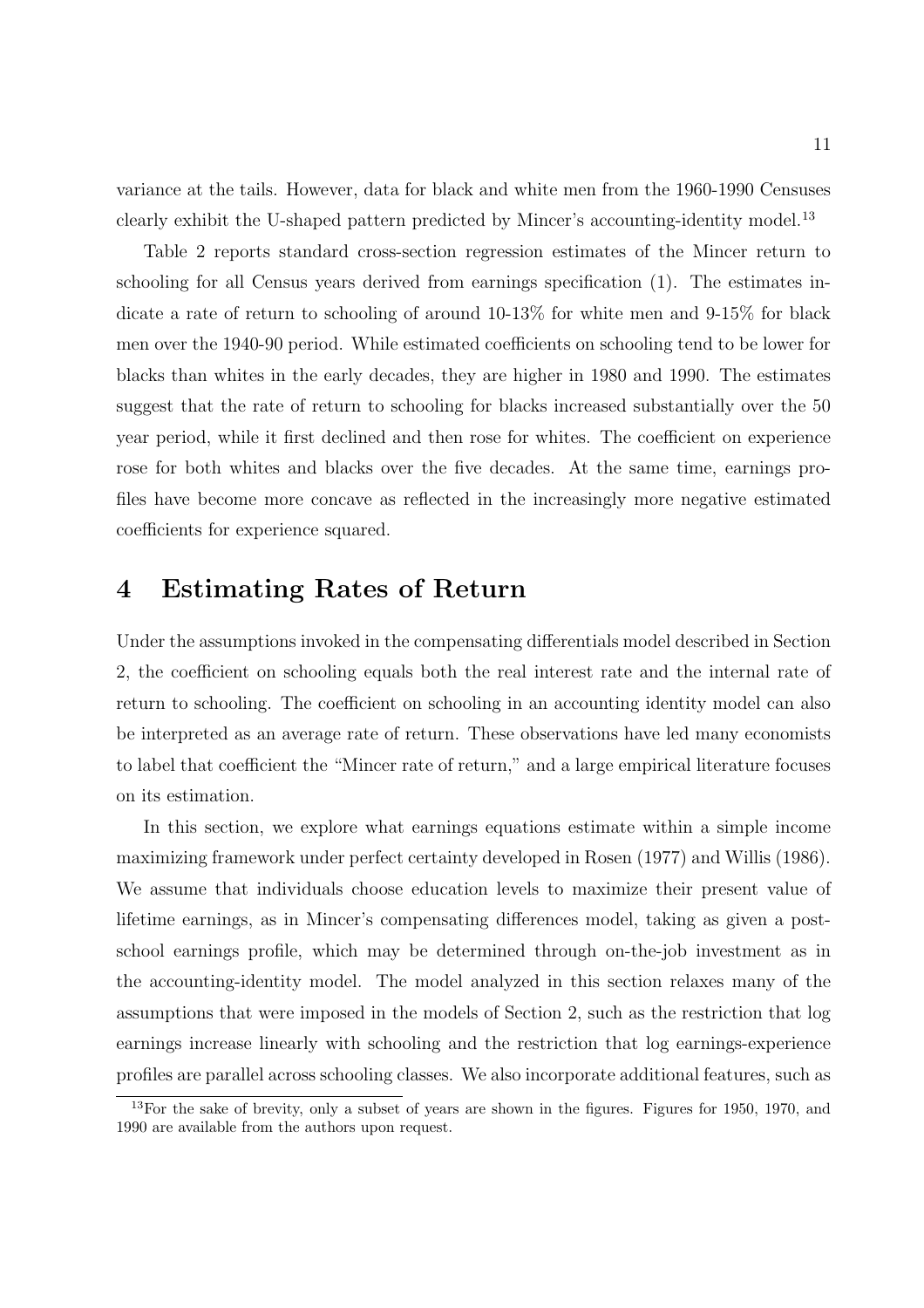school tuition and nonpecuniary costs of schooling, income taxes, and a length of working life that may depend on the schooling level. When these features are incorporated, the coefficient from a Mincer regression need no longer equal the real interest rate (the rate of return on capital). It also loses its interpretation as the internal rate of return to schooling. Therefore, instead of fitting Mincer equations, we estimate rates of returns by a procedure applied in Hanoch (1967), which is further described below.

Let  $w(s, x)$  be wage income at experience level x for schooling level s;  $T(s)$ , the last age of earnings, which may depend on the schooling level;  $v$ , private tuition and non-pecuniary costs of schooling;  $\tau$ , a proportional income tax rate; and r, the before-tax interest rate.<sup>14</sup> Individuals are assumed to choose s to maximize the present discounted value of lifetime earnings<sup>15</sup>

$$
V(s) = \int_{0}^{[T(s)-s]} (1-\tau)e^{-(1-\tau)r(x+s)}w(s,x)dx - \int_{0}^{s} ve^{-(1-\tau)rz}dz.
$$
 (3)

The first order condition for a maximum yields

$$
[T'(s) - 1]e^{-(1-\tau)r(T(s)-s)}w(s,T(s)-s) - (1-\tau)r\int_{0}^{T(s)-s}e^{-(1-\tau)rx}w(s,x)dx
$$
  
+ 
$$
\int_{0}^{T(s)-s}e^{-(1-\tau)rx}\frac{\partial w(s,x)}{\partial s}dx - v/(1-\tau) = 0.
$$
 (4)

 $14$ The standard framework implicitly assumes that individuals know these functional relationships, credit markets are perfect, education does not enter preferences, and there is no uncertainty.

<sup>&</sup>lt;sup>15</sup>This expression embodies an institutional feature of the U.S. economy where income from all sources is taxed but one cannot write-off tuition and non-pecuniary costs of education. However, we assume that agents can write-off interest on their loans. This assumption is consistent with the institutional feature that persons can deduct mortgage interest, that 70% of American families own their own homes, and that mortgage loans can be used to finance college education.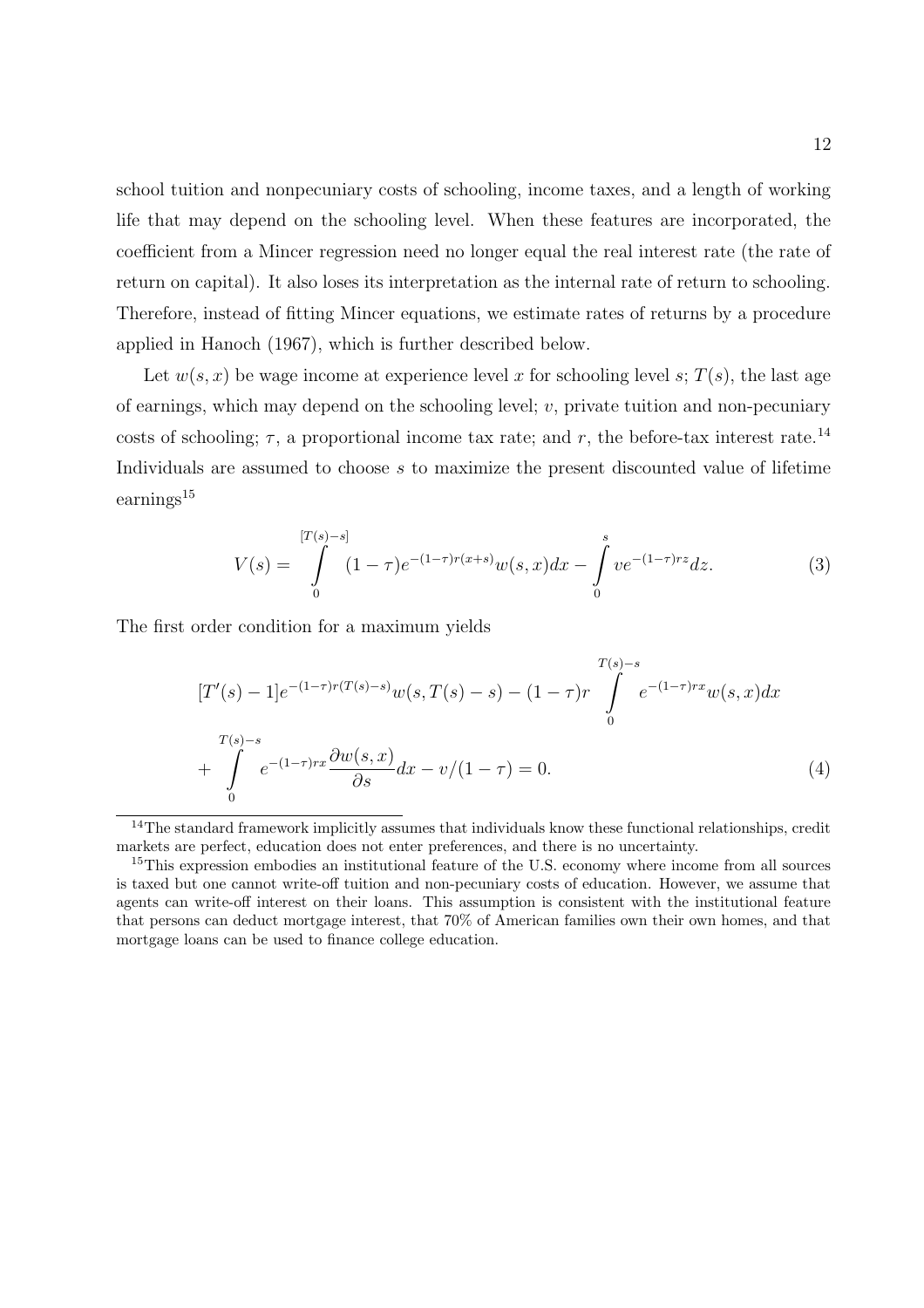Defining  $\tilde{r} = (1 - \tau)r$  (the after-tax interest rate) and re-arranging terms yields

$$
\tilde{r} = \frac{[T'(s) - 1]e^{-\tilde{r}(T(s) - s)}w(s, T(s) - s)}{\int\limits_{0}^{T(s) - s} e^{-\tilde{r}x}w(s, x)dx}
$$
\n(Term 1)\n
$$
+\frac{\int\limits_{0}^{T(s) - s} e^{-\tilde{r}x} \left[\frac{\partial \log w(s, x)}{\partial s}\right]w(s, x)dx}{\int\limits_{0}^{T(s) - s} e^{-\tilde{r}x}w(s, x)dx} - \frac{v/(1 - \tau)}{\int\limits_{0}^{T(s) - s} e^{-\tilde{r}x}w(s, x)dx}.
$$
\n(5)

Term 1 represents a life-earnings effect – the change in the present value of earnings due to a change in working-life associated with additional schooling (expressed as a fraction of the present value of earnings measured at age  $s$ ). Term 2 is the weighted effect of schooling on log earnings by experience, and Term 3 is the cost of tuition expressed as a fraction of lifetime income measured at age s.

The special case assumed by Mincer (and most labor economists) writes  $v = 0$  (or assumes that the third term is negligible) and  $T'(s) = 1$  (no private tuition costs and no loss of work life from schooling). This simplifies the first order condition to

$$
\tilde{r} \int\limits_{0}^{T(s)-s} e^{-\tilde{r}x} w(s,x) dx = \int\limits_{0}^{T(s)-s} e^{-\tilde{r}x} \frac{\partial w(s,x)}{\partial s} dx.
$$

As described in Section two, Mincer's model further imposes multiplicative separability between the schooling and experience components of earnings, so  $w(s, x) = \mu(s)\varphi(x)$  (i.e. log earnings profiles are parallel in experience across schooling levels). In this special case,  $\tilde{r} = \mu'(s)/\mu(s)$ . If this holds for all s, then wage growth must be log linear in schooling and  $\mu(s) = \mu(0)e^{\rho_s s}$ . If all of these assumptions hold, then the coefficient on schooling in a Mincer equation  $(\rho_s)$  estimates the internal rate of return to schooling, which should equal the after-tax interest rate.

From equation (5) we observe, more generally, that the difference between after-tax interest rates and the Mincer coefficient can be composed of three parts: a life-earnings part (Term 1), a second part which depends on the structure of the schooling return over the lifecycle, and a tuition cost part (Term 3). The second part is the difference between Term 2 averaged over all schooling and experience categories and the Mincer rate of return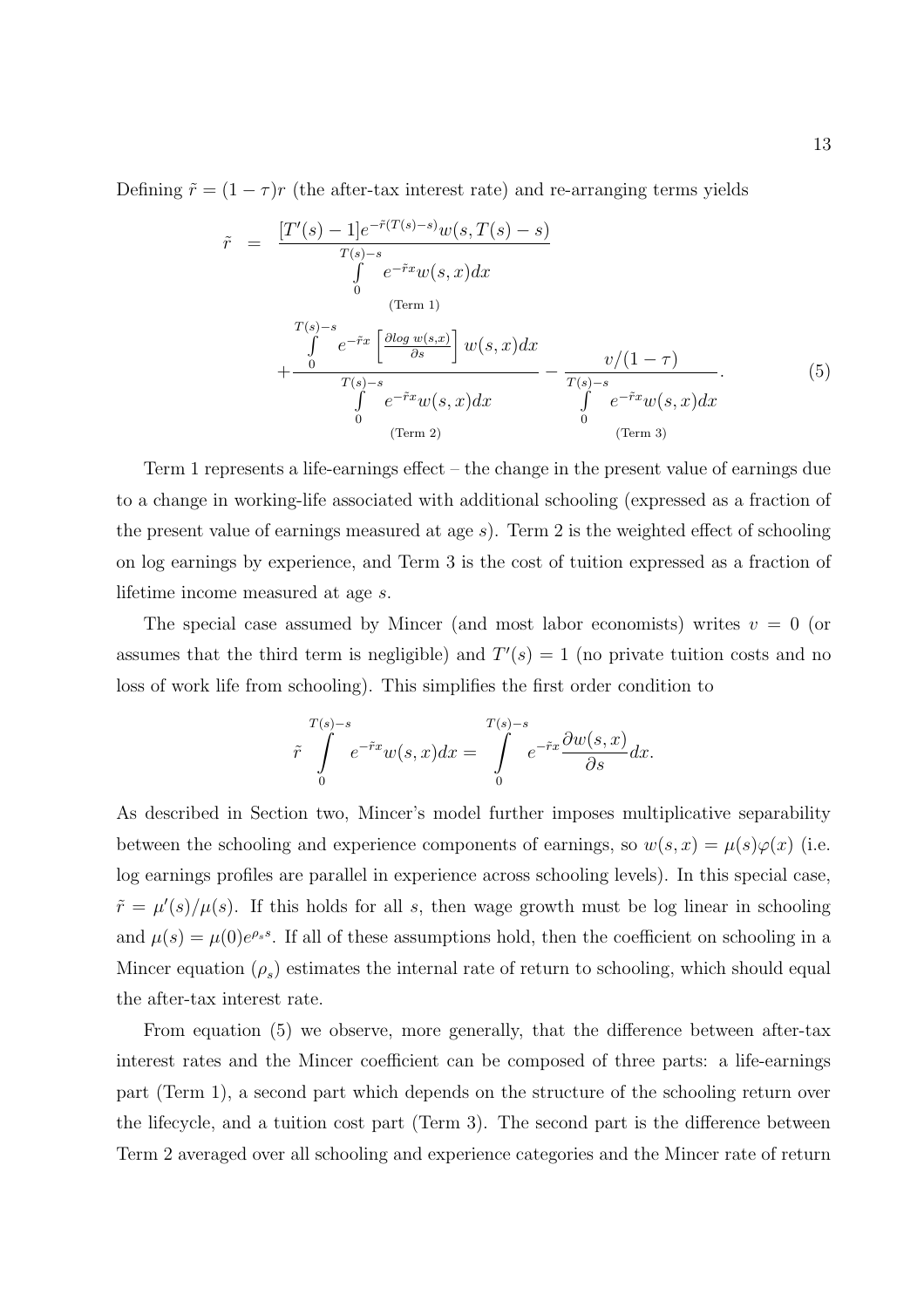estimated from equation (1). It reflects deviations from linearity of log earnings in schooling and parallelism in experience profiles across education levels.

The evidence for 1980 and 1990 described in Section 3 argues strongly against the assumption of multiplicative separability of log earnings in schooling and experience. In recent decades, log earnings-experience profiles differ across schooling groups. In addition, college tuition costs are nontrivial and are not offset by work in school for most college students. These factors account for some of the observed disparities between the after-tax interest rate and the steady-state Mincer coefficient. Finally, the least squares estimate obtained from a standard Mincer regression does not control for variation in the ability of persons attending college, so classical ability bias could also partly account for the disparity. 16

One can view  $\tilde{r}$  as a marginal internal rate of return to schooling after incorporating tuition costs, earnings increases, and changes in the retirement age. That is,  $\tilde{r}$  is the discount rate that equates the net lifetime earnings for marginally different schooling levels at an optimum. As in the model of Mincer (1958), this internal rate of return should equal the interest rate in a world with perfect credit markets, once all costs and benefits from schooling are considered.

After allowing for taxes, tuition, variable length of working life, and a flexible relationship between earnings, schooling and experience, the coefficient on years of schooling in a log earnings regression no longer equals the internal rate of return. However, it is still possible to calculate the internal rate of return using the observation that it is the discount rate that equates lifetime earnings streams for two different schooling levels (Becker, 1964, states this logic. Hanoch, 1967, applies it). Typically, internal rates of return are based on non-marginal differences in schooling. Incorporating tuition and taxes, the internal rate of

<sup>&</sup>lt;sup>16</sup>The evidence on the importance of ability bias is mixed. See, *e.g.* Griliches (1977), Card (1995), Heckman and Vytlacil (2001) and Carneiro, et.al (2001) and Carneiro (2002). The evidence reported in Cawley, et.al (2000) demonstrates that fundamental identification problems plague studies of the effect of ability on earnings.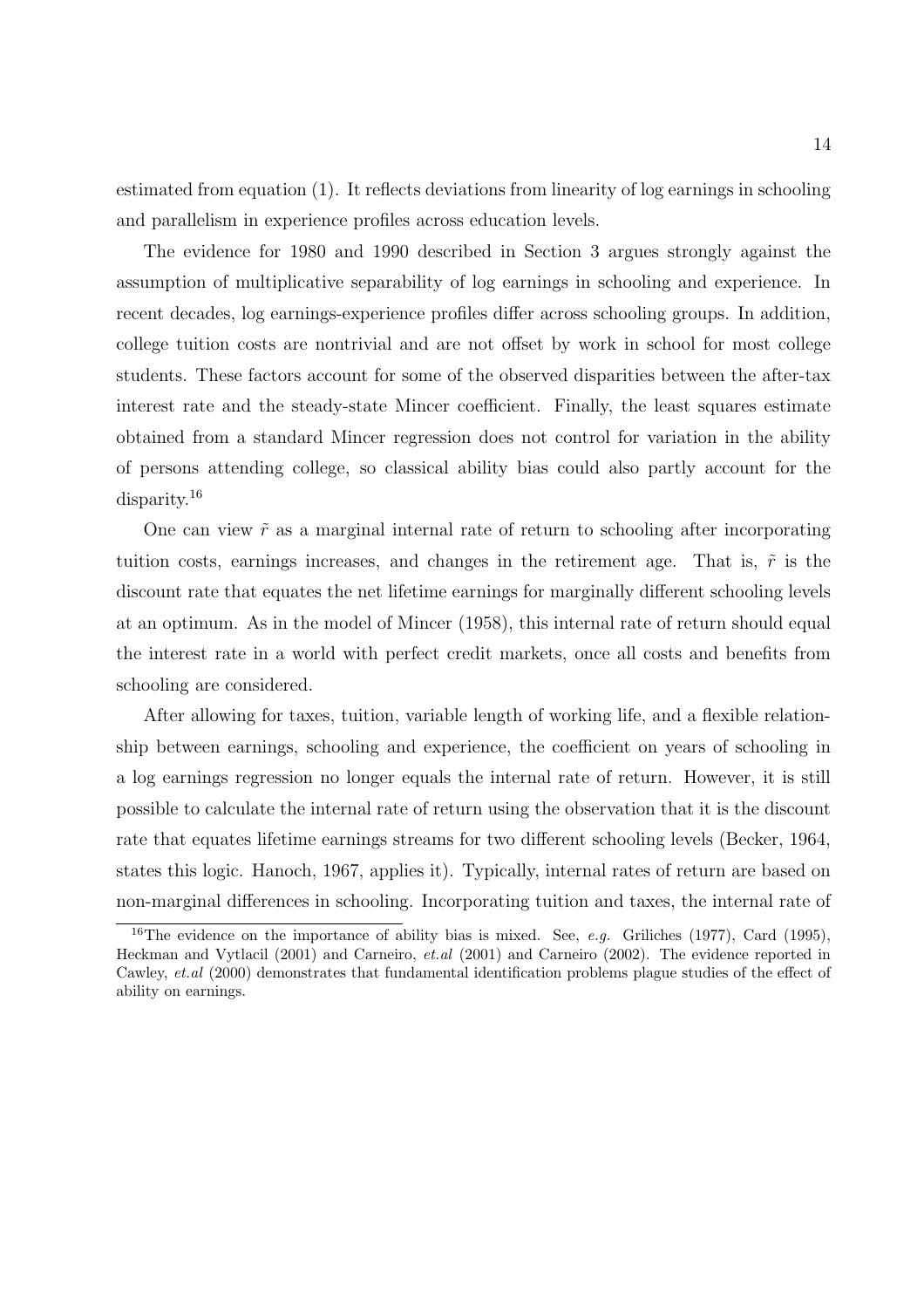return for schooling level  $s_1$  versus  $s_2$ ,  $r_I(s_1, s_2)$ , solves

$$
\int_{0}^{[T(s_1)-s_1]} (1-\tau)e^{-r_I(x+s_1)}w(s_1,x)dx - \int_{0}^{s_1} ve^{-r_I z}dz
$$
\n
$$
= \int_{0}^{[T(s_2)-s_2]} (1-\tau)e^{-r_I(x+s_2)}w(s_2,x)dx - \int_{0}^{s_2} ve^{-r_I z}dz.
$$
\n(6)

As with  $\tilde{r}$  above,  $r_I$  will equal the Mincer coefficient on schooling under the assumptions of parallelism over experience across schooling categories (i.e.  $w(s, x) = \mu(s)\varphi(x)$ ), linearity of log earnings in schooling  $(\mu(s) = \mu(0)e^{\rho_s s})$ , no tuition costs  $(v = 0)$ , no taxes  $(\tau = 0)$ , and equal work-lives irrespective of years of schooling  $(T'(s) = 1).^{17}$  In the next section, we compare rate of return estimates based on specification (1) to those obtained by directly solving for  $r_1(s_1, s_2)$  in equation (6).

#### 4.1 How model specifications and accounting for taxes and tuition affect internal rate of return (IRR) estimates

Using data for white and black men from 1940-90 decennial Censuses, we examine how internal rate of return (IRR) estimates change when different assumptions about the model are relaxed. Tables 3a and 3b report internal rates of return to schooling for each Census year and for a variety of pairwise schooling level comparisons for white and black men, respectively. <sup>18</sup> These estimates assume that workers spend 47 years working irrespective of their educational choice (i.e. a high school graduate works until age 65 and a college graduate until 69). Initially, the only assumptions we relax are functional form assumptions on the earnings equation, and we ignore taxes and tuition. To calculate each of the IRR estimates, we first estimate a log wage equation under the assumptions indicated in the tables. Then, we predict earnings under this specification for the first 47 years of experience, and the IRR is taken to be the root of equation  $(6)$ .<sup>19</sup> As a benchmark, the first row for each year reports the IRR estimate obtained from the Mincer specification for log

<sup>&</sup>lt;sup>17</sup>When tuition costs are negligible, proportional taxes on earnings will have no effect on estimated internal rates of return, because they reduce earnings at the same rate regardless of educational choices.

<sup>&</sup>lt;sup>18</sup>As lower schooling levels are reported only in broader intervals in the 1990 Census, we can only compare 6 years against 10 years and cannot compare 6 years against 8 years or 8 against 10 years as we do for the earlier Census years. We assume the private cost to elementary and high school is zero in all the calculations.

<sup>&</sup>lt;sup>19</sup>Strictly speaking, we solve for the root of the discrete time analog of equation  $(6)$ .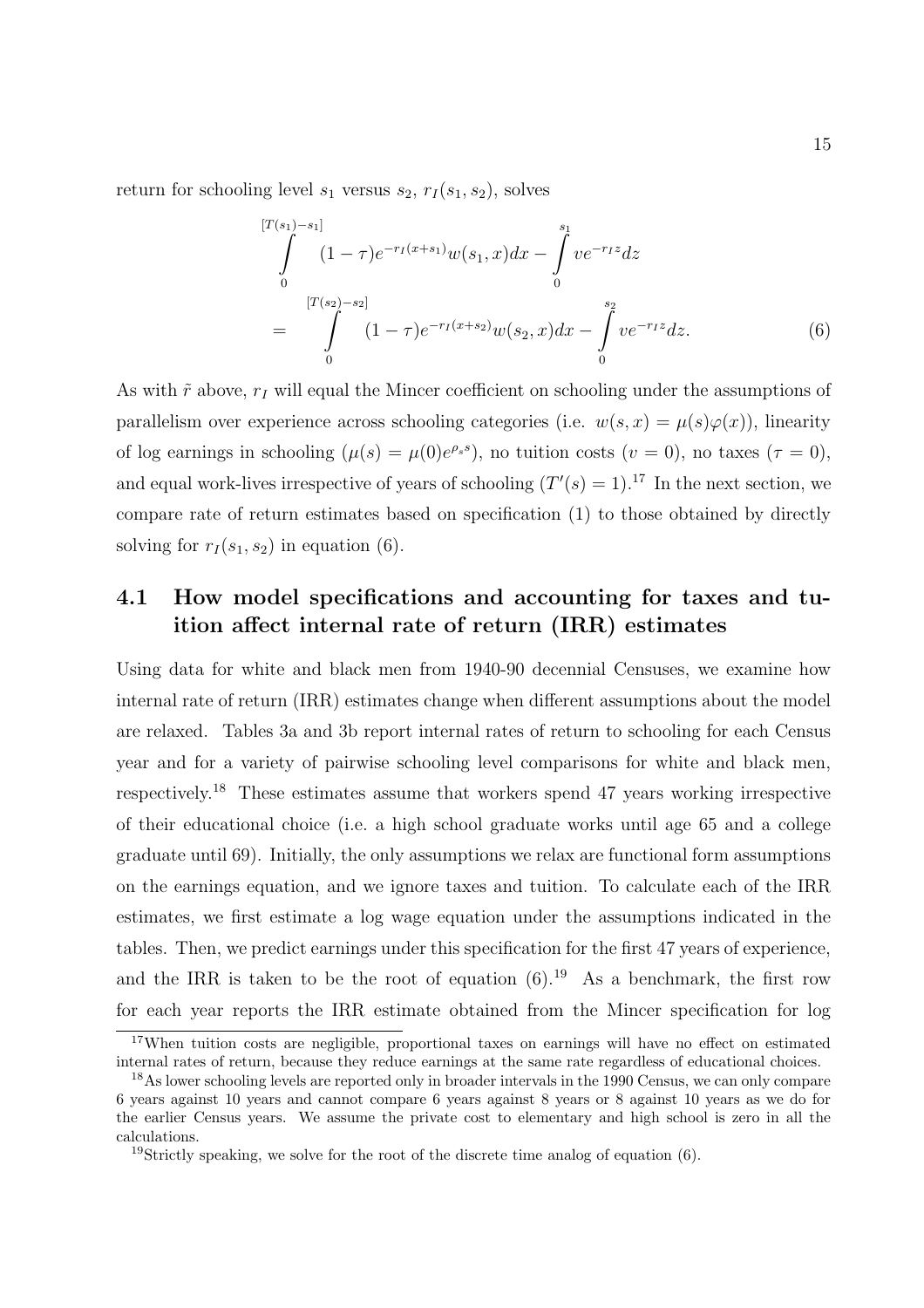wages (equation (1)). The IRR could equivalently be obtained from a Mincer regression coefficient.<sup>20</sup>

Relative to the Mincer specification, row 2 relaxes the assumption of linearity in schooling by including indicator variables for each year of schooling. This modification leads to substantial differences in the estimated rate of return to schooling, especially for schooling levels associated with degree completion years (12 and 16) which now show much larger returns than other schooling years. For example, the IRR to finishing high school is 30% for white men in 1970, while the rate of return to finishing 10 rather than 8 years of school is only 3%. In general, imposing linearity in schooling leads to upward biased estimates of the rate of return to grades that do not produce a degree, while it leads to downward biased estimates of the degree completion years (high school or college). Sheepskin effects are an important feature of the data.<sup>21</sup> There is a considerable body of evidence against linearity. (See e.g. Bound, Jaeger and Baker 1995, Heckman, Layne-Farrar and Todd, 1996, Jaeger and Page, 1996, Solon and Hungerford, 1987.) Row 3 relaxes both linearity in schooling and the quadratic specification for experience, which produces similar estimates. The assumption that earnings are quadratic in experience is empirically innocuous for estimating returns to schooling once linearity and separability are relaxed.

Finally, row 4 fully relaxes all three Mincer assumptions (i.e. earnings are non-parametrically estimated as a function of experience, separately within each schooling class, which does not impose any assumption other than continuity on the functional earnings-experience relationship). Comparing these results with those of row three provides a measure of the bias induced by assuming separability of earnings in schooling and experience. In many cases, especially in recent decades, there are large differences. This finding is consistent with the results reported in Section 3, which showed that earnings profiles in recent decades are no longer parallel in experience across schooling categories.

The estimates in Table 3a show a large increase in the return to completing high school for whites, which goes from  $24\%$  in 1940 to 50% in 1990, and even more dramatic increases for blacks (Table 3b). It is possible that these increases partially reflect a selection effect,

 $20$ They would be identically equal if our internal rate of return calculations were computed in continuous time. Because we use discrete time to calculate internal rates of return,  $r_I = e^{\rho_s} - 1$ , which is approximately equal to  $\rho_s$  when it is small.

<sup>&</sup>lt;sup>21</sup>We use the term "sheepskin effects" to refer to exceptionally large rates of return at degree granting years of schooling. We cannot, however, distinguish in the Census data which individuals receive a diploma among individuals reporting 12 or 16 years of completed schooling.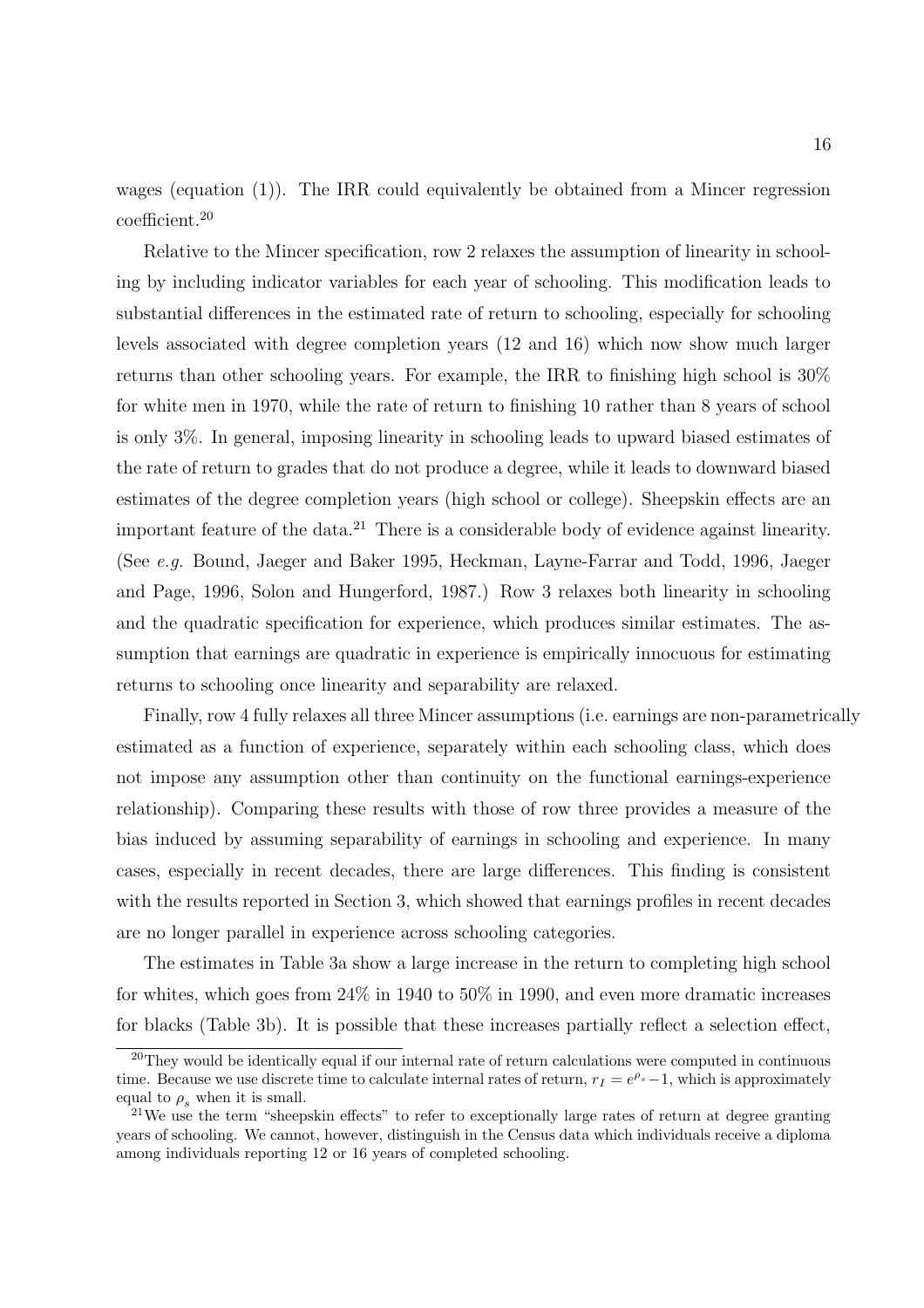stemming from a decrease in the average quality of workers over time who drop out of high school.<sup>22</sup> There is also a significant increase over time in the marginal internal rate of return to 14 years and 16 years of school, consistent with changes in the demand for labor favoring skilled workers. The Mincer coefficient implies a much lower return to schooling than do the nonparametric estimates, with an especially large disparity for the return to high school completion. For whites, the return to a 4-year college degree is similar under the Mincer and nonparametric models, but for blacks the Mincer coefficient understates the return by about 10%. While the recent literature has focused on the rising returns to college, the increase in returns to completing high school has been substantially greater.

A comparison of the IRR estimates based on the most flexible model for black males and white males shows that for all years except 1940, the return to high school completion is higher for black males, reaching a peak of 58% in 1990 (compared with 50% for whites in 1990). The internal rate of return to completing 16 years is also higher for blacks, by about 10% in 1990.

Estimated internal rates of return clearly differ depending on the set of assumptions imposed by the earnings model. While the assumption that log earnings profiles are quadratic is fairly innocuous, the assumptions of linearity in schooling and separability in schooling and experience are not. Comparing the unrestricted estimates in row 4 with the Mincerbased estimates in row 1 reveal substantial differences for nearly all grade progressions and all years.

Table 4 examines how the IRR estimates change when we account for income taxes (both flat and progressive) and college tuition.<sup>23</sup> For ease of comparison, the first row for each year reports estimates of the IRR for the most flexible earnings specification, not accounting for tuition and taxes. (These estimates are identical to the fourth row in Tables 3a and 3b.) All other rows account for private tuition costs for college  $(v)$  assumed equal to the average college tuition paid in the U.S. that year. The average college tuition paid by

 $^{22}$ Though, it is worth noting that the fraction of white men completing high school is relatively stable after 1970. Among black men, high school graduation rates continued to increase until the early 1980s.

<sup>&</sup>lt;sup>23</sup>Because we assume that schooling is free (direct schooling costs are zero) through high school and because internal rates of return are independent of flat taxes when direct costs of schooling are zero, internal rates of return to primary and secondary school are identical across the first three specifications in the table. Empirically, taking into account progressive tax rates has little impact on the estimates for these school completion levels. (Tables are available upon request.) For these reasons, we only report in Table 4 the IRR estimates for comparisons of school completion levels 12 and 14, 12 and 16, and 14 and 16.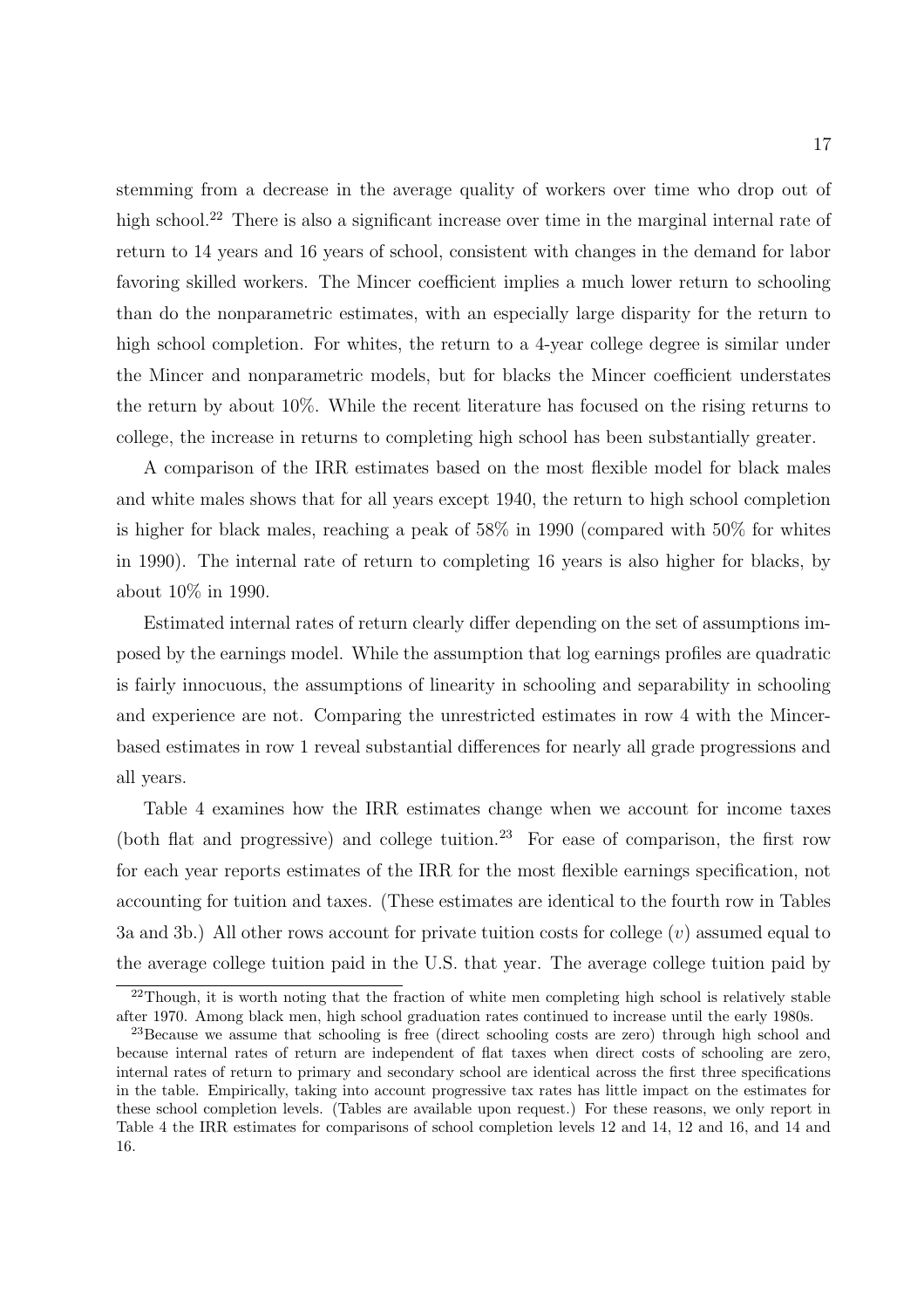students increased steadily since 1950 as shown in Figure 4a. In 1990, it stood at roughly  $$3,500$  (in 2000 dollars).<sup>24</sup> Row three accounts for flat wage taxes using estimates of average marginal tax rates  $(\tau)$  from Barro and Sahasakul (1983) and Mulligan and Marion (2000), which are plotted for each of the years in Figure 4b. Average marginal tax rates increased from a low of 5.6% in 1940 to a high of 30.4% in 1980 before falling to 23.3% in 1990. The final row accounts for the progressive nature of our tax system using federal income tax schedules (Form 1040) for single adults with no dependents and no unearned income. (See Appendix B for details.)

When costs of schooling alone are taken into account (comparing row 2 with row 1), the return to college generally falls by a few percentage points. Because the earnings of blacks are typically lower than for whites but tuition payments are assumed here to be the same, accounting for tuition costs has a bigger effect on the estimates for the black samples. For example, internal rates of return to the final two years of college decline by about onefourth for whites and one-third for blacks. Further accounting for taxes on earnings (rows 3 and 4) has little additional impact on the estimates. Interestingly, the progressive nature of the tax system typically reduces rates of return by less than a percentage point. Overall, failure to account for tuition and taxes leads to an overstatement of the return to college. However, the time trends in the return are fairly similar whether or not one adjusts for taxes and tuition.

Figure 5 graphs the time trend in the IRR to high school completion for white and black males, comparing estimates based on (i) the Mincer model and (ii) the flexible nonparametric earnings model accounting for progressive taxes and tuition. Estimates based on the Mincer specification tend to understate returns to high school completion and also fail to capture the substantial rise in returns to schooling that has taken place since 1970. Furthermore, the sizeable disparity in returns by race is not captured by the Mincer equation estimates.

Figure 6 presents similar estimates for college completion. Again, the Mincer model yields much lower estimates of the IRR in comparison with the more flexible model that also takes into account taxes and tuition. Nonparametric estimates of the return to college

<sup>&</sup>lt;sup>24</sup>Average college tuition was computed by dividing the total tuition and fees revenue in the U.S. by total college enrollment that year. Federal and state support are not included in these figures. See Appendix A for further details on the time series we used for both tuition and taxes.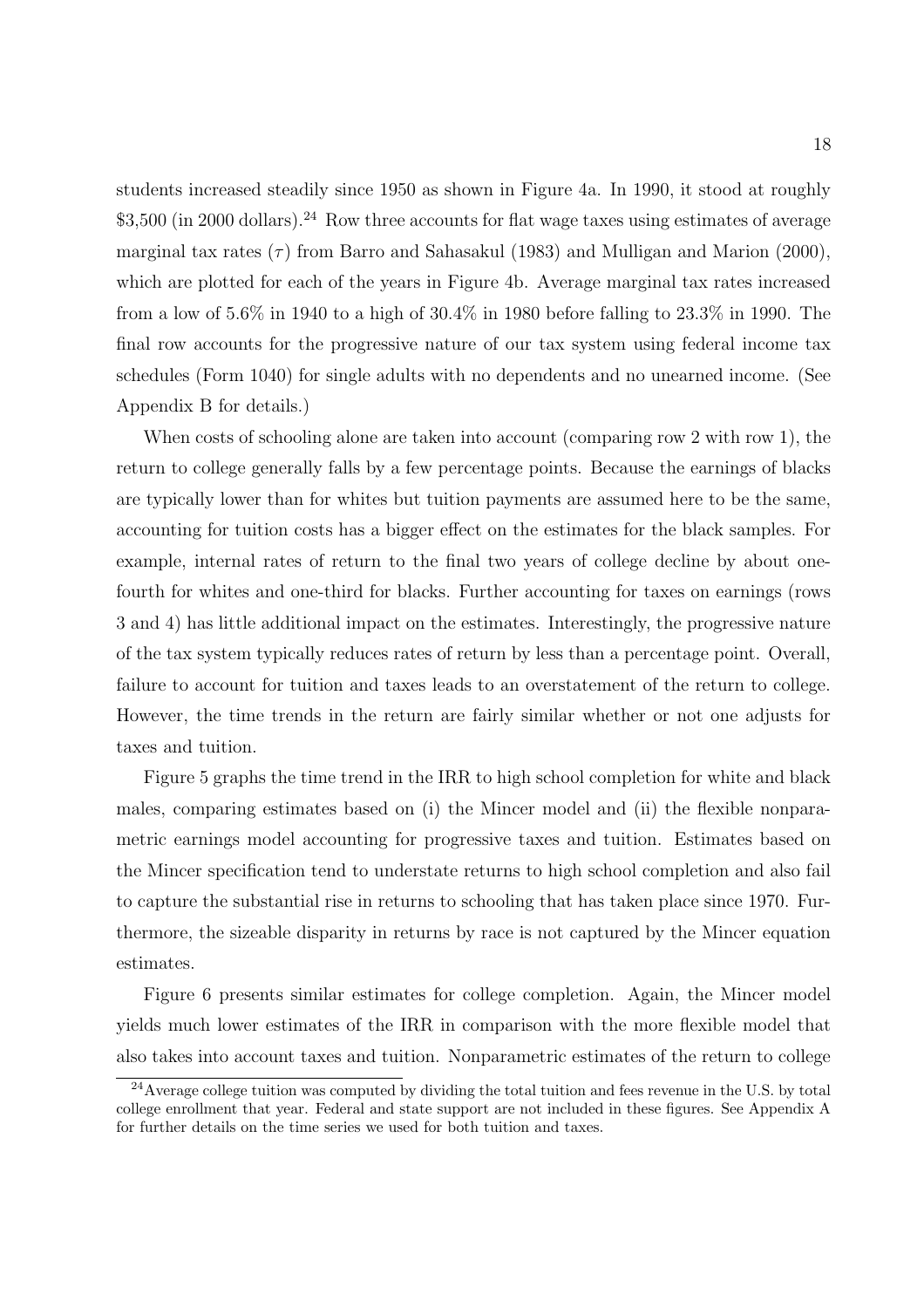completion are generally 5-10% higher than the corresponding Mincer-based estimates even after accounting for taxes and tuition. Additionally, the more general specification reveals a substantial decline in the IRR to college between 1950 and 1960 for blacks that is not reflected in the Mincer-based estimates.

Using the flexible earnings specification, we also examine how estimates depend on assumptions about the length of working life, comparing two extreme cases. Previous estimates assume that individuals work for 47 years regardless of their schooling (i.e.  $T'(s)$ ) 1). An alternative assumption posits that workers retire at age 65 regardless of their education (i.e.  $T'(s) = 0$ ). We find virtually identical results for all years and schooling comparisons for both assumptions about the schooling - worklife relationship.<sup>25</sup> Because earnings at the end of the life-cycle are heavily discounted, they have little impact on the total value of lifetime earnings and, therefore, have little effect on internal rate of return estimates.

#### 4.2 Accounting for Uncertainty in a Static Version of the Model

We have, thus far, computed internal rates of return using fitted values from earnings specifications. Under Mincer's assumptions about the earnings process, when tuition and taxes are negligible, and the working life is the same across schooling levels, these estimates correspond directly to the coefficient on schooling in a Mincer regression. This subsection discusses the interpretation of estimates generated by Mincer's strategy and demonstrates that it makes an implicit assumption about how individuals forecast their earnings. We suggest other ways to estimate the IRR used by agents in making their schooling choices that are based on more plausible expectation formation mechanisms.

Full earnings profiles for all schooling choices are not known by individuals making decisions about schooling, so individuals must use some method of predicting their future earnings. Of course, the same is true for the econometrician calculating internal rates of return to schooling. As previously discussed, it is common in the literature to use log specifications for earnings. Thus, it is common to assume  $\ln w = Z\gamma + \varepsilon$ , so  $w = e^{Z\gamma}e^{\varepsilon}$  and

$$
E(w|Z) = e^{Z\gamma} E(e^{\varepsilon}).
$$

Assume for the moment that Mincer's assumptions about earnings are correct, so that

<sup>25</sup>Results available from authors upon request.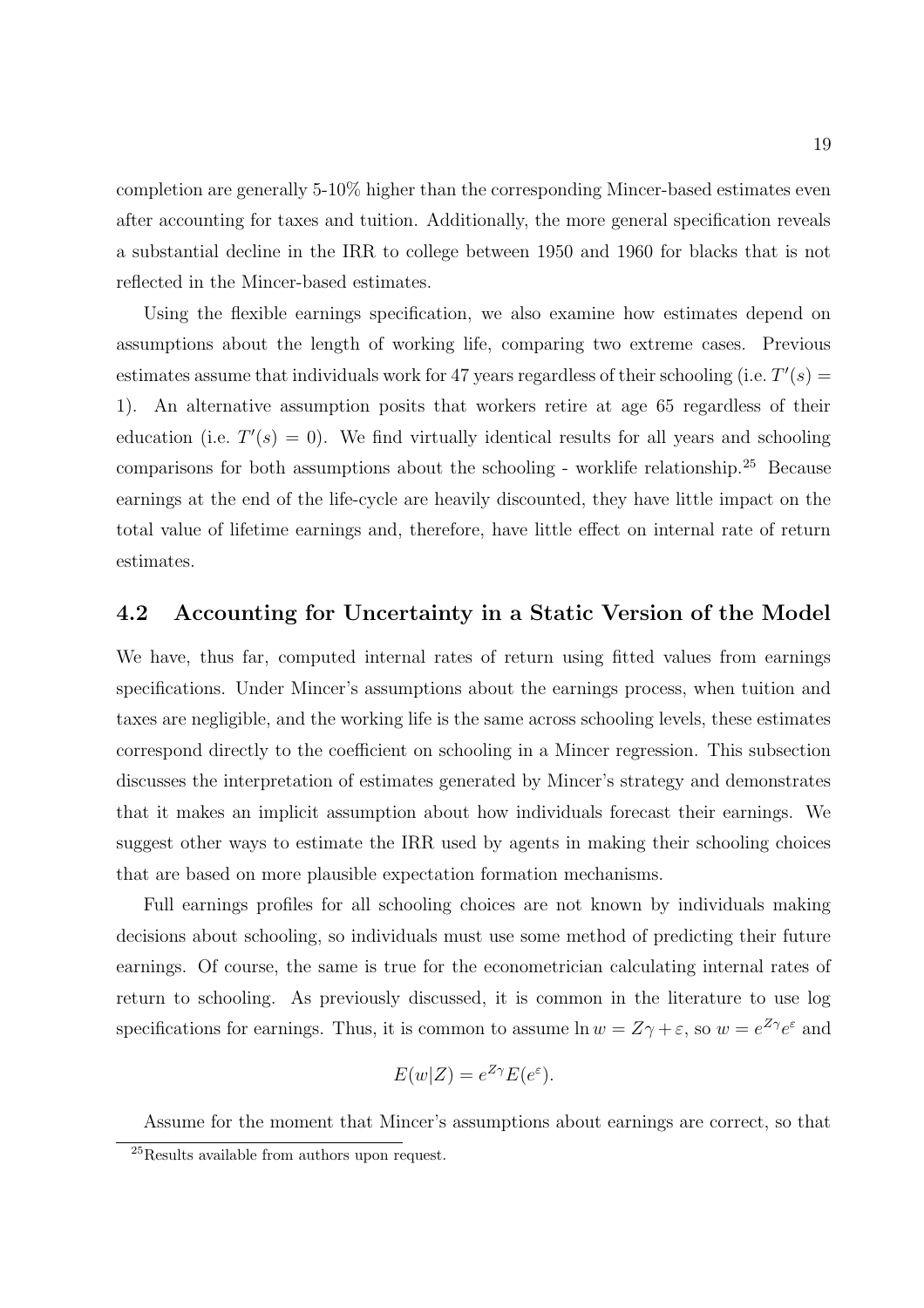equation (1) describes the true earnings process and that  $E(\varepsilon|x,s) = 0$ . So far, we have estimated internal rates of return using fitted values for  $w$  in place of the true values. That is, we use the following estimate for log earnings:  $\hat{w}(s,x) = exp(\hat{\alpha}_0 + \hat{\rho}_s s + \hat{\beta}_0 x + \hat{\beta}_1 x^2)$ , where  $\hat{\alpha}_0$ ,  $\hat{\beta}_s$ ,  $\hat{\beta}_0$ , and  $\hat{\beta}_1$  are the regression estimates. This procedure implicitly assumes that when making their schooling choices, individuals take fitted earnings profiles as their prediction of their own future earnings, ignoring any potential person-specific deviations. In other words, we calculate the IRR for an individual at the mean value for  $\varepsilon$  (zero) at all experience and schooling classifications. Thus our IRR estimator  $\hat{r}_I$  solves

$$
\sum_{x=0}^{\infty} \frac{\hat{w}(s+j, x)}{(1+\hat{r}_I)^{s+j+x}} - \sum_{x=0}^{\infty} \frac{\hat{w}(s, x)}{(1+\hat{r}_I)^{s+x}} - v \sum_{x=1}^{j} \frac{1}{(1+\hat{r}_I)^{s+x}} = 0,
$$

which is the discrete time analogue to the model of equation  $(3)$  for two schooling levels s and  $s + j$ , assuming an infinite horizon. When  $v = 0$  (no tuition costs), or if tuition costs are negligible,

plim 
$$
\hat{r}_I = e^{\rho_s} - 1 \approx \rho_s
$$
.

This is an ex ante rate of return.

Suppose instead that agents base their expectations of future earnings at different schooling levels on the mean earnings profiles for each schooling level, or on  $E(w|s, x)$ . In this case, the estimator of the rate of return is given by the root of

$$
\sum_{x=0}^{\infty} \frac{E(w(s+j,x)|s,x)}{(1+\hat{r}_I)^{s+j+x}} - \sum_{x=0}^{\infty} \frac{E(w(s,x)|s,x)}{(1+\hat{r}_I)^{s+x}} - \sum_{x=1}^{j} \frac{v}{(1+\hat{r}_I)^{s+x}} = 0
$$
(7)

.

If  $v = 0$  and Mincer's assumptions hold,

$$
\frac{e^{\rho_s j}}{(1+\hat{r}_I)^j} \sum_{x=0}^{\infty} \frac{e^{\beta_0 x + \beta_1 x^2} E(e^{\varepsilon(s+j,x)} | s, x)}{(1+\hat{r}_I)^x} = \sum_{x=0}^{\infty} \frac{e^{\beta_0 x + \beta_1 x^2} E(e^{\varepsilon(s,x)} | s, x)}{(1+\hat{r}_I)^x}
$$

If  $E[e^{\varepsilon(s,x)}|s,x] = E[e^{\varepsilon(s+j,x)}|s,x]$  for all x, then the two sums are equal and plim  $\hat{r}_I$  $e^{\rho_s}-1$  as before. In this special case, using  $\hat{w}(s,x) = exp(\hat{\alpha}_0 + \hat{\rho}_s s + \hat{\beta}_0 x + \hat{\beta}_1 x^2)$  or  $E(w(s, x)|s, x)$  will yield estimates of the internal rate of return that are asymptotically equivalent. However, if  $E(e^{\varepsilon(s+j,x)}|s,x)$  is a more general function of s and x, the estimators of the ex ante return will differ.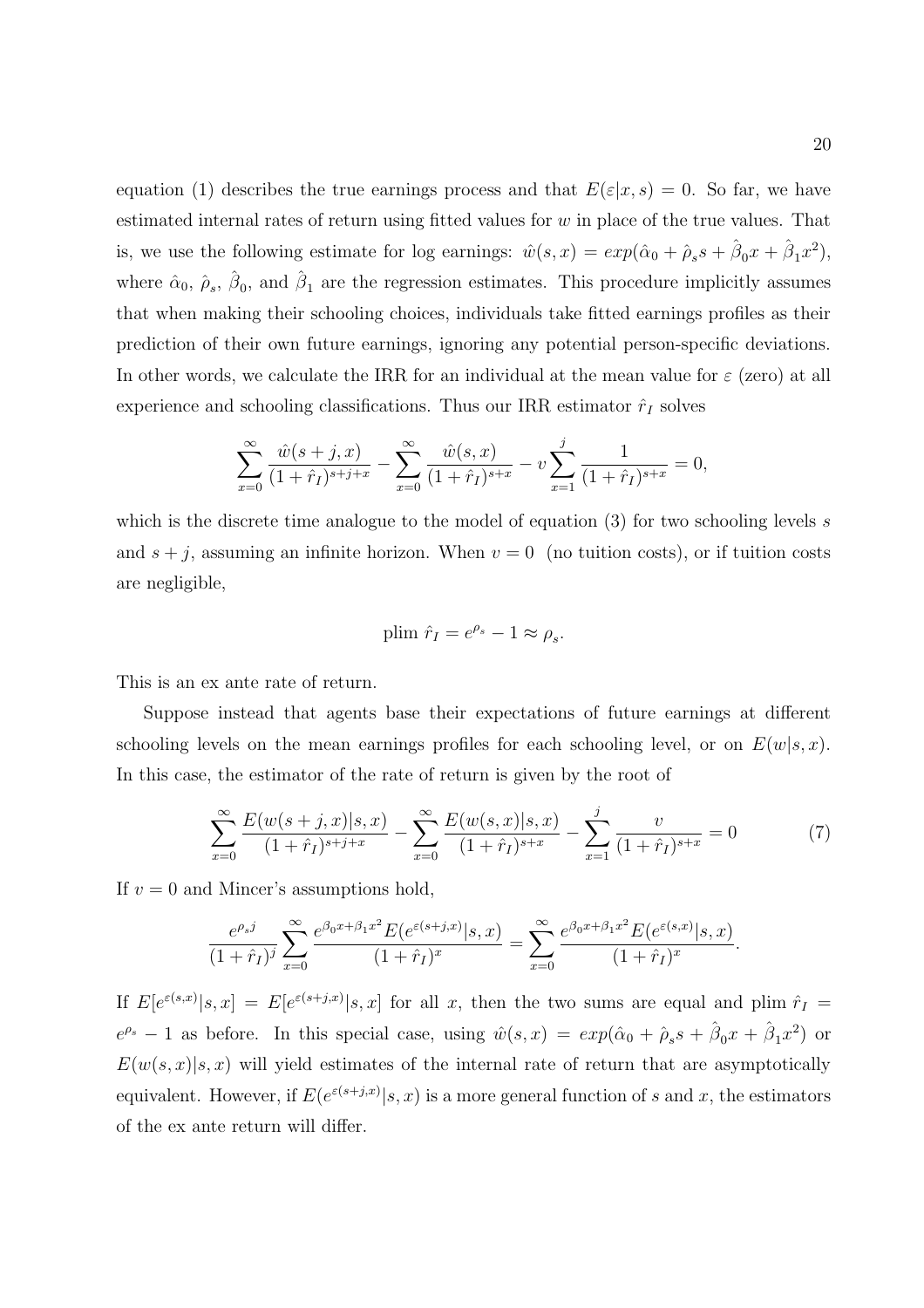In the more general case, using estimates of  $E(w(s, x)|s, x)$  yields an estimated rate of return with a probability limit

plim 
$$
\hat{r}_I = e^{\rho_s} [M(s,j)]^{1/j} - 1 \approx \rho_s + \frac{1}{j} (\ln M(s,j)),
$$

where

$$
M(s,j) = \frac{\sum_{x=0}^{\infty} e^{\beta_0 x + \beta_1 x^2} E(e^{\varepsilon(s+j,x)} | s, x)(1+r_I)^{-x}}{\sum_{x=0}^{\infty} e^{\beta_0 x + \beta_1 x^2} E(e^{\varepsilon(s,x)} | s, x)(1+r_I)^{-x}}.
$$
(8)

This estimator will be larger than  $\rho_s$  if the variability in earnings is greater for more educated workers (i.e.  $M(s, j) > 1$ ) and smaller if the variability is greater for less educated workers (i.e.  $M(s, j) < 1$ ). If individuals use mean earnings at given schooling levels in forming the expectations that govern their schooling decisions, this estimator is more appropriate. Inspection of Figure 3 reveals that, at young ages, the variability in earnings for low education groups is the highest among all groups. If discounting dominates wage growth with experience, we would expect that  $M(s, j) < 1$ .<sup>26</sup>

These calculations assume that agents are forecasting the unknown  $\varepsilon(s, x)$  using  $(s, x)$ . If they also use another set of variables  $q$ , then these calculations are all conditional on  $q$  $(\hat{r}_I = \hat{r}_I(q))$  and we would have to average over q to obtain the average ex ante rate of return. If agents know  $\varepsilon(s, x)$  at the time they make their schooling decisions, then the exante return and the ex post return are the same, and  $\hat{r}_I$  now depends on the full vector of "shocks" confronting agents. Returns would then be averaged over the distribution of all "shocks" to calculate an expected return. Due to the nonlinearity of the equation used to calculate the internal rate of return, the rate of return based on an average earnings profile is not the same as the mean rate of return. Thus, ex ante and ex post mean rates of return are certain to disagree.

When  $\rho_s$  varies in the population, these results must be further modified. Assume  $\rho_s$ varies across individuals, that  $E(\rho_s) = \overline{\rho}_s$ , and that  $\rho_s$  is independent of x and  $\varepsilon(s+j, x)$ for all  $x, j$ . Also, assume  $v = 0$  for expositional purposes. Using fitted earnings,  $\hat{w}(s, x)$ , to calculate internal rates of return yields an estimator,  $\hat{r}_I$ , that satisfies

plim 
$$
\hat{r}_I = e^{\bar{\rho}_s} - 1 \approx \bar{\rho}_s
$$
.

<sup>&</sup>lt;sup>26</sup>More generally if  $v \neq 0$ , then  $\hat{r}_I$  converges to the root of equation (7). Neglecting this term leads to an upward bias, as previously discussed.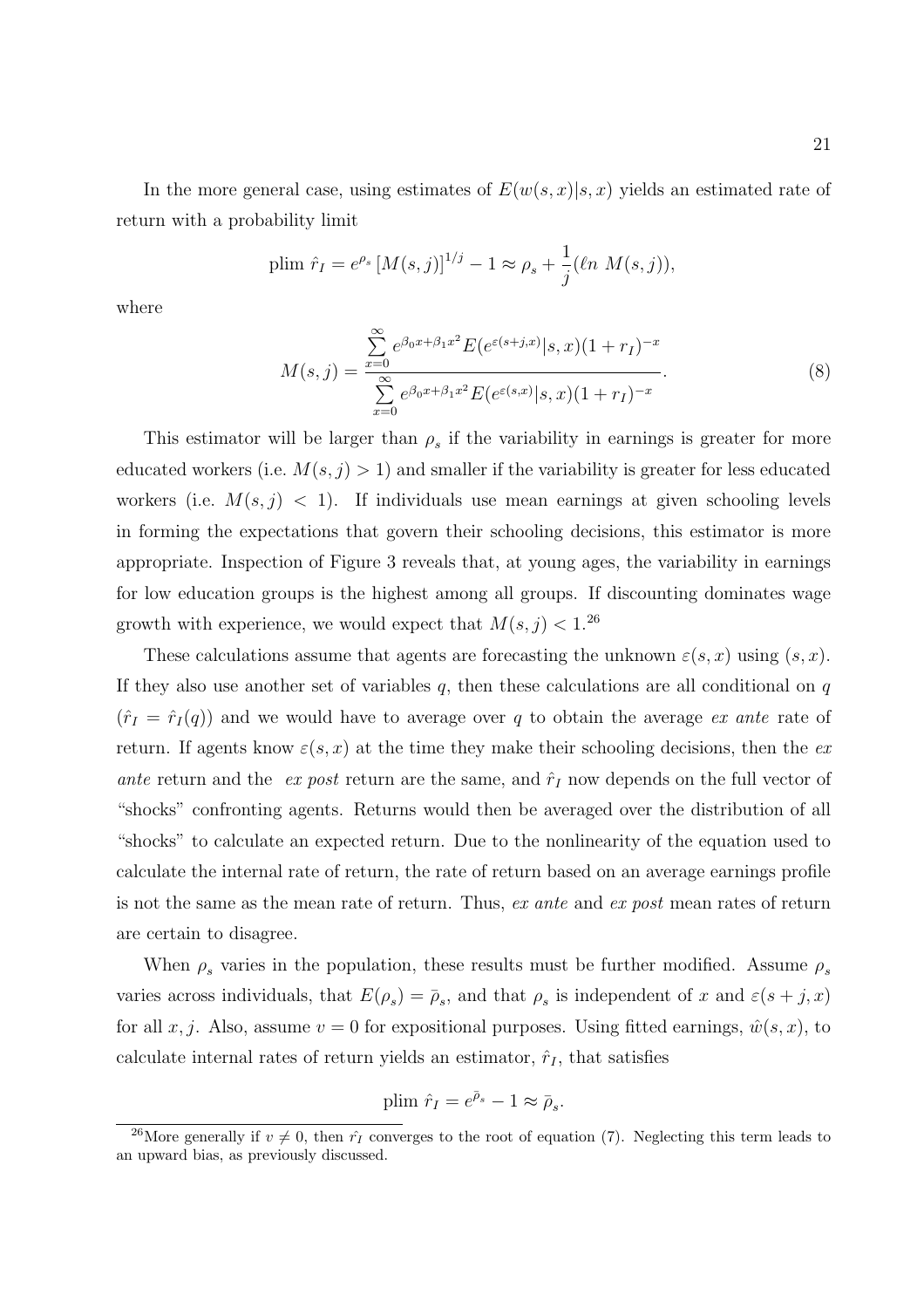This estimator calculates the *ex ante* internal rate of return for someone with the mean increase in annual log earnings  $\rho_s = \overline{\rho}_s$  and with the mean deviation from the overall average  $\varepsilon(s, x) = \varepsilon(s + j, x) = 0$  for all x.

On the other hand, assuming agents cannot forecast  $\rho_s$ , using estimates of mean earnings  $E(w(s, x)|s, x)$  will yield an estimator for r with

plim 
$$
\hat{r}_I = e^{\bar{\rho}_s} [kM(s,j)]^{1/j} - 1 \approx \bar{\rho}_s + \frac{1}{j} [\ln k + \ln (s,j)],
$$

where  $k = \frac{E(e^{(s+j)(\rho_s-\bar{\rho}_s)}|s,x)}{E(e^{s(\rho_s-\bar{\rho}_s)}|s,x)}$  $\frac{e^{(e^{(s)}\cdot f)(\mathcal{S}s-\mathcal{F}_s)}[s,x)}{E(e^{s(\rho_s-\bar{\rho}_s)}|s,x)}$  and  $M(s, j)$  is defined in equation (8).

For  $\bar{\rho}_s > 0$ , it is straightforward to show that  $k > 1$ , which implies that everything else the same, the estimator,  $\hat{r}_I$ , based on mean earnings will be larger when there is variation in the return to schooling than when there is not. Furthermore, the internal rate of return is larger for someone with the mean earnings profile than it is for an individual with the mean value of  $\rho_s$ . Again, if agents know  $\rho_s$ , we should compute  $\hat{r}_I$  conditioning on  $\rho_s$  and construct the mean rate of return from the average of those  $\hat{r}_I$ . Again, the mean ex post and ex ante rates of return are certain to differ unless there is perfect foresight.

Table 5 reports estimates of the *ex ante* IRR based on the earlier estimation strategy as well as adjusted estimates that use mean earnings within each education and experience category rather than predicted earnings at  $\varepsilon = 0$  (both the adjusted and unadjusted estimates account for tuition and progressive taxes). The adjusted estimates generate much lower (and more reasonable) IRR estimates than the unadjusted ones.<sup>27</sup>

Using mean earnings rather than earnings for someone with the mean residual generally leads to lower estimated internal rates of return for most schooling comparisons. Thus, even if the Mincer specification for log earnings is correct, the internal rate of return guiding individual decisions is lower than the Mincer estimated rate of return when individuals base their schooling decisions on average earnings levels within schooling and experience categories. In other words, predicted earnings obtained using the coefficients from a log earnings regression evaluated where  $\varepsilon = 0$  is an inaccurate measure of the average earnings within each schooling and experience category.

The adjustment for uncertainty reported in this section makes the strong assumption that all variation is unforecastable at the time schooling decisions are made. A better approach would be to extract components of variation that are forecastable at the time

<sup>&</sup>lt;sup>27</sup>We lack the required panel data on individuals to compute  $ex$  *post* rates of return.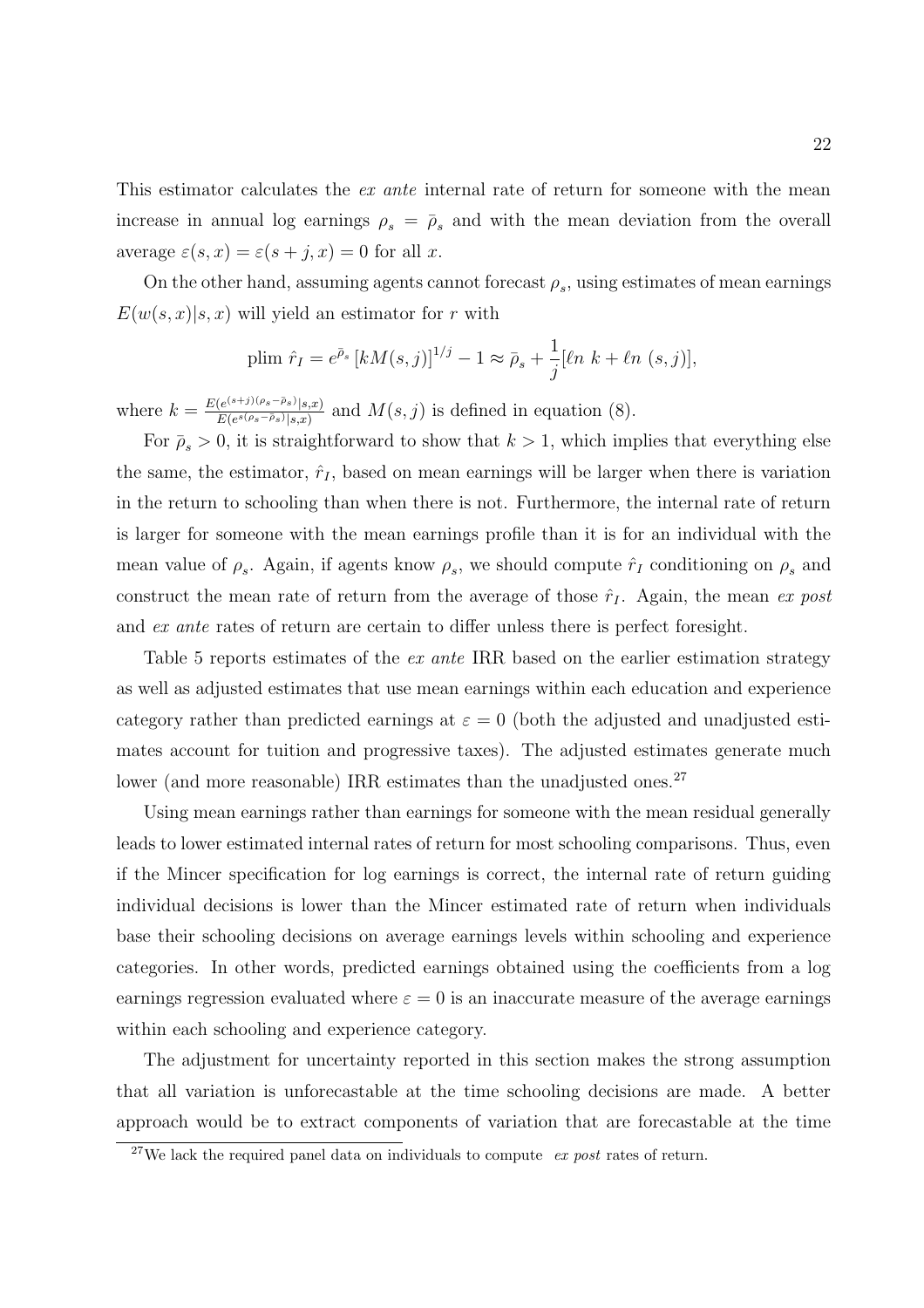schooling decisions are being made (heterogeneity) from components that are unforecastable (true uncertainty). Only the latter components should be used to compute  $M(s, j)$ . Methods for extracting heterogeneity from uncertainty are available (Carneiro, Hansen, and Heckman, 2003) but require panel data and cannot be applied to Census cross sections. We consider sequential uncertainty in section 6, but first we consider cohort bias within the Mincer framework.

# 5 How do Cross-sectional IRR Estimates Compare with Cohort-based Estimates?

Thus far, following Mincer and an entire literature, we have estimated returns to schooling using cross-section data, which takes the standard synthetic cohort approach assuming that younger workers base their earnings expectations on the current experiences of older workers. In this case, cross-section and cohort earnings-education-experience profiles are the same. However, if skill prices are changing over time and workers are able to at least partially anticipate these changes, then estimates of the return to different schooling levels based on cross-sectional data may not represent the ex ante rates of return governing human capital investment decisions. While estimates based on cross-section data reflect current price differentials and opportunity costs, they do not capture future skill price differentials that forward-looking individuals would take into account. Consider, for example, a cohort of individuals deciding whether to attend college just prior to a permanent increase in the relative price of college educated workers. Those cohorts will experience higher returns to college than earlier cohorts, which would be reflected in cohort-based estimates but not in cross-section estimates. If cohorts anticipate the rise in the skill premium, they will base their schooling decisions on their true cohort-specific rate of return and not the rate of return estimated from a cross-section of workers. However, if individuals do not anticipate the price change, cross-section estimates may better represent the expected return from attending college that guides their decisions. Thus, expectations about the future play a crucial role in determining whether cross-section or cohort-based estimates influence schooling decisions.

Another possible source of discrepancy between cross-section and cohort-based rate of return estimates is a change in cohort quality. Consider an increase in school quality for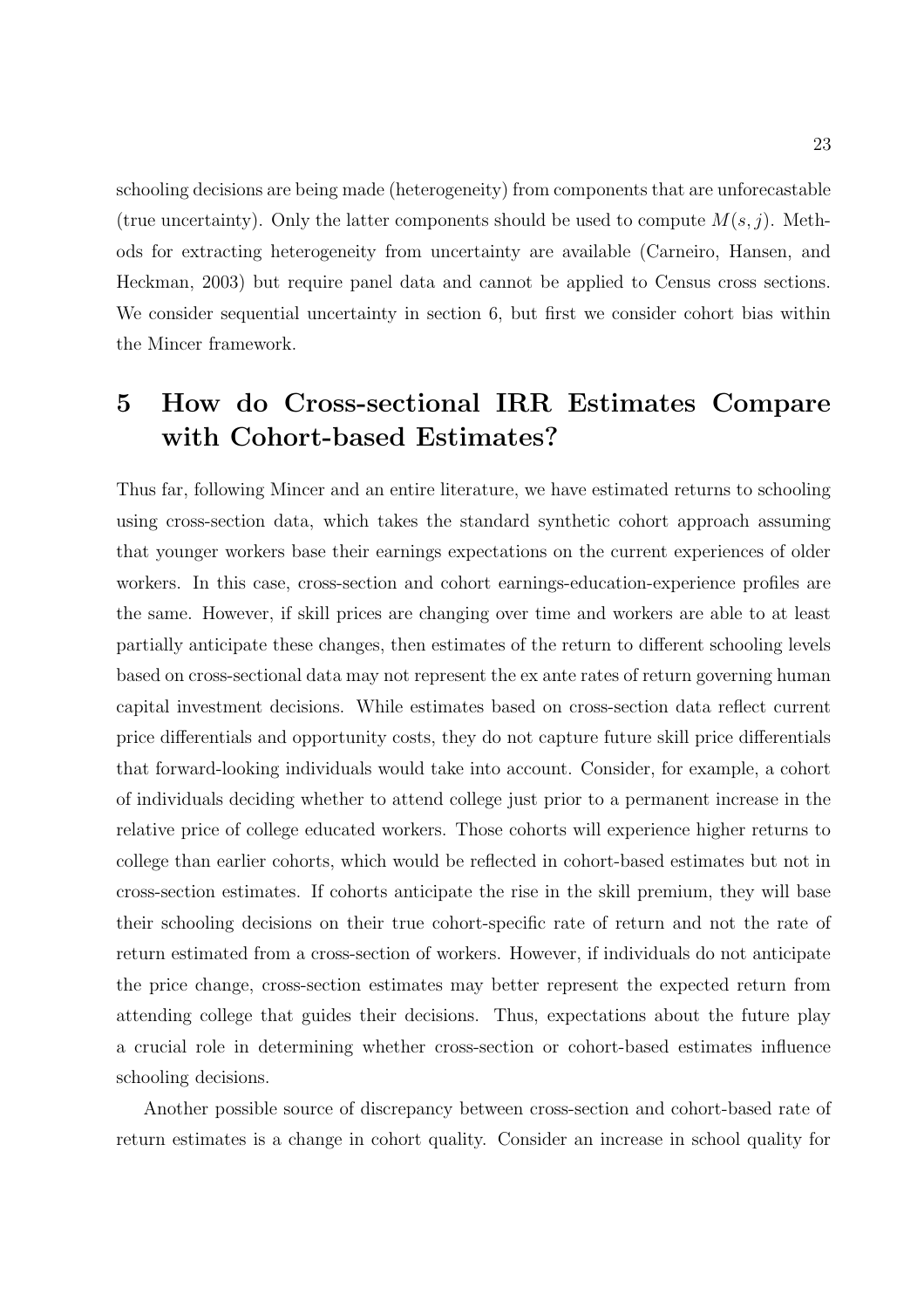cohorts entering the market after some date. If relative skills for some schooling classes increase permanently, then cohort rates of return jump up with the first 'new' cohort and remain higher for all succeeding cohorts. Cross-section estimates only reflect the changes slowly as more and more high quality cohorts enter the sample each year. As a result, they under-estimate true rates of return for all cohorts entering the labor market after the change in school quality, with the bias slowly disappearing as time progresses.

Mincer (1974) explicitly addressed the distinction between cross-section and cohortbased lifecycle earnings patterns. However, he found that patterns for wage growth in a 1956 cross-section of male workers were quite similar to the 1956 to 1966 growth in wages for individual cohorts. At the time he was writing, the empirical discrepancy between crosssection and cohort-based estimates was relatively small, and the data required to compute full life-cycle earnings profiles did not exist. More recently, however, collections of micro data over many years have made cohort analyses possible, and these analyses reveal that wage patterns have changed dramatically across cohorts and that cross-sections no longer approximate cohort or life cycle change (MaCurdy and Mroz, 1995, and Card and Lemieux, 2000). While these studies question whether or not these changes are due to changes in relative skill prices or cohort quality, there is little question that life-cycle earnings profiles based on a cross-section of workers no longer accurately reflect the true earnings patterns for any given cohort. As a result, the rates of return to schooling estimated from crosssections of workers reported in the previous section are likely to differ from the rates of return faced by cohorts making their schooling decisions.

In our cohort analysis, we focus on the actual returns earned by each cohort without regard for whether changes in those returns over time are due to changes in cohort quality or skill prices. We simply ask how the actual ex post returns earned by individual cohorts compare with returns estimated from a cross-section of individuals at the time those cohorts made their schooling decisions. We use repeated cross-section data from the 1964-2000 Current Population Survey (CPS) March Supplements, comparing cross-section estimates of the return to schooling with estimates that combine all years of the CPS to follow cohorts over their lifecycles. Given the sensitivity noted in the previous sections to changes in functional form specification, we adopt a flexible earnings specification and compute internal rates of return to high school completion (12 vs. 10 years of schooling) and college completion (16 vs. 12 years of schooling) that relax the assumptions that log earnings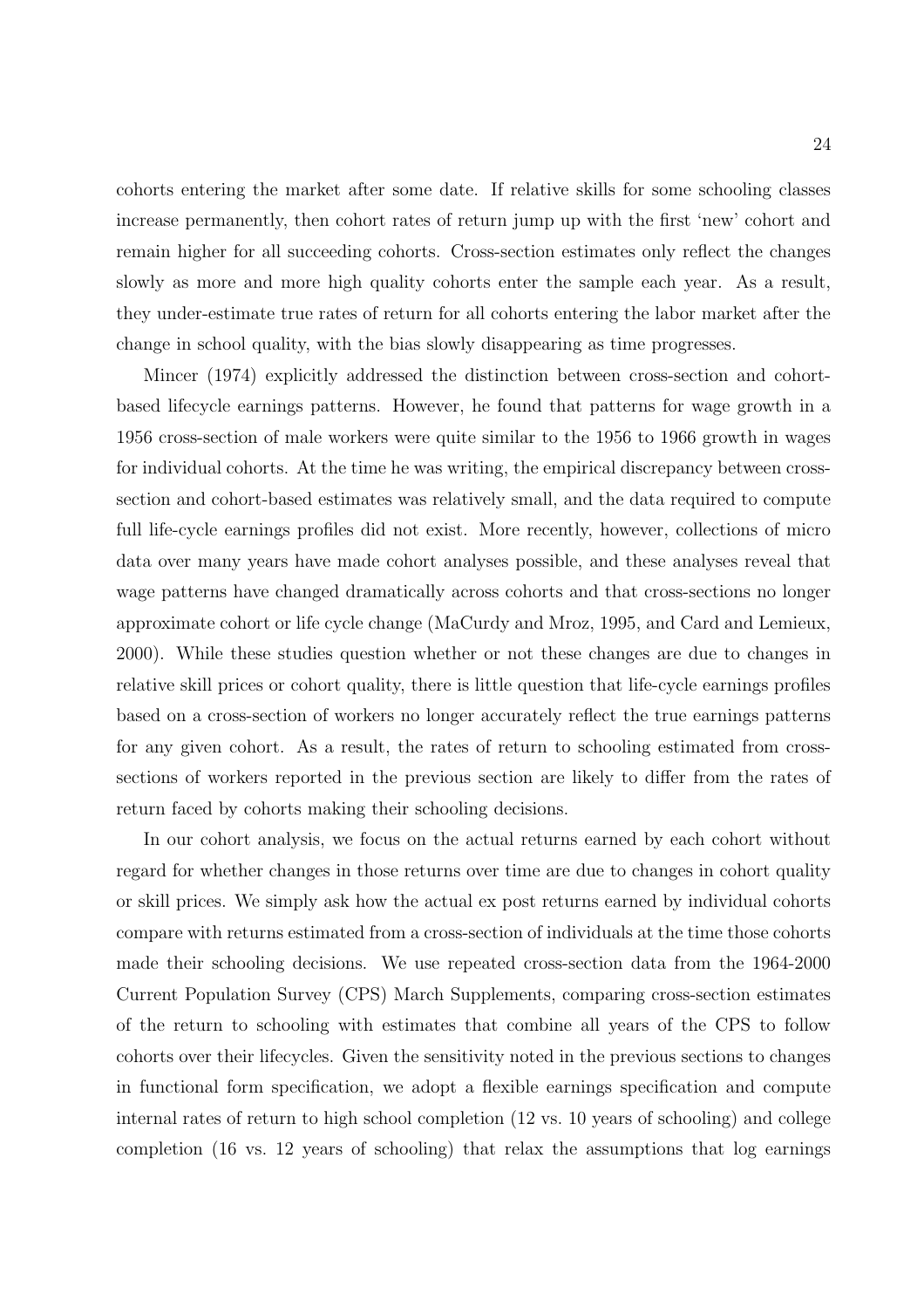are parallel in experience and linear in schooling. Our estimates also take into account average marginal tax rates and tuition costs using the time series generated from CPS data.<sup>28</sup> Because earnings are not observed at every experience level for any cohort in the sample, a fully non-parametric approach is infeasible, and we require a way of extrapolating the earnings function to work experience levels not observed in the data. We assume that log earnings profiles are quadratic in experience for each education classification in a specification that allows the intercept and coefficients on experience and experience-squared to vary by schooling class and year or cohort of data. That is, we estimate log earnings for each year or for each cohort using regressions of the following form given by<sup>29</sup>

$$
log(w(s, x)) = \alpha_s + \beta_{0s}x + \beta_{1s}x^2 + \varepsilon_s,
$$

where the regression coefficients are allowed to vary by schooling group. Two sets of estimates are generated: (i) regressions are estimated separately for each year of CPS data (to produce a set of cross-section estimates), and (ii) all CPS cross-sections are combined and separate regressions are estimated for each cohort by following them over their lifecycles (to produce a set of cohort-based estimates). Both sets of estimates are used to generate predicted lifecycle earnings profiles for each cohort or cross-section of individuals, which are then used to compute internal rates of return to high school and college by the method described in the previous section.<sup>30</sup>

Figures 7a and 7b show cohort and cross-section high school and college completion IRR estimates for white men, corresponding to CPS estimates in Table 6a. Cross-section estimates are shown for each year of the sample from 1964-1995, and cohort-based estimates are shown for cohorts turning age  $18$  in 1950 through  $1983$ .<sup>31</sup> The cohort-based estimates reported in Figure 7a reveal relative stability in the return to high school for cohorts making

 $^{28}$ An average marginal tax rate of  $25\%$  is assumed for all years after 1994, the final year of tax rates reported in Mulligan and Marion (2000). This corresponds to the average of all rates since 1950, after which rates changed very little from year to year.

 $^{29}$ In estimating earnings profiles for those with 10 years of education, we combine individuals with 9-11 years, with separate intercept terms for each of the education levels. This is done to increase precision in estimation. See Appendix A for additional details on the coding of the education variables.

<sup>30</sup>In addition to the quadratic specification, we also tried using a cubic and quartic in experience to extrapolate for the missing experience levels. For cohorts with 25 or fewer years of data, extrapolations based on higher order polynomial specifications were unreliable, so we adopted the more parsimonious quadratic specification.

 $31$ We do not estimate returns for cohorts beyond 1983, since there are too few years of earnings observations for those cohorts to produces stable and reliable estimates.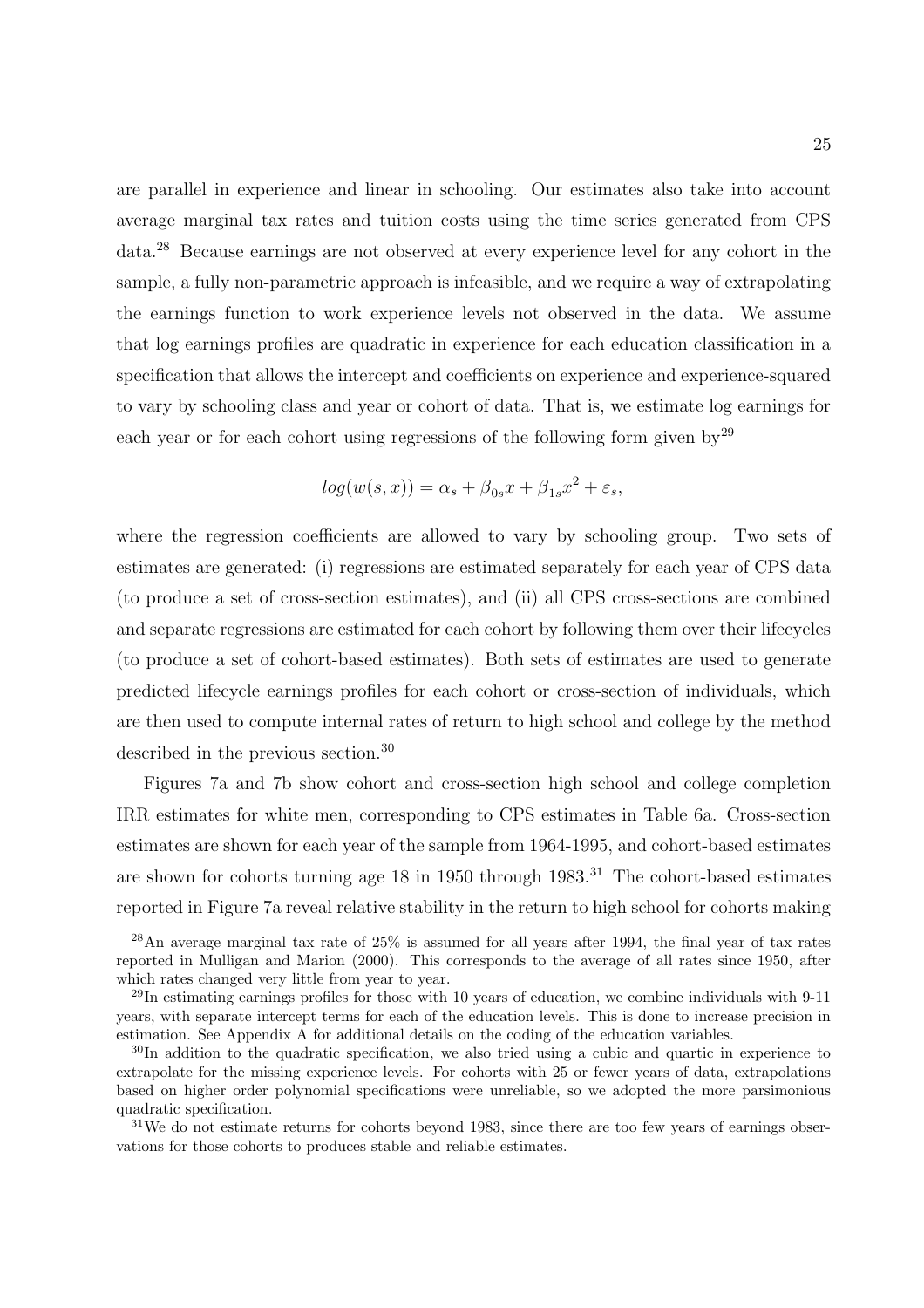their high school completion decisions prior to 1960, followed by a large increase in the IRR for cohorts making their decisions over the first half of the 1960s, followed by another period of relative stability. Returns increased from around 10% among 1950-60 cohorts to around 40% for post-1965 cohorts. Cross-section based estimates increase consistently over most of the 1964-1995 period. In general, cross-section estimated rates of return under-estimate the true rates of return earned by cohorts of white men making their schooling decisions in the late 1960s and 1970s. Dramatic differences are also observed for the college-going decision of white men as shown in Figure 7b. While cross-section estimates show declining returns to college over the 1970s (from 12% down to 8%), cohort-based estimates show increasing returns over that period. After declining over time for cohorts making their college-going decisions in the 1950s, the cohort-based rates of return to college increase sharply in the 1960s, stabilize (or even fall) briefly in the early 1970s, then continue on a sharp upward trend through the early 1980s. The rate of return estimated from crosssections of individuals does not begin to increase until much later, in 1980, rising quickly until the mid 1980s. Cross-section estimates over-estimate the rate of return faced by cohorts making their college attendance decisions around 1965 by as much as 4 percentage points, while estimates in the early 1980s under-estimate the return by nearly the same amount. Table 6b reports comparable numbers for black men. Again, in recent years, cohort rates of return exceed cross sectionally estimated rates.

If the observed discrepancies between cross-section and cohort-based estimated rates of return are due to price changes over time that could be at least partly anticipated or are due to changing cohort quality, then cross-section estimates would not reflect the rates of return that govern schooling decisions. On the other hand, if changes in skill prices were entirely unanticipated, then cross-section estimates may provide a better indication of the returns governing schooling decisions than would the actual returns experienced by each cohort. A better understanding of the underlying causes for such dramatic changes in wages and of individual expectations are needed.

In summary, cross-section estimates of the rate of return to schooling should be cautiously interpreted, particularly when skill prices are changing over time or when cohort quality is changing. If one is interested in empirically estimating historical rates of return, a cohort analysis is clearly preferable. Data from 1964-2000 March CPS suggest that returns estimated from a cross-section of workers are not only biased in levels, but they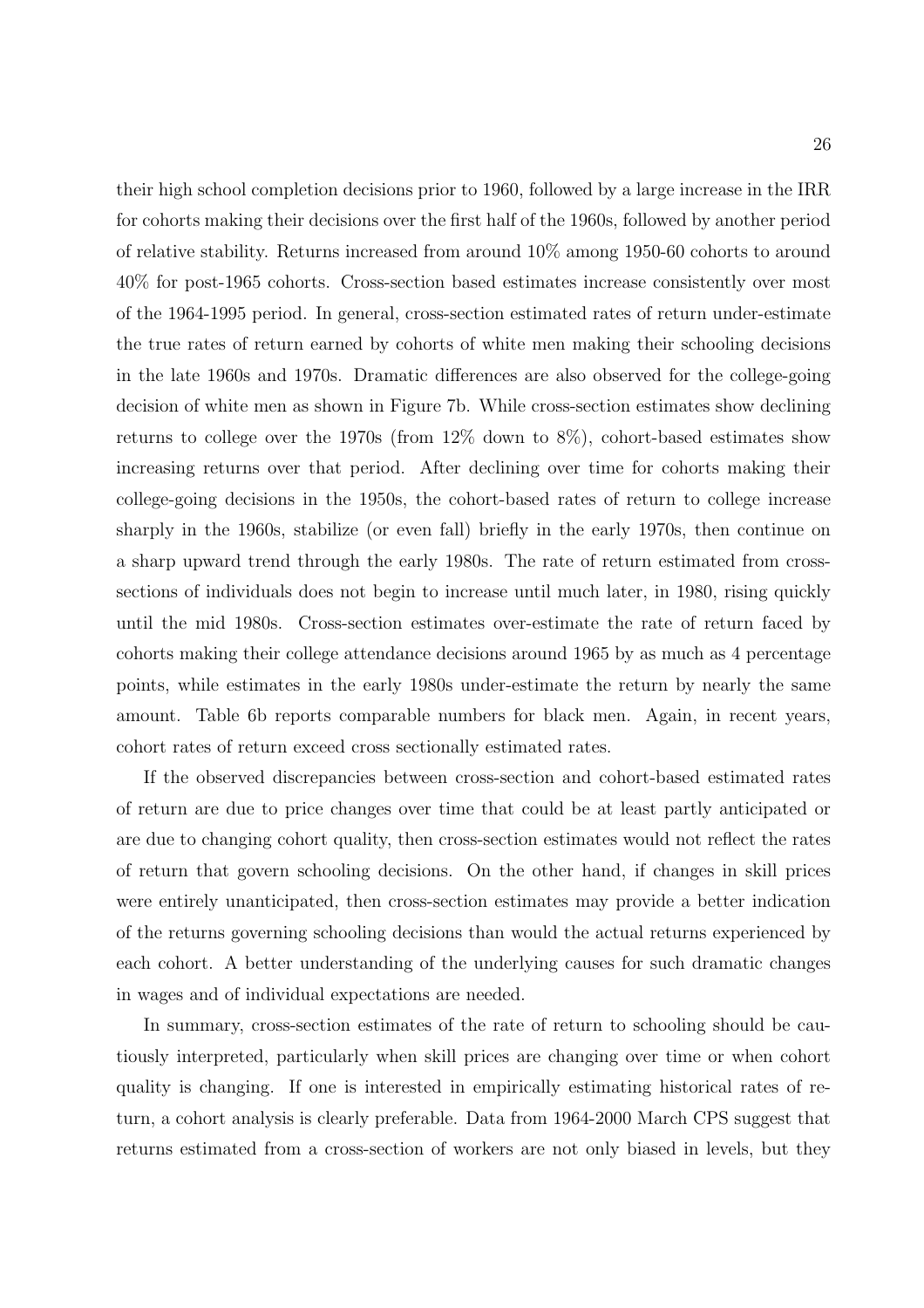also suggest time patterns that sometimes differ from those obtained using a cohort-based estimation strategy. If one is interested in estimating the rates of return governing school investment decisions, then whether to use cross-section or cohort-based estimates depends on the extent to which individuals are able to forecast future changes in wages and skill prices.

We next turn to considering the impact of sequential resolution of uncertainty on conventional estimates of returns to schooling.

# 6 The Internal Rate of Return and The Sequential Resolution of Uncertainty

Human capital theory was developed in an era before the modern tools of dynamic decision making under uncertainty were fully developed. Concepts central to human capital theory like the internal rate of return are not generally appropriate to the evaluation of investment programs under sequential resolution of uncertainty. A more general analysis is required.

For two reasons, the dynamic nature of schooling suggests that the returns to education may include an option value (Weisbrod, 1962). First, the return to one year of school may include the potential for greater returns associated with higher levels of education when the returns to school are not constant across all schooling levels. For example, finishing high school provides access to college, and attending college is a necessary first step to obtaining a college degree. Given the large increase in earnings associated with college completion, the total return to high school or college attendance may include the potential for even greater returns associated with finishing college. Mincer's assumption that earnings are log linear in schooling implicitly rules out this type of option value.

Second, when there is uncertainty about college costs or future earnings and when each additional year of schooling reveals new information about those costs or earnings, the full returns to schooling will include the expected value of newly revealed information. Consider the following example. Finishing high school opens the possibility of attending college if tuition costs and opportunity costs turn out to be low. The returns to high school completion, therefore, include both the expected increase in earnings associated with completing high school and the ex ante expected value of the information learned about college costs. The value of this information depends on the probability that the individual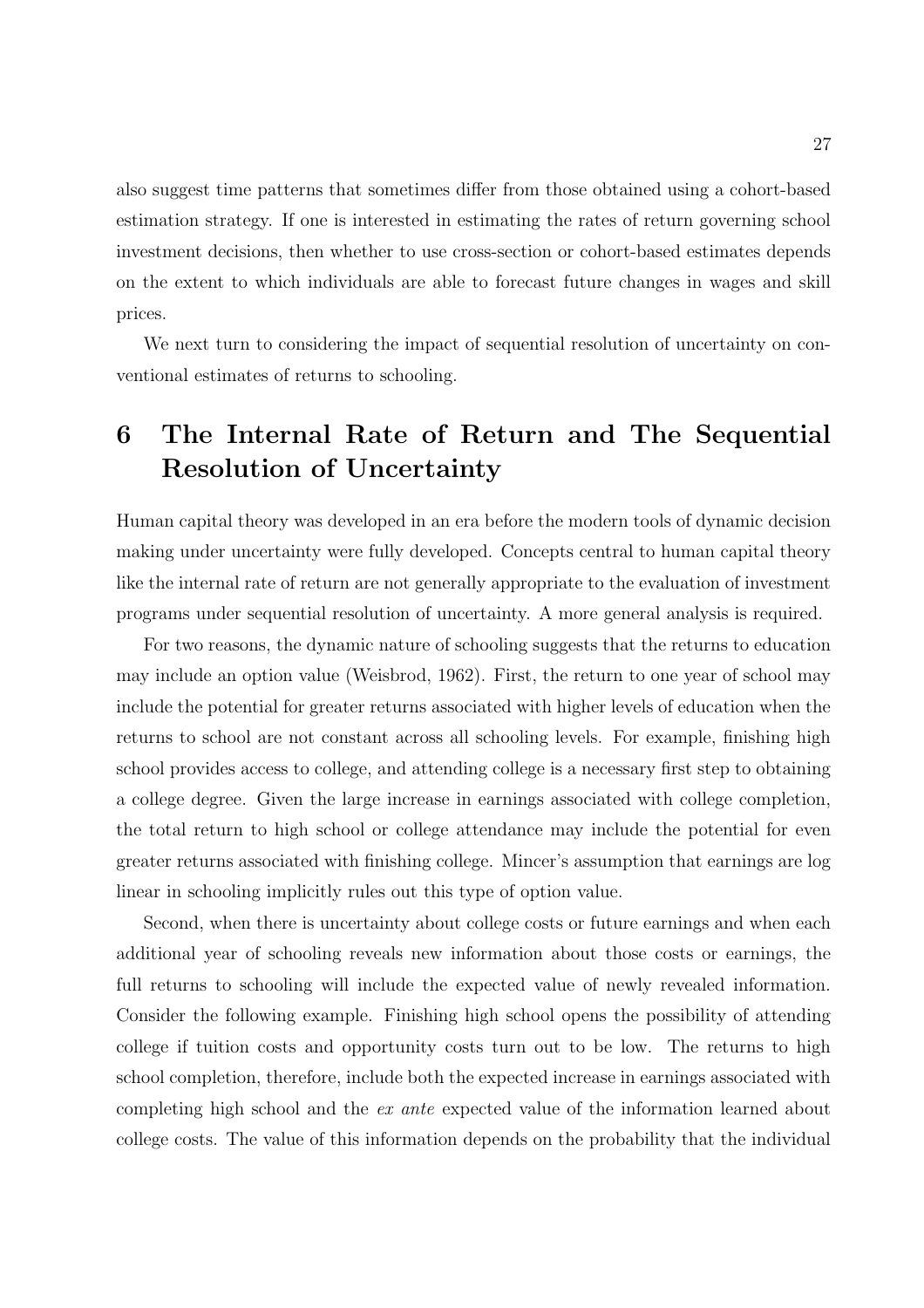decides to continue on to college and the expected return if he does so. Failing to finish high school precludes an individual from learning about these costs and eliminates the college option entirely. Earnings each period may also be uncertain, and the decision to continue on in school may depend on both current and expected future labor market conditions. By ignoring uncertainty, the literature based on the Mincer earnings equation neglects this source of option value as well. Both sources of option values to schooling suggest that education decisions are made sequentially and should not be treated as a static discrete choice problem made once in a lifetime by individuals – the traditional approach used in human capital theory. (See, *e.g.*, Mincer, 1958, Willis and Rosen, 1979, or Willis, 1986).

The empirical evidence presented earlier (also see Bound, Jaeger and Baker 1995, Heckman, Layne-Farrar and Todd, 1996, Solon and Hungerford, 1987) strongly rejects Mincer's (1958) implicit assumption that internal rates of return to each year of schooling are identical and equal to a common interest rate. This alone undermines the interpretation of the coefficient on schooling in a log earnings regression as a rate of return. But, this non-linearity, combined with the sequential resolution of uncertainty, creates additional problems for estimating rates of returns using Mincer regressions. Because the returns to college completion are high, it may be worthwhile to finish high school to keep the option of college open. The total return to high school and earlier schooling choices may, therefore, include a non-trivial option value. To analyze this option value, we present two simple dynamic models with uncertainty about the value of future schooling choices given an individual's current education. Following most of the literature, we assume that individuals maximize the expected value of lifetime earnings given the available information.

To gain some understanding about the separate roles of nonlinearity and uncertainty in generating option values, first consider the option value framework of Comay, Melnik, and Pollatschek (1973), which assumes that there is no uncertainty about earnings conditional on final schooling attainment but that individuals face some exogenously specified probability  $(\pi_{s+1,s})$  of being accepted into grade  $s+1$  if they choose to apply after finishing grade  $s<sup>32</sup>$  They face a lottery where the chance of being admitted to the next round of schooling does not depend on earnings values. For someone attending exactly s years of school, define

<sup>&</sup>lt;sup>32</sup>They also consider the probability of failing conditional on attending the next grade. The results from such an analysis are quite similar to those discussed here.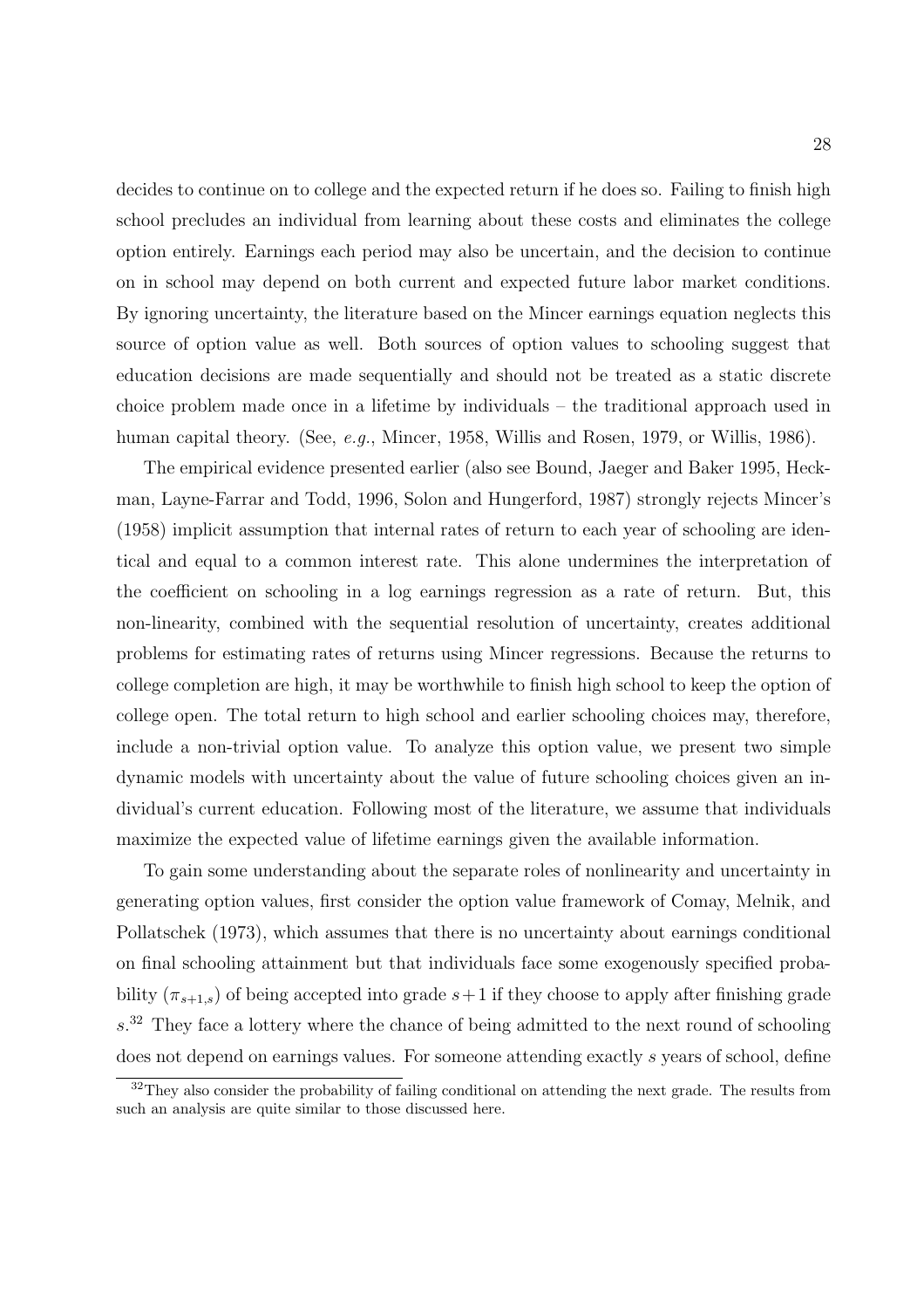the discounted present value of lifetime earnings as of the schooling completion date as:

$$
W_s = \sum_{x=0}^{T} (1+r)^{-x} w(s,x).
$$

The interest rate,  $r$ , is exogenously specified. If an individual that chooses to apply for grade  $s + 1$  is rejected, he begins working immediately, earning  $W_s$ . In this environment, the total expected value of attaining  $s \in \{1, 2, ..., \overline{S}\}\$  years of school, given the information available at  $s - 1$ , is

$$
E_{s-1}(V_s) = (1 - \pi_{s+1,s})W_s + \pi_{s+1,s}E_{s-1}max\left\{W_s, \frac{E_s(V_{s+1})}{1+r}\right\}
$$

for  $s < \bar{S}$  and  $E_{\bar{S}-1}(V_{\bar{S}}) = W_{\bar{S}}$ . This assumes that each grade of school takes one period and that direct costs of schooling are negligible.

The ex ante option value of grade s as perceived at  $s - 1$  is defined as the difference between the total expected value of that opportunity,  $E_{s-1}(V_s)$ , and the present discounted value of earnings if the person does not continue in school,  $W_s$ :

$$
O_{s,s-1} = E_{s-1}[V_s - W_s]
$$
  
=  $E_{s-1}max\left\{0, \pi_{s+1,s}\left(\frac{E_s(V_{s+1})}{1+r} - W_s\right)\right\}$   
=  $max\left\{0, \pi_{s+1,s}\left(\frac{E_{s-1}(V_{s+1})}{1+r} - W_s\right)\right\},$ 

where the final equality follows from the fact that there is no uncertainty about earnings conditional on the final schooling outcome. Notice, that when earnings grow with an additional year of schooling at the same rate as the interest rate, as is assumed by Mincer (1958), or if the growth in earnings is at the same rate as the individual-specific interest rate in the accounting identity model, then  $W_s = \frac{W_{s+1}}{1+r}$  $\frac{v_{s+1}}{1+r}$  for each individual and all s. Mincer's assumption of linearity of log earnings in schooling implicitly rules out any option value of schooling in the present context.<sup>33</sup> Intuitively, if the earnings profiles associated with all

$$
E_{\bar{S}-2} (V_{\bar{S}-1}) = (1 - \pi_{\bar{S},\bar{S}-1}) W_{\bar{S}-1} + \pi_{\bar{S},\bar{S}-1} \max \left\{ W_{\bar{S}-1}, \frac{W_{\bar{S}}}{1+r} \right\},\,
$$

<sup>&</sup>lt;sup>33</sup>Proof:  $V_{\bar{S}} = W_{\bar{S}}$  at  $\bar{S}$ , so

since there is no uncertainty about earnings conditional on final schooling levels. For proportional earnings growth at rate r, both versions of the Mincer model imply that  $W_s = \frac{1}{1+r}W_{s+1}$  for all s. Thus, people may differ in their earnings levels and face different individual specific interest rates as in the accounting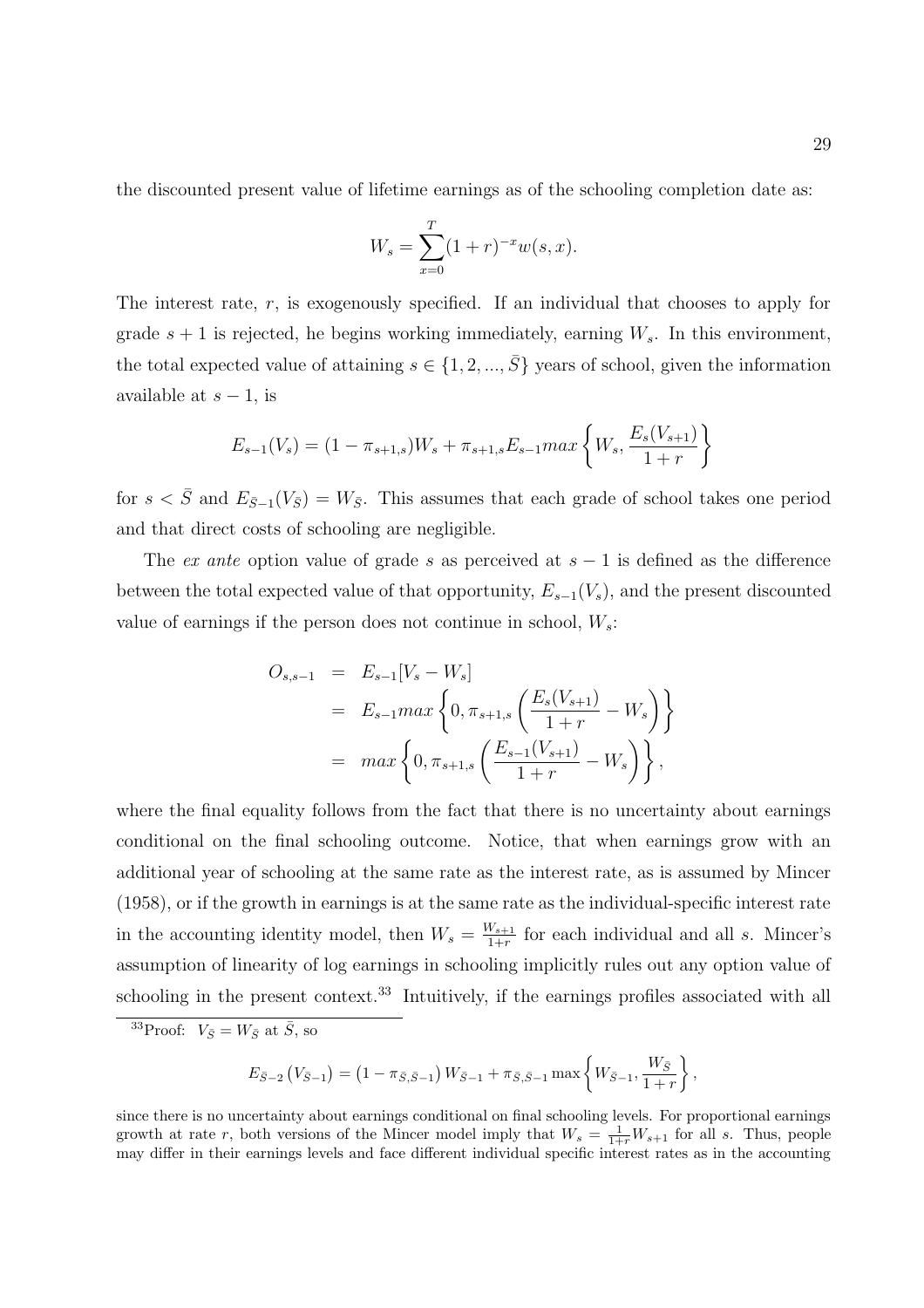schooling choices provide the same present value when discounted back to the same date, then there is no value attached to the possibility of continuation. Thus linearity of log wages in years of schooling with a growth rate equal to the interest rate implies no option value of education in the Comay, Melnik, and Pollatschek (1973) framework.

More generally, this model does generate option values when future wage growth is greater than  $1 + r$ . For example, if college graduation offers large returns, finishing high school will carry an option value since there is some probability that an individual will be accepted into college. In this case, the total value of a high school degree includes the value of a lottery ticket that pays the rewards of a college degree to 'winners'. The option value of high school represents the value of this lottery ticket.

The Comay, Melnik, and Pollatschek (1973) model assumes that the probability of transiting to higher grades (conditional on the desire to do so) is exogenous. Schooling is a sequence of lotteries. Because there is no uncertainty about future earnings paths conditional on schooling or about the future costs of or returns to schooling, their model isolates the role played by a non-linear log earnings - schooling relationship in determining option values.

We next present an economically more interesting model of the schooling choice problem that incorporates uncertainty in future earnings (or school costs) and sheds light on the impact of that uncertainty on the option value of education. Suppose that there is uncertainty about net earnings conditional on s, so that actual lifetime earnings for someone with s years of school are

$$
W_s = \left[\sum_{x=0}^T (1+r)^{-x} w(s,x)\right] \epsilon_s.
$$

This form of uncertainty is a one time, schooling specific shock. We assume that  $E_{s-1}(\epsilon_s)$  = 1 and define expected earnings associated with schooling s conditional on current schooling  $s-1,$ 

$$
\bar{W}_s = E_{s-1}(W_s).
$$

identity model. They may also face different  $\pi_{s+1,s}$ . For any sequence of  $\pi_{s+1,s}$  and r, we obtain

$$
E_{\bar{S}-2} (V_{\bar{S}-1}) = W_{\bar{S}-1} = \frac{W_{\bar{S}}}{1+r}.
$$

Backward induction produces  $E_{s-2}(V_{s-1}) = W_{s-1} = \frac{W_s}{1+r}$  for all s, which implies no option value for any schooling level. $\blacksquare$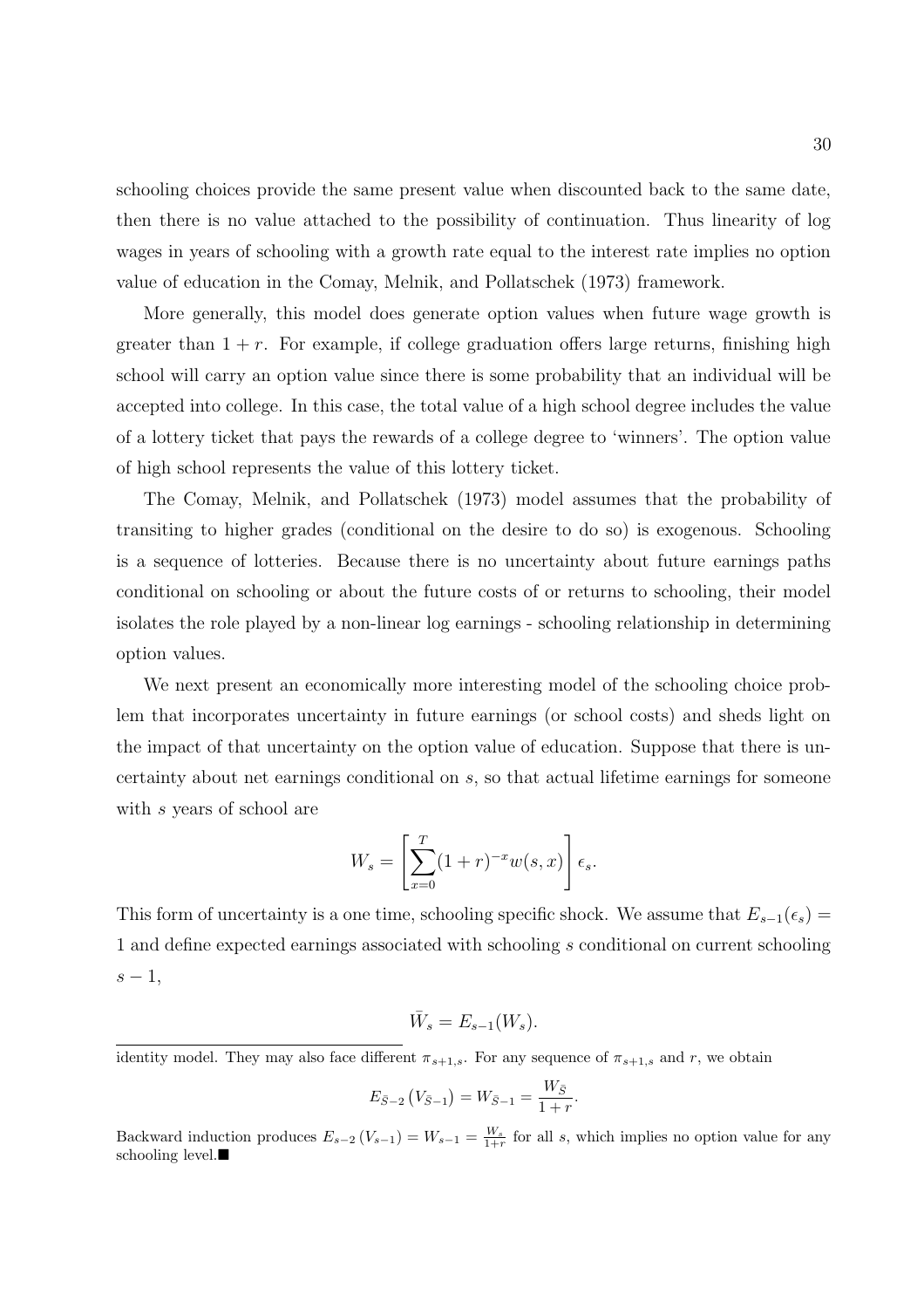The disturbance,  $\epsilon_s$ , may represent a shock to additional schooling costs or to current earnings that is revealed after the decision to attend grade s is made but prior to any future schooling decisions. Individuals with s years of schooling must decide whether to quit school, receiving lifetime earnings of  $W_s$ , or to continue on in school for an additional year and receive an expected lifetime earnings of  $E_s(V_{s+1})$ .

The decision problem for a person with s years of schooling given the sequential revelation of information is to go to another year of school if

$$
W_s \le \frac{E_s(V_{s+1})}{1+r},
$$

so

$$
V_s = \max\left\{W_s, \frac{E_s(V_{s+1})}{1+r}\right\}
$$

for  $s < \overline{S}$ . At the maximum schooling level,  $\overline{S}$ , after information is revealed, we have  $V_{\bar{S}} = W_{\bar{S}} = \bar{W}_{\bar{S}} \epsilon_{\bar{S}}.$ 

Notice, that the endogenous probability of going on from school level s to  $s + 1$  is

$$
p_{s+1,s} = Pr\left(\epsilon_s \le \frac{E_s(V_{s+1})}{(1+r)\overline{W}_s}\right),\,
$$

where  $E_s(V_{s+1})$  may depend on  $\epsilon_s$ , and the average earnings of a person who stays at schooling level s is

$$
\bar{W}_s E_{s-1} \left( \epsilon_s | \epsilon_s > \frac{E_s (V_{s+1})}{(1+r)\bar{W}_s} \right). \tag{9}
$$

Thus, the expected value of schooling level s as of current schooling  $s - 1$  is:

$$
E_{s-1}(V_s) = (1 - p_{s+1,s})\bar{W}_s E_{s-1}\left(\epsilon_s \vert \epsilon_s > \frac{E_s(V_{s+1})}{(1+r)\bar{W}_s}\right) + p_{s+1,s}\left(\frac{E_{s-1}(V_{s+1})}{1+r}\right).
$$

The *option value* of schooling s, given that the agent has the information about  $s - 1$ outcomes, is the difference between the expected value of the earnings associated with schooling s and the corresponding value function:

$$
O_{s,s-1} = E_{s-1} [V_s - W_s].
$$

We can define sequential *option values* for all levels of s. Clearly, option values are nonnegative for all schooling levels, since  $V_s \geq W_s$  for all s. The option value for the highest schooling level is zero, since  $V_{\bar{S}} = W_{\bar{S}}$ .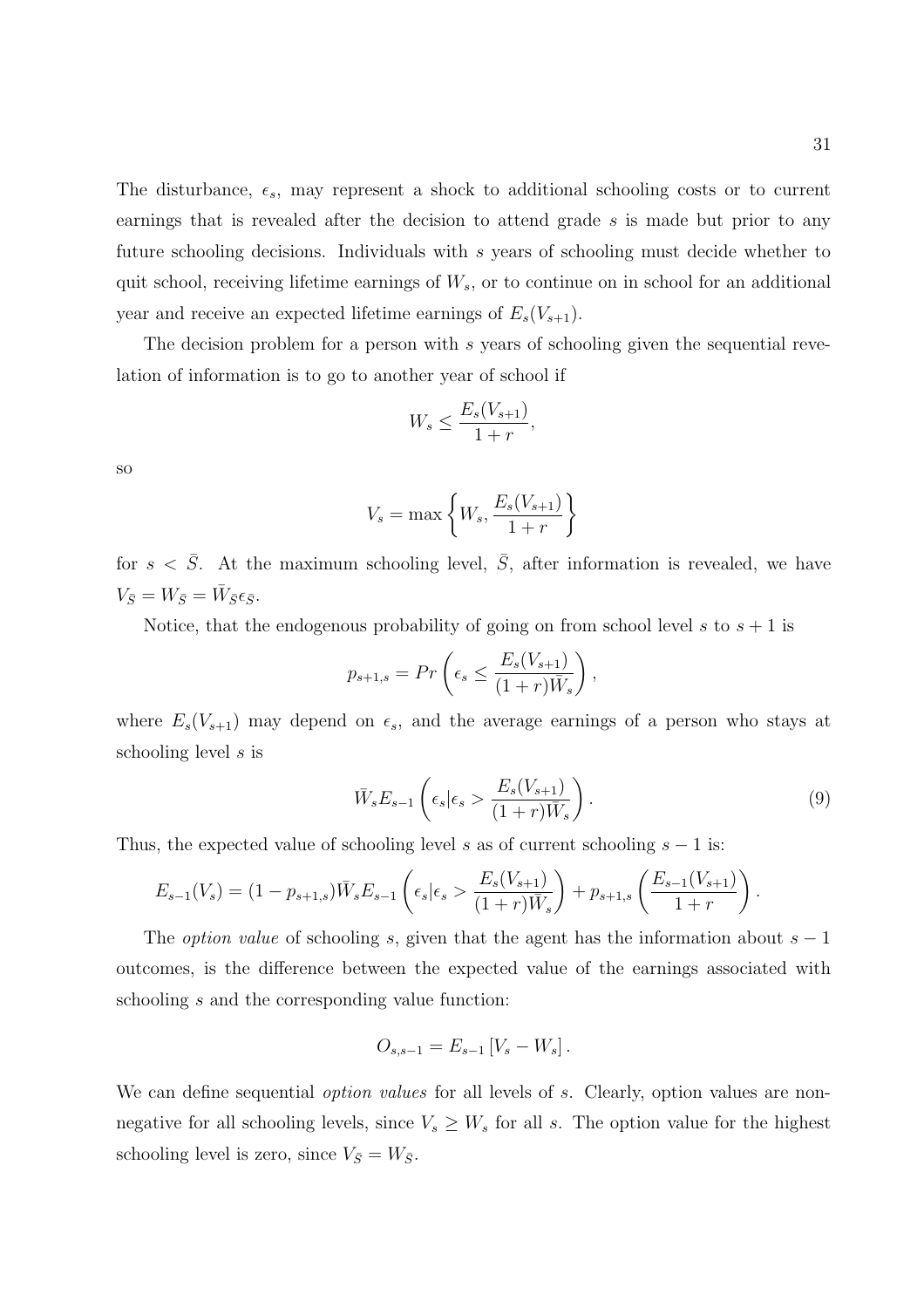The ex ante rate of return to schooling s at level  $s - 1$  is

$$
R_{s,s-1} = \frac{E_{s-1}(V_s) - W_{s-1}}{W_{s-1}}.
$$

Accounting for direct costs of schooling  $C_s$ , we may write this as

$$
\widetilde{R}_{s,s-1} = \frac{E_{s-1}(V_s) - (W_{s-1} + C_{s-1})}{W_{s-1} + C_{s-1}}
$$

This assumes that tuition or direct costs are incurred up front and returns are revealed one period later.

This is an appropriate ex ante rate of return concept because if

$$
W_{s-1} + C_{s-1} \le \frac{E_{s-1}(V_s)}{1+r},
$$

i.e.

$$
r \le \frac{E_{s-1}(V_s) - (W_{s-1} + C_{s-1})}{W_{s-1} + C_{s-1}} = \widetilde{R}_{s,s-1},
$$

then it would be optimal to advance one more year of schooling (from  $s - 1$  to s) given the return on physical capital r.

This analysis highlights the sequential nature of the schooling choice problem under uncertainty. The schooling allocations that arise out of this framework will differ from those implied by the standard Mincer approach, which uses a static decision rule based on expected earnings profiles as of some initial period. The approach taken here recognizes that individuals face uncertainty at the time they make their schooling decisions and that some of that uncertainty is resolved after each decision is made. After completing a schooling level, individuals observe the shock associated with that level and can base their decision to continue in school on its realization. This creates an option value of attending school. If the shock is bad, one can always continue to the next higher schooling level.

It is interesting to note that even when  $\bar{W}_s = \frac{\bar{W}_{s+1}}{1+r}$  $\frac{v_{s+1}}{1+r}$  as assumed by Mincer's models, there is still an option value in this framework. This is because completing  $s + 1$  reveals new information about the actual returns associated with that choice and offers the option of continuing on to level  $s+2$  with fresh draws of the  $\epsilon$ . In contrast to its role in the simple Comay, Melnik, and Pollatschek (1973) model, Mincer's assumption that log earnings are linear in schooling does not rule out option values once we introduce shocks to schooling costs or earnings. More generally, when future earnings choices  $(W_{s+2}$  vs.  $W_{s+1}$  in this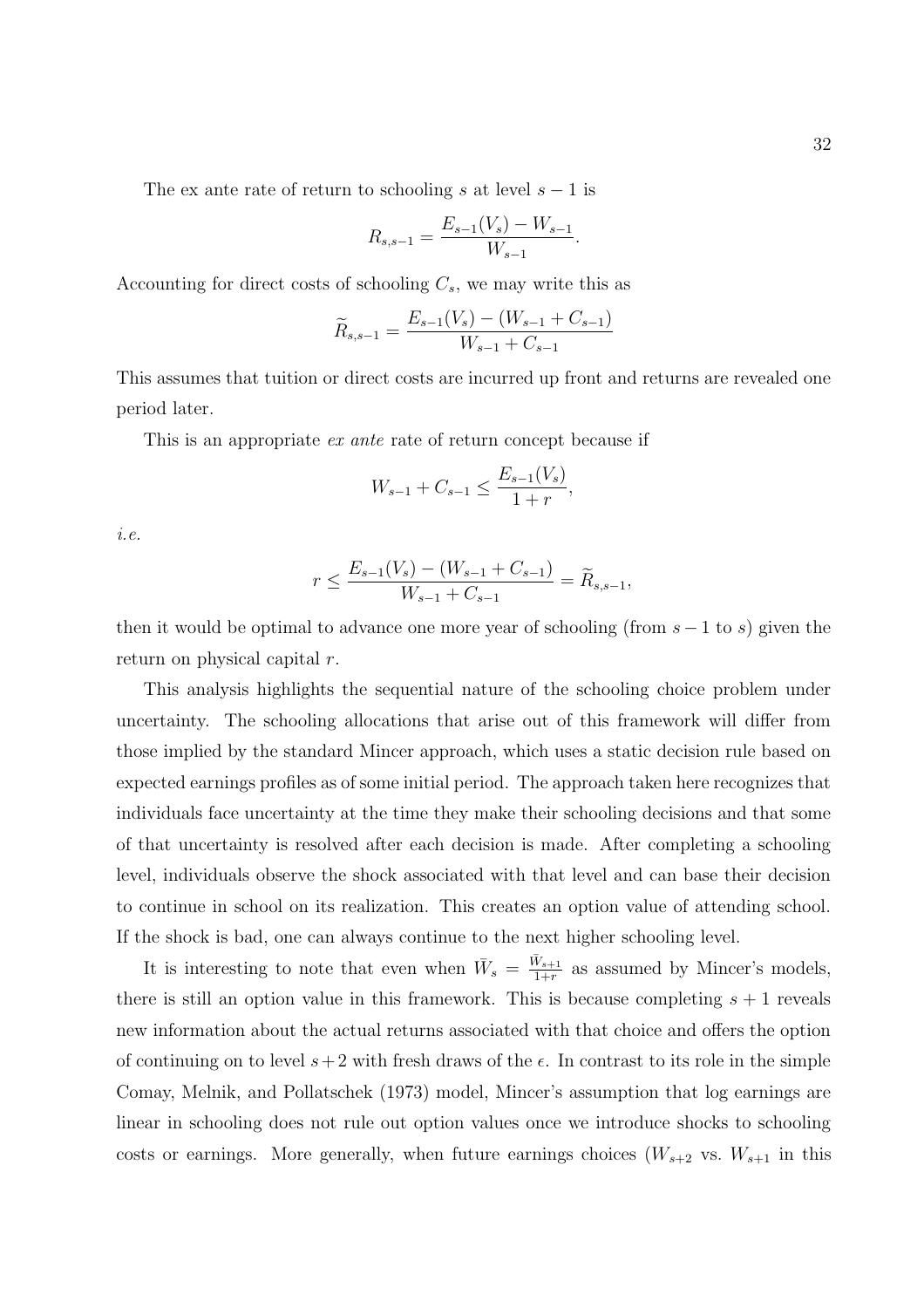example) offer very large expected returns, the option value might be quite substantial – both sources for option values are operating.

Conventional rate of return calculations for comparing schooling levels s and  $s + 1$  base the calculation only on the earnings streams associated with s and  $s+1$ . Taking into account the option value also requires consideration of the earnings stream associated with higher schooling levels. That is, the value of graduating from high school instead of dropping out is affected by the expected earnings associated with graduating from college. Keane and Wolpin (1997) and Eckstein and Wolpin (1999) develop sequential models of schooling that are more general than the model presented here. Their econometric procedures implicitly incorporate the option value of schooling, but they do not discuss it, nor do they present numerical estimates of its importance.<sup>34</sup>

To clarify the role of uncertainty and non-linearity of log earnings in terms of schooling, we present simulations of a five schooling-level version of our model with uncertainty in Tables 7a and 7b. In both tables, we assume an interest rate of  $r = 0.1$  and that  $\epsilon_s$ is independent and identically distributed log-normal:  $log(\epsilon_s) \sim N(0,\sigma)$  for all s.<sup>35</sup> We assume that  $\sigma = 0.1$  in the results presented in the tables. Table 7a reports various outcomes related to the returns to schooling when we assume log earnings are linear in schooling (i.e.  $\bar{W}_{s-1} = \bar{W}_s/(1+r)$ ). Schooling continuation probabilities  $(p_{s,s-1})$  and the proportional increase in  $\bar{W}$  associated with an increase in schooling from  $s - 1$  to s are shown. By assumption, the latter equals  $r = 0.1$  for all education levels. Column 4 displays the proportional increases in observed earnings (where observed earnings are measured by equation 9) from period  $s - 1$  to s, which are always less than r. In the presence of

<sup>&</sup>lt;sup>34</sup>In the ordered choice model of Cameron and Heckman (1998) and Hansen, Heckman and Mullen (2003), there is no option value arising from sequential resolution of uncertainty, because of the assumed one sided nature of the information revelation process. But, there may be option value arising from the nonlinearity of the model. Is is interesting to note that schooling choice models that assume no information updating fit the data on schooling choices as well as models that incorporate such updating.

<sup>&</sup>lt;sup>35</sup>We also considered models with an AR(1) process for the shocks:  $log(\epsilon_s) = plog(\epsilon_{s-1}) + v_s$  where  $v_s \sim N(0,\sigma)$ . The case where  $\rho = 0$  corresponds to Tables 7a and 7b. For  $\rho = 1$ ,  $E(\epsilon_{s+1}|\epsilon_s) = \epsilon_s$  and a good or bad shock affects expected future outcomes in the same proportion as current outcomes. Thus, the outcome of  $\epsilon_s$  has no effect on schooling decisions. In the linear case corresponding to Table 7a, expected rates of return as measured by  $E_{s-1}(R_{s,s-1})$  range between those reported in the table (when  $\rho$  is near zero) and the linear increase in earnings,  $r = 0.10$  (when  $\rho$  is near one). Expected returns for the more general non-linear case differ little from those shown in Table 7b, since nearly everyone chooses to attend the highest level of schooling regardless of the value for  $\rho$ . This implies that returns always reflect the expected increase in earnings between the current schooling level and the highest possible schooling level, which is, on average, independent of  $\rho$ .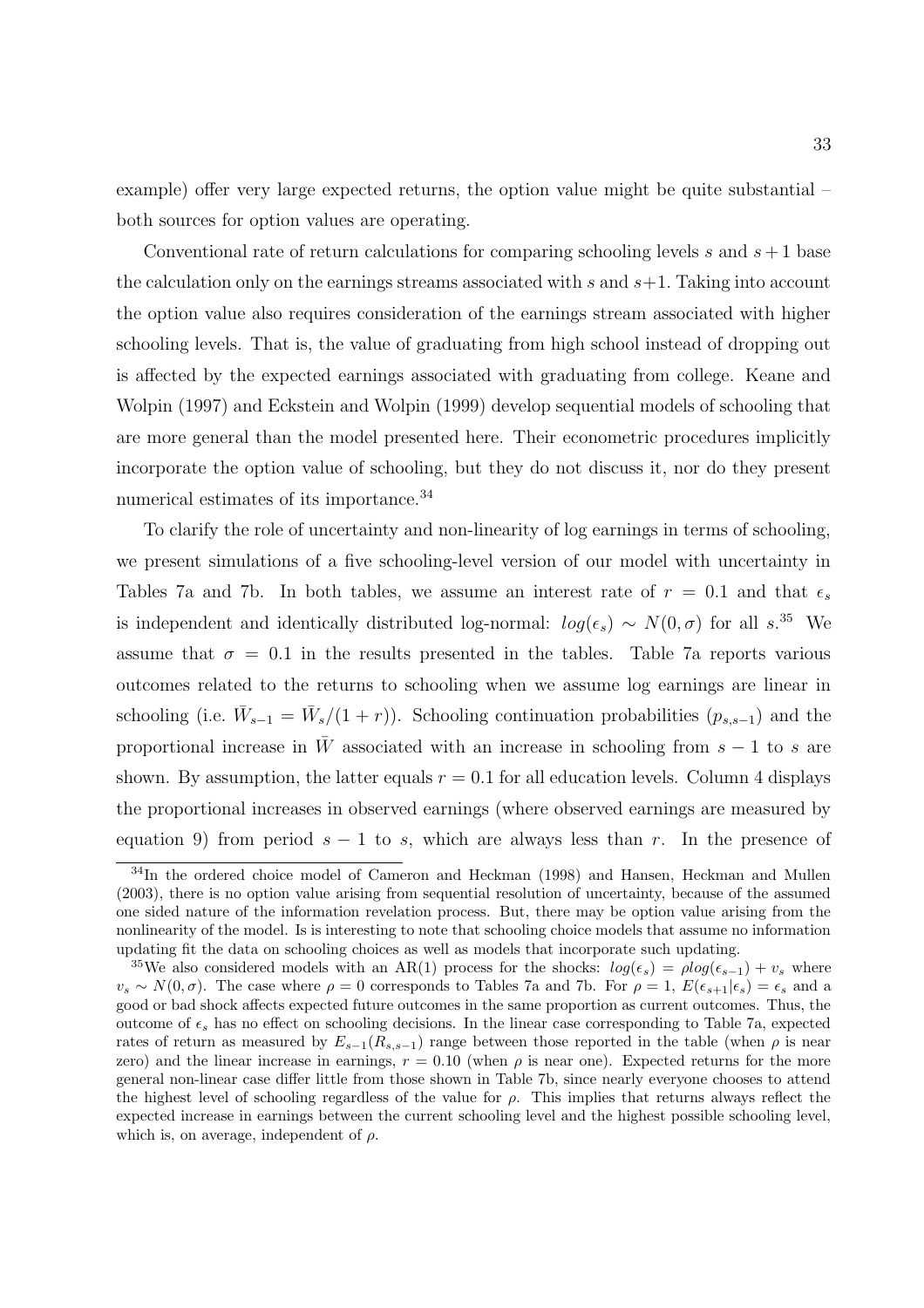uncertainty, self-selection leads to a substantial downward bias in the observed returns to schooling, especially for higher schooling transitions. Option values as a fraction of the total expected value of a schooling level  $(O_{s,s-1}/E_{s-1}(V_s))$  are reported in column 5. They show the expected decline with schooling levels attained. The final three columns report average measures of the return to schooling for different sets of individuals. Column 6 reports the average return for the entire population  $(E_{s-1}[R_{s,s-1}])$ , while column 7 reports estimates of the return for those who choose to continue on to grade s ("treatment on the treated") and column 8 reports the expected return that would be received by those who choose not to continue in school ("treatment on the untreated"). Comparing average returns with the proportional increase in  $\bar{W}$  or in observed earnings, we see that total rates of return to schooling are substantially higher for all but the final schooling transition due to the added option value of school and self-selection that takes place. When log earnings are linear in schooling, real returns are actually declining in accumulated schooling since option values are decreasing in  $s^{36}$  Returns for those who choose to continue are noticeably larger than average returns, while returns for those who choose not to continue are all less than  $r$ . The least squares estimate of the rate of return to school (i.e. the coefficient on schooling in a log earnings regression) is only 0.063, far below the true average rate of return or treatment on the treated estimates. It also under-estimates the rate of increase in expected earnings,  $\bar{W}_s$ , and does not accurately reflect the pricing relationship for wages and schooling. Even with linearity of mean log earnings in schooling, Mincer-based estimates of the return are substantially downward biased in the presence of uncertainty. Not surprisingly, this bias (along with option values) disappears as the variance in  $\epsilon_s$  goes to zero. However, we find a bias as large as -0.01, roughly 10% of the true return, when  $\sigma$  is as low as 0.01.<sup>37</sup>

Table 7b adds nonlinearity to this model to demonstrate its added effect on rates of return and option values. The simulation reported in this table assumes that increases in population mean log earnings from the first to the second and third to fourth levels of school are both 0.1, but the increase associated with going from level two to three

<sup>36</sup>We have assumed that individuals cannot choose to recall wage profiles associated with earlier schooling choices (i.e. someone with s years of school cannot choose to work for  $W_{s-1}, W_{s-2},...$ ) if they receive a low realization for  $W_s$ . Allowing for recall of earlier schooling opportunities would provide a force offsetting the tendency for option values to decline with schooling if we continued to define the option value as  $E_{s-1}(V_s -$ W<sub>s</sub>). On the other hand, if option values were re-defined as  $E_{s-1}(V_s) - max\{W_1, W_2, ..., E_{s-1}(W_s)\}\$  with the introduction of recall, they would tend to decline even faster with schooling.

 ${}^{37}\mathrm{Results}$  available from the authors upon request .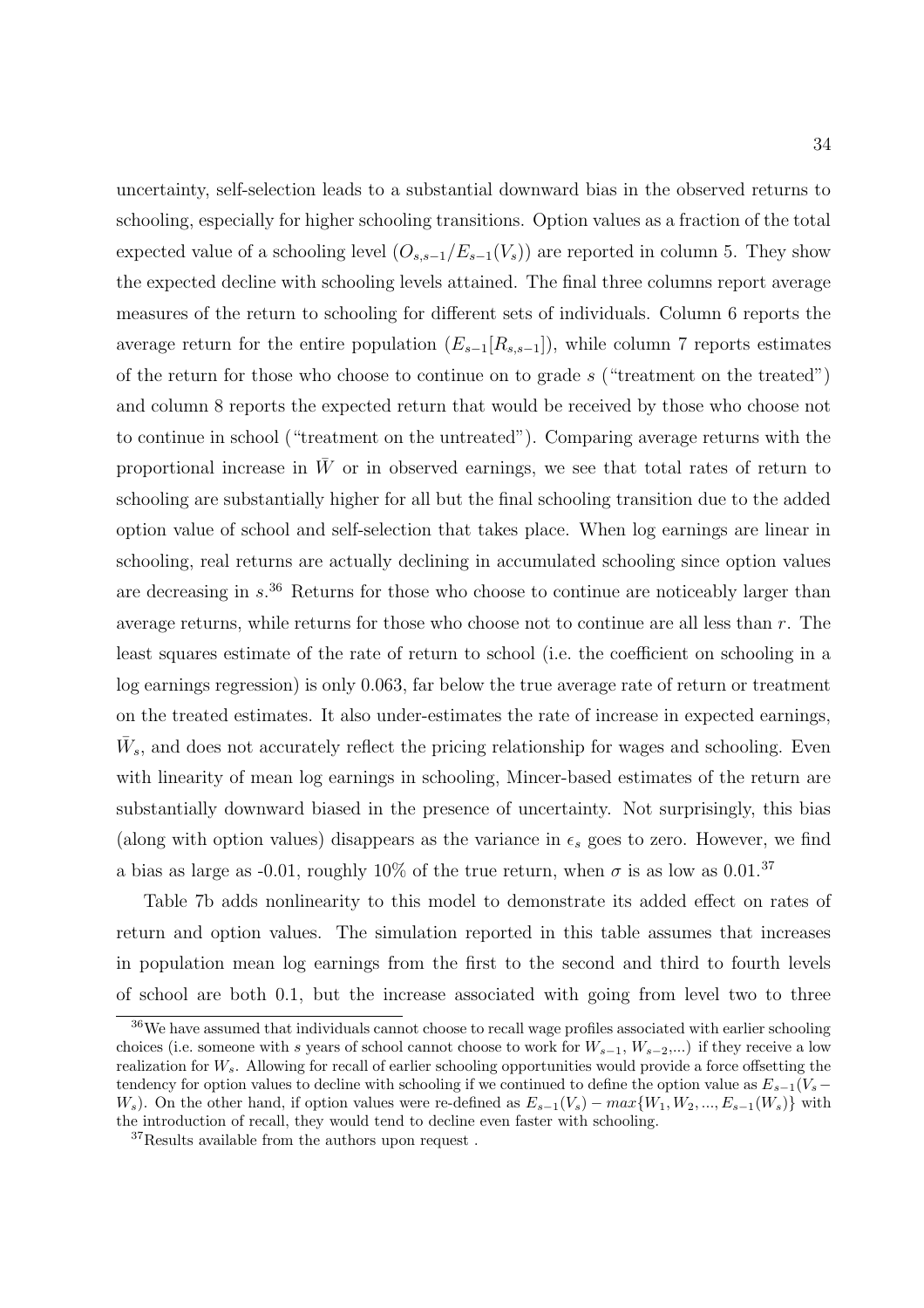is 0.3 and from four to five is 0.2. This roughly mimics the patterns observed in the later Census years with schooling levels three and five representing high school and college graduation, respectively. These simulations show substantially larger returns to the lower school transitions as a result of the sizeable sheepskin effects in later years. Option values are particularly large in early school years. In general, the greater the nonlinearity, the greater the option value. Estimates from a Mincer regression suggest a rate of return of only 0.060, substantially less than the true average returns or treatment on the treated estimates, which range from 0.21 to 0.46. While true returns have increased relative to Table 7a, the Mincer estimate actually declines slightly. Because most individuals are choosing to continue to higher schooling levels in this simulation, there is little difference between average returns and estimated treatment on the treated parameters.

The simulations presented in Tables 7a and 7b point to the potentially important role of both sources of option values in determining total returns to schooling. Turning to real data, we use the nonparametrically estimated earnings profiles for white males in the 1990 Census to compute the option value of high school completion and college attendance for a range of reasonable schooling transition probabilities,  $p$ , and interest rates,  $r$ . These estimates would provide unbiased measures of the option value within the framework of Comay, Melnik, and Pollatschek (1973) where  $p = \pi_{s+1,s}$  for the schooling levels we examine. Within the model of sequential resolution of uncertainty, where  $p$  represents  $Pr\left(\epsilon_s \leq \frac{E_s(V_{s+1})}{(1+r)\bar{W}_s}\right)$  $(1{+}r)\bar{W}_{s}$ ), they under-estimate the option value and return to school, since observed earnings represent  $\bar{W}_s E_{s-1} \left( \epsilon_s | \epsilon_s > \frac{E_s(V_{s+1})}{(1+r)\bar{W}_s} \right)$ ) rather than  $\bar{W}_s$  (i.e. observed earnings are based on a sample selecting not to continue).<sup>38</sup> Table 8 reports the average discounted lifetime earnings for individuals making different schooling choices, denoted by  $\hat{W}_s$ . It also reports the total expected value of a schooling choice,  $E_{s-1}(V_s)$ , the implied option value,  $\hat{O}_{s,s-1}$ , and return to school,  $R_{s,s-1}$ . The table reports results for interest rates of 7% and 10% and transition probabilities ranging from 0.1 to 0.5 (empirically, about half of all 1990 high school graduates attended college and about half of those went on to graduate). As expected, both the present value of earnings for each schooling choice and the option value of continuing are declining in the interest rate. Option values rise with increases in the transition probability. The option value for high school completion ranges from a low of

<sup>38</sup>We note, however, that estimates of the value function are unbiased in both models.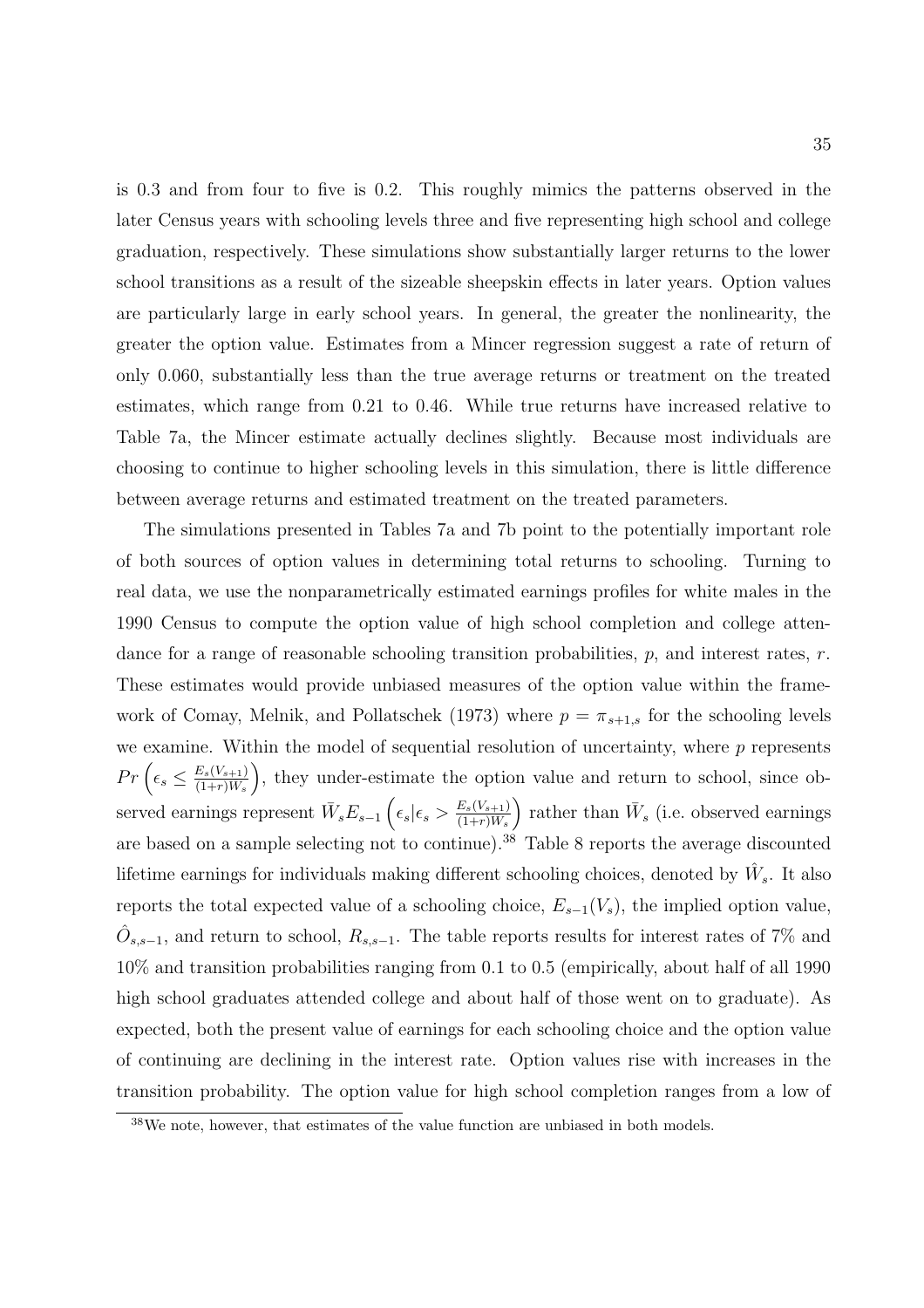only \$370 when interest rates are 10% and  $p = 0.1$  to a high of \$22,000 when interest rates are 7% and  $p = 0.5$ . Much of the option value comes from the probability of completing college and not just attending college, because the difference in earnings between high school graduates and those with some college is quite small. Accordingly, option values are noticeably higher for college attendance, reaching a high of \$35,000 when interest rates are 7% and  $p = 0.5$ . Simply comparing the earnings streams for two schooling levels fails to recognize a potentially important component of the returns to education. Rates of return, shown in the final two columns, increase by about 50% for college attendance when the transition probability is raised from 0.1 to 0.5. Returns to high school completion are less sensitive to assumptions about  $p$  and option values. Failing to consider option values leads to biased estimates of the true return to schooling. A basic question is whether the traditional internal rate of return has any value as an investment evaluation criterion.

In a model with sequential resolution of uncertainty, single crossings of earnings profiles, a near universal feature of schooling-earnings data, do not guarantee unique internal rates of return when option values are taken into account. Hirshleifer (1970) shows that there is always a unique positive internal rate of return when comparing two expected earnings streams which cross at only one age. This is typically the case when comparing the earnings profiles for any two schooling levels. Accounting for options to continue in school, it is possible for multiple roots to arise in the computation of more sophisticated internal rates of return that account for the option value of schooling even if earnings are monotonically increasing in schooling for workers conditional on age.

To see why, consider a model of exogenous transition probabilities (like that of Comay, Melnick, and Polatschek, 1973) for the case where earnings are zero until the end of school, age s, at which time they jump up to  $\alpha_s + \beta_s$  and linearly increase thereafter at rate  $\beta > 0^{39}$  As long as  $\alpha_s > \alpha_{s'}$  for all  $s > s'$ , any two earnings streams will only cross once. Letting  $w_s(a)$  denote the earnings for someone with s years of school at age a, we have

$$
w_s(a) = \begin{cases} 0 & \text{if } a < s \\ \alpha_s + \beta a & \text{if } a \ge s. \end{cases}
$$

Consider three schooling choices,  $s \in \{0, s_1, s_2\}$ . Suppose p is the probability that someone with  $s_1 < s_2$  years of school continues on to  $s_2$  years. The expected earnings at

<sup>&</sup>lt;sup>39</sup>The example can easily be extended to account for tuition costs and more general lifecycle earnings profiles.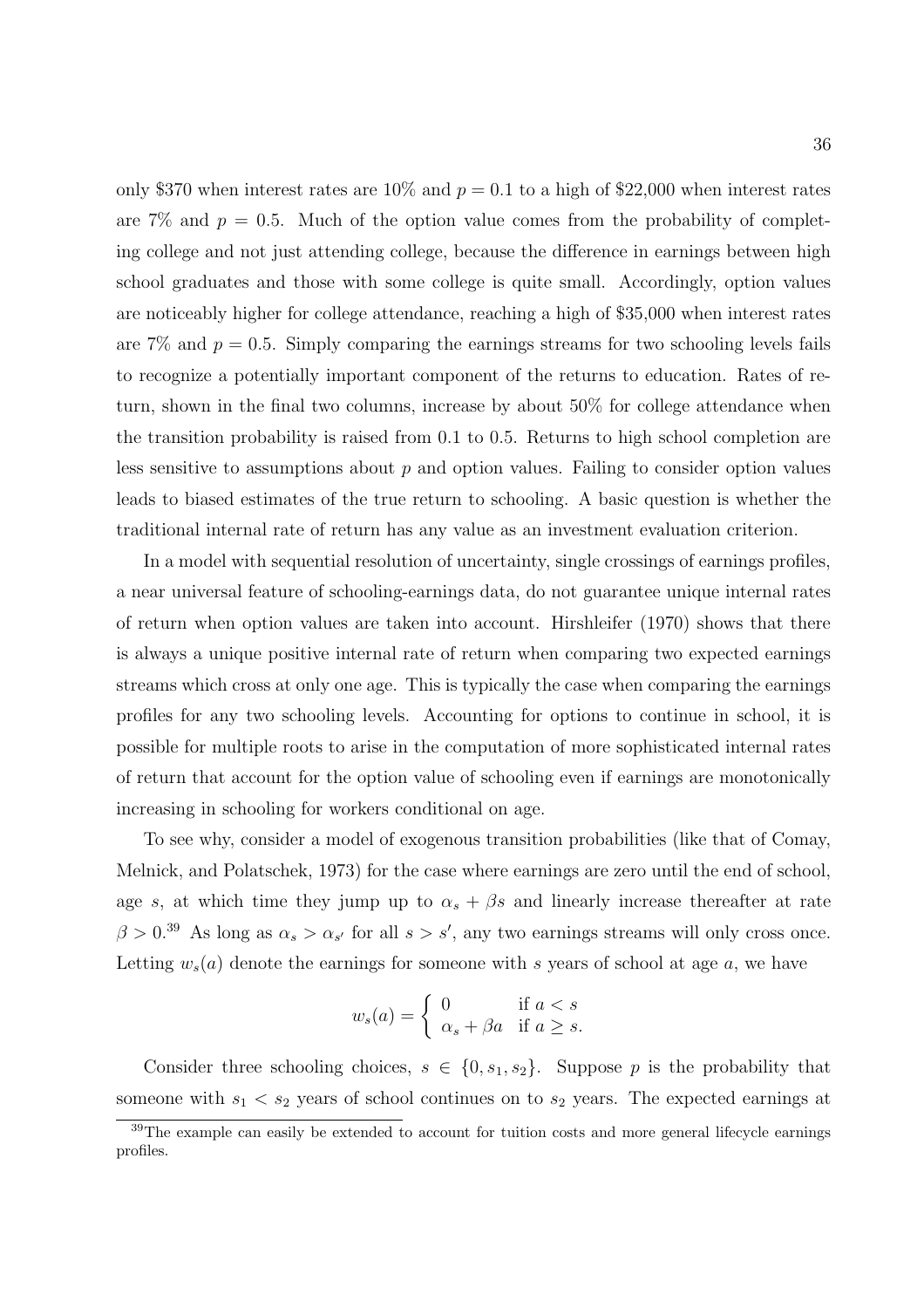age  $\alpha$  of someone choosing to attend  $s_1$  years of school with the option of continuing will be  $\bar{w} = (1 - p)w_{s_1} + pw_{s_2}$ .

For  $\alpha_0 < \alpha_{s_1} < \alpha_{s_2}$ , we will cross  $w_0(a)$  three times whenever

$$
\frac{\alpha_0 + \beta s_1}{\alpha_{s_1} + \beta s_1} < 1 - p < \frac{\alpha_0 + \beta s}{\alpha_{s_1} + \beta s}
$$

for any s, where  $s_1 < s < s_2$ .<sup>40</sup> This is illustrated in Figure 8. Because there are three crossings between  $w_0$  and  $\bar{w}$ , internal rate of return equations can generate up to three possible positive roots. Even if pairwise earnings streams cross only once, there may be multiple internal rates of return, invalidating their use as a guide to selecting human capital investment projects.

In general, the schooling transition probability is not exogenous. Multiple roots are even more likely in our model with sequential resolution of uncertainty, since the transition probability changes with the discount rate. Writing equations out explicitly in terms of  $r$ , we obtain

$$
E_{s-1} (V_s (r)) = \Pr_{s-1} \left( \epsilon_s \ge \frac{E_s [V_{s+1} (r)]}{(1+r) \bar{W}_s (r)} \right) \bar{W}_s (r) E_{s-1} \left( \epsilon_s | \epsilon_s \ge \frac{E_s [V_{s+1} (r)]}{(1+r) \bar{W}_s (r)} \right) + \Pr_{s-1} \left( \epsilon_s < \frac{E_s [V_{s+1} (r)]}{(1+r) \bar{W}_s (r)} \right) \frac{E_{s-1} [V_{s+1} (r)]}{(1+r)}
$$

The IRR is the value (or values) of  $r$  that solve

$$
W_s(r) = \frac{E_{s-1} (V_{s+1} (r))}{1+r}.
$$

Take a three period example. In this case, the IRR for the second level of schooling solves

$$
\bar{W}_{1}(r) = \Pr_{1} \left( \epsilon_{2} \ge \frac{\bar{W}_{3}(r)}{(1+r)\bar{W}_{2}(r)} \right) \frac{\bar{W}_{2}(r)}{1+r} E_{1} \left( \epsilon_{2} | \epsilon_{2} \ge \frac{\bar{W}_{3}(r)}{(1+r)\bar{W}_{2}(r)} \right) \n+ \Pr_{1} \left( \epsilon_{2} < \frac{\bar{W}_{3}(r)}{(1+r)\bar{W}_{2}(r)} \right) \frac{\bar{W}_{3}(r)}{(1+r)^{2}}
$$

The fact that the continuation probabilities also depend on r makes multiple roots more likely. To gain some intuition in this case, take a limiting case where the variance of  $\epsilon_2$  goes to zero. This implies that the probability of continuing to level three will be either zero or

<sup>&</sup>lt;sup>40</sup>The left hand side of this condition ensures that  $\bar{w}$  jumps from zero to some point above  $w_0$  at age  $s_1$ . Then,  $\bar{w}$  increases with age at a slower rate than does  $y_0$ . The right hand condition guarantees that at some later age s,  $\bar{w}$  will be below  $w_0$ . Finally, we know at age  $s_2$ ,  $\bar{w}$  will jump above  $w_0$ , since both  $\alpha_{s_1}$ and  $\alpha_{s_2}$  are both greater than  $\alpha_0$ .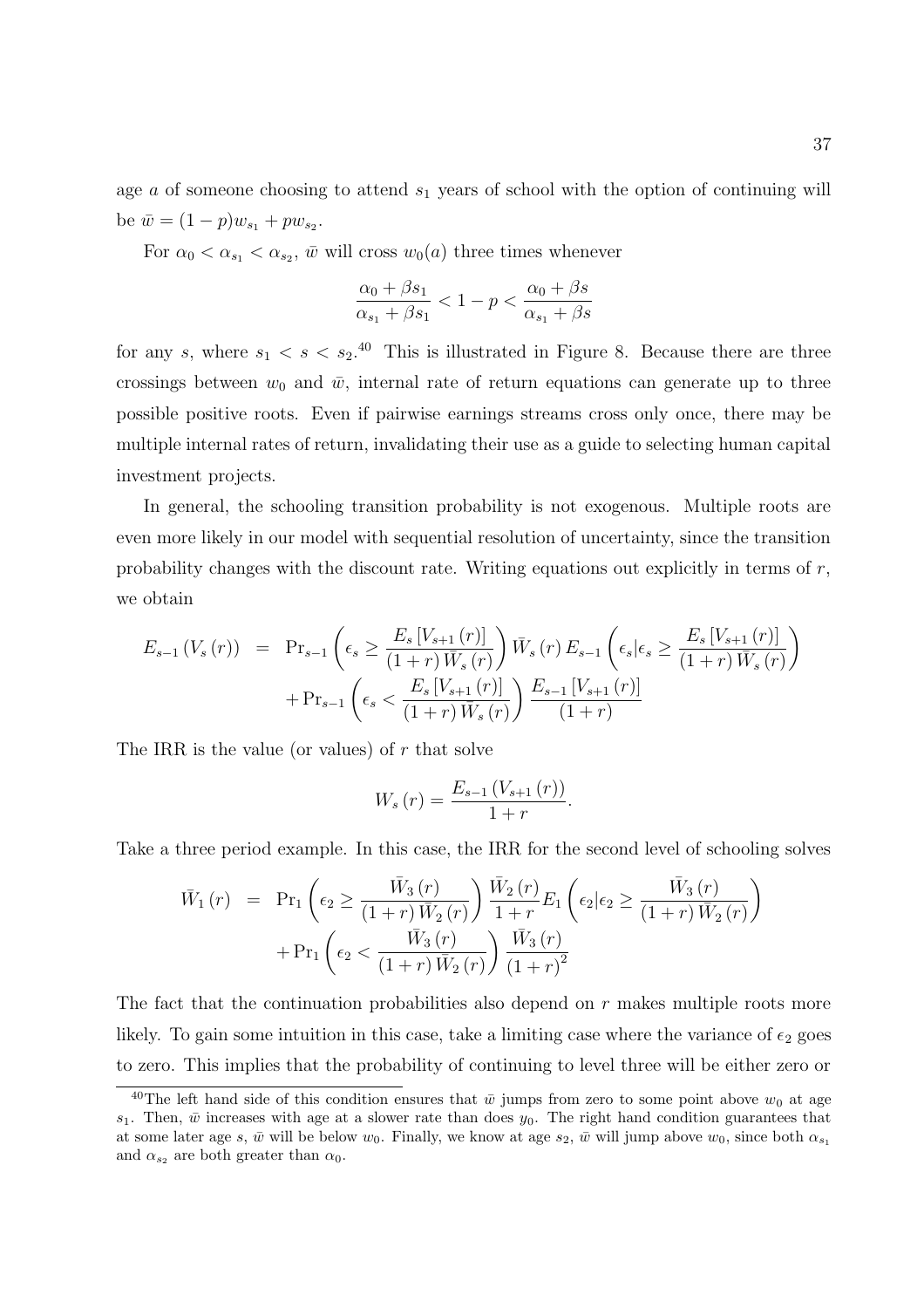one, depending on whether or not  $\bar{W}_2$  is greater or less than  $\frac{\bar{W}_3}{(1+r)}$ . We may, therefore, get two valid solutions to the above IRR equation:

Case 1 (individual always continues):  $r_1^*$  satisfies

$$
\bar{W}_1(r_1^*) = \frac{\bar{W}_3(r_1^*)}{\left(1 + r_1^*\right)^2} > \frac{\bar{W}_2(r_1^*)}{1 + r_1^*}.
$$

The latter inequality guarantees that the person always wants to continue to schooling level three upon reaching level two.

Case 2 (individual never continues):  $r_2^*$  satisfies

$$
\bar{W}_1(r_2^*) = \frac{\bar{W}_2(r_2^*)}{(1+r_2^*)} > \frac{\bar{W}_3(r_2^*)}{(1+r_2^*)^2}.
$$

The latter inequality guarantees that the person always stops his schooling at level two.

Both of these cases may arise if log earnings are not parallel in experience. Consider the case where wage gaps are small initially and large later in the lifecycle. In this case,  $r_1^*$ would be less than  $r_2^*$ . In Case 1, the high wage differential later on is not discounted very much, so the individual always wants to attend schooling level three. A low IRR must, therefore, equate level one earnings with discounted level three earnings. On the other hand, the high late wage differential may be discounted so much with a high discount rate that the individual never chooses to go on to college at that rate. In this case, a high IRR,  $r_2^*$ , must equate level one earnings with discounted level two earnings. These examples are extreme, but multiple roots can arise more generally as long as the variance of  $\epsilon_s$  is not too large. This type of multiplicity could also come more directly out of the Comay, et al. (1973) type of model, where the probability of continuing to level three would be either zero (if individuals do not want to continue) or  $p$  (if individuals wish to continue), depending on the discount rate. Such multiplicity is likely to be empirically relevant in recent years given the lack of parallelism in log earnings profiles.

These issues call into serious question the usefulness of internal rates of return as a measure of the return to education in an environment when the schooling decision is dynamic and sequential. A central tool of policy evaluation from classical human capital theory becomes meaningless in the presence of option values. Criterion (9) does not suffer from this criticism and is the appropriate measure of rate of return to use. In the absence of sequential resolution of uncertainty and option values,  $R_{s,s-1}$  is equal to the internal rate of return.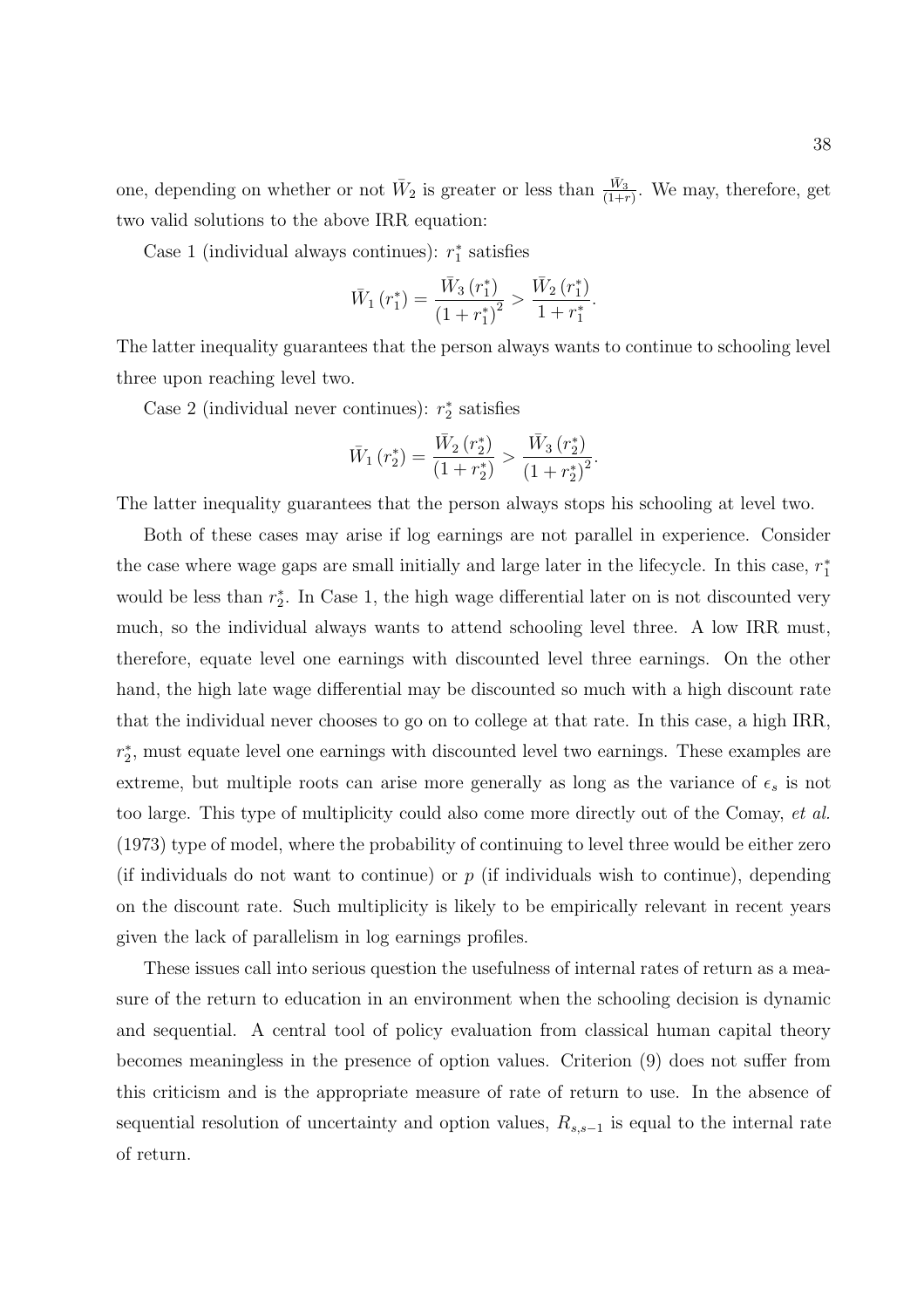Empirical work on the option value of schooling is in its infancy. If option values are empirically unimportant, conventional investment evaluation methods based on the IRR may well be informative. However, the analysis presented throughout this paper suggests that the Mincer model will not estimate theoretically appropriate rates of return to schooling. Even in the absence of option values, other key assumptions required to equate Mincer coefficients with internal rates of return are violated.

# 7 Conclusions

The earnings function is at the heart of labor economics, and Mincer's work has had a major influence on how labor economists specify earnings relationships. The Mincer earnings specification has been widely used over the last five decades and continues to be applied in recent work. It captures many important empirical regularities, such as concavity of log earnings age and experience profiles, steeper profiles for persons with more years of education, and a U-shaped interpersonal variance of earnings over the life-cycle. Mincer (1958, 1974) provided two theoretical motivations for his specification, one based on a compensating differentials principle and a second based on an accounting identity model of human capital formation. The two models are economically distinct, but both lead to very similar empirical specifications of the wage equation.

Using 1940-1990 Census data, this paper examines the empirical support for Mincer's earnings specification and the key implications of his accounting identity model. Data from 1940-1950 provide support for the model, and, in particular, for parallelism in experiencebased log earnings profiles across different schooling levels. Eyeball evidence supports the hypothesis of parallelism in 1960 and 1970, even though parallelism is rejected by formal econometric tests. However, data from 1980 and 1990 Census years are not supportive and show convergence with experience in the log earnings profiles for different schooling groups linked to vintage effects. The data on U-shaped residual variances is supportive of Mincer's model in all census years. Verification of this key prediction confirms the importance of human capital investment in accounting for lifecycle earnings.

Under the simplifying assumptions used by Mincer and others, the coefficient on schooling in a log earnings regression should equal the internal rate of return to schooling. However, many of these assumptions are no longer appropriate. We show in this paper that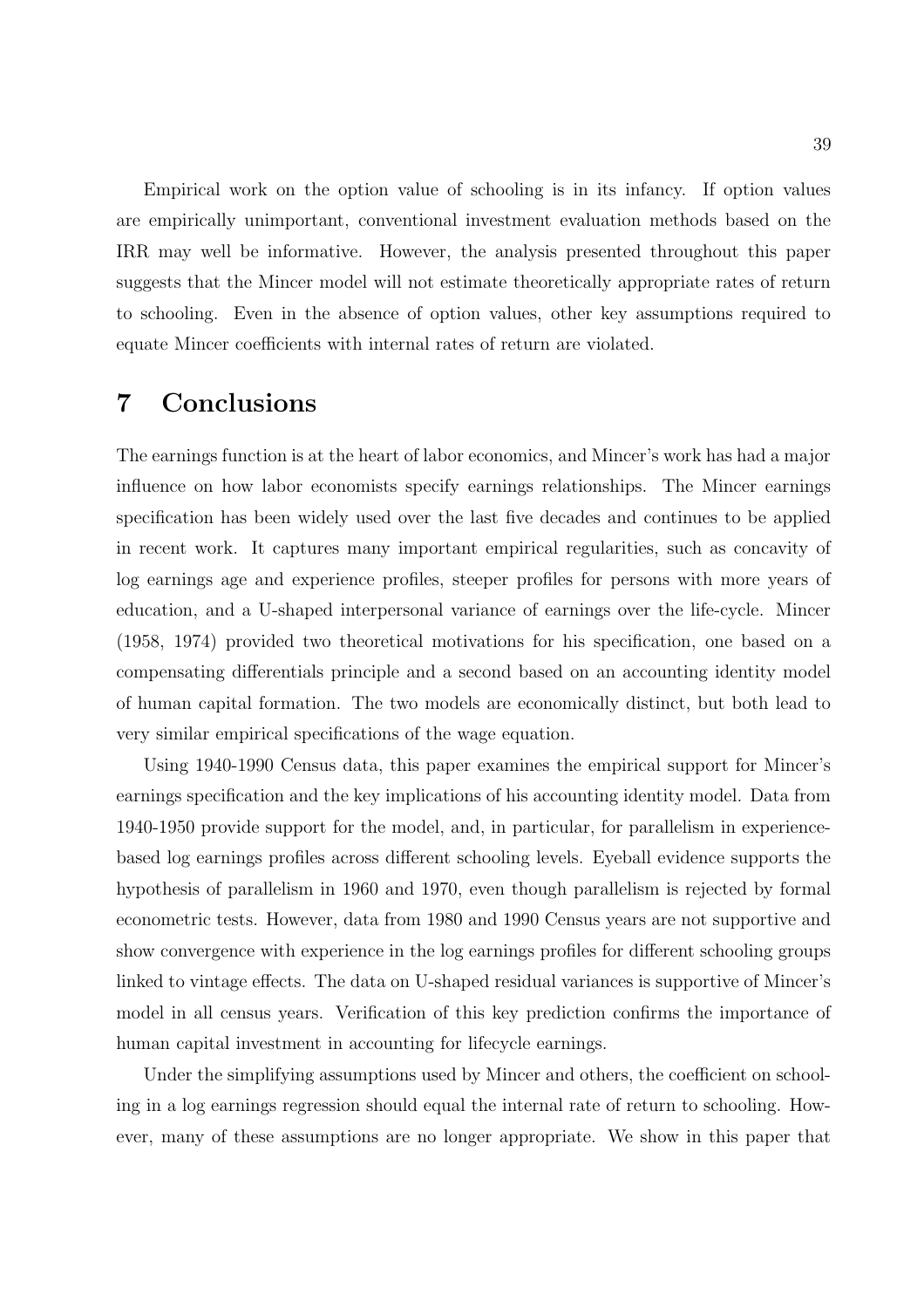log earnings do not increase linearly with schooling, and experience profiles for log earnings are not parallel across schooling types in recent decades. Moreover, tuition costs and income taxes are non-negligible and should be taken into account in calculating returns to higher schooling levels. Allowing for a more flexible earnings specification and adjusting estimates of the internal rate of return to schooling for tuition and taxes leads to substantially different conclusions about the value of schooling as summarized in Tables 6a and 6b.

The Mincer specification dramatically understates the return to finishing high school relative to a more flexible model. The Mincer specification would also suggest that the IRR to high school completion rose slightly from 1940-1990, but our flexible model indicates that the IRR nearly doubled from 1970-1990. Estimates based on CPS data (both cross-section and cohort estimates) also indicate a much higher IRR to completing high school than the IRR implied by the Mincer model.

The differences in IRR estimates obtained from the different models and datasets are less pronounced for college completion. The Mincer equation leads to an overstatement of the IRR to college completion (12-16) of about 2-3% for census years 1950-1990 in comparison to a flexible model estimated on the same data. The cross-section and the cohort-based estimates derived using CPS data are fairly close to those from the Census data. Both the Census and CPS estimates for white men indicate a fall in the return to college in the 1970's and a rise in the  $1980\text{'s}$ .<sup>41</sup>

We also establish that estimates based on cross-section data can be misleading in times of economic transition, when estimated returns to schooling may be only loosely related to the true returns facing any cohort. In general, cross-sectional estimates will under-estimate (over-estimate) the returns to schooling for individuals making their schooling choices just prior to increases (decreases) in the price of skill. While Mincer recognized this problem in his seminal work, it was not empirically important in the data he analyzed. Now it is an important feature of the data.

The original Mincer model did not explicitly account for uncertainty. We incorporate uncertainty in both static and dynamic forms. Adjusting rates of returns for uncertainty

<sup>&</sup>lt;sup>41</sup>These patterns are also documented in Katz and Murphy (1992) and Gottschalk (1997), which both use cross-sectional CPS data. Katz and Murphy (1992) attribute the fall in the 1970's primarily to an increase in the supply of college graduates. However, we do not observe a similar decline in returns to college for the black sample.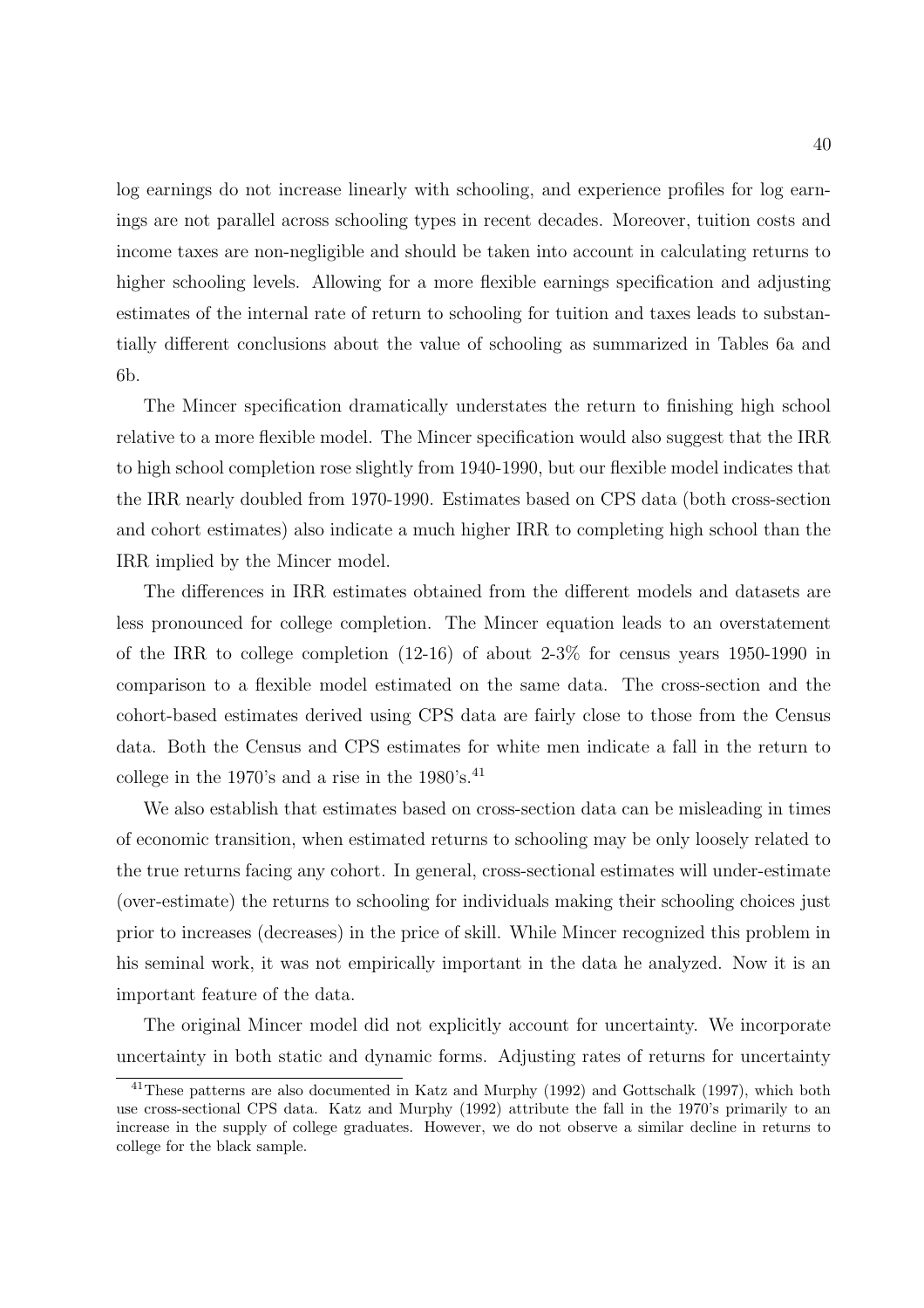about future earnings in a static setting substantially reduces estimated rates of return but does not change the qualitative conclusions obtained from a model that assumes perfect certainty.

Accounting for non-geometric growth in earnings with years of schooling and sequential resolution of uncertainty gives rise to option values which can be substantial. Existence of option values calls into question the usefulness of a standard tool of human capital analysis - the internal rate of return to schooling. We produce general examples in which there are multiple internal rates of return to schooling even though earnings streams for each schooling level only cross once. This analysis calls into question the validity of the entire enterprise aimed at estimating "the" internal rate of return. We demonstrate that a more standard measure of the rate of return to schooling (grounded in modern capital theory) is widely applicable in the presence of uncertainty and option values. Under the sequential resolution of uncertainty, the Mincer model does not provide a valid estimate of this return or the internal rate of return. However, the empirical importance of uncertainty and option values in determining schooling choices remains to be demonstrated.

Although fairly accurate for earlier Census data, the Mincer model no longer produces even roughly valid estimates of rates of return to education and is not a valid guide to the evaluation of educational policy. However convenient it is, it is no longer an accurate guide to identifying pricing relationships or rates of return to schooling. A more general dynamic analysis of the earnings function that accounts for tuition, taxes, nonlinearity in schooling, non-separability between experience and schooling, and uncertainty is required.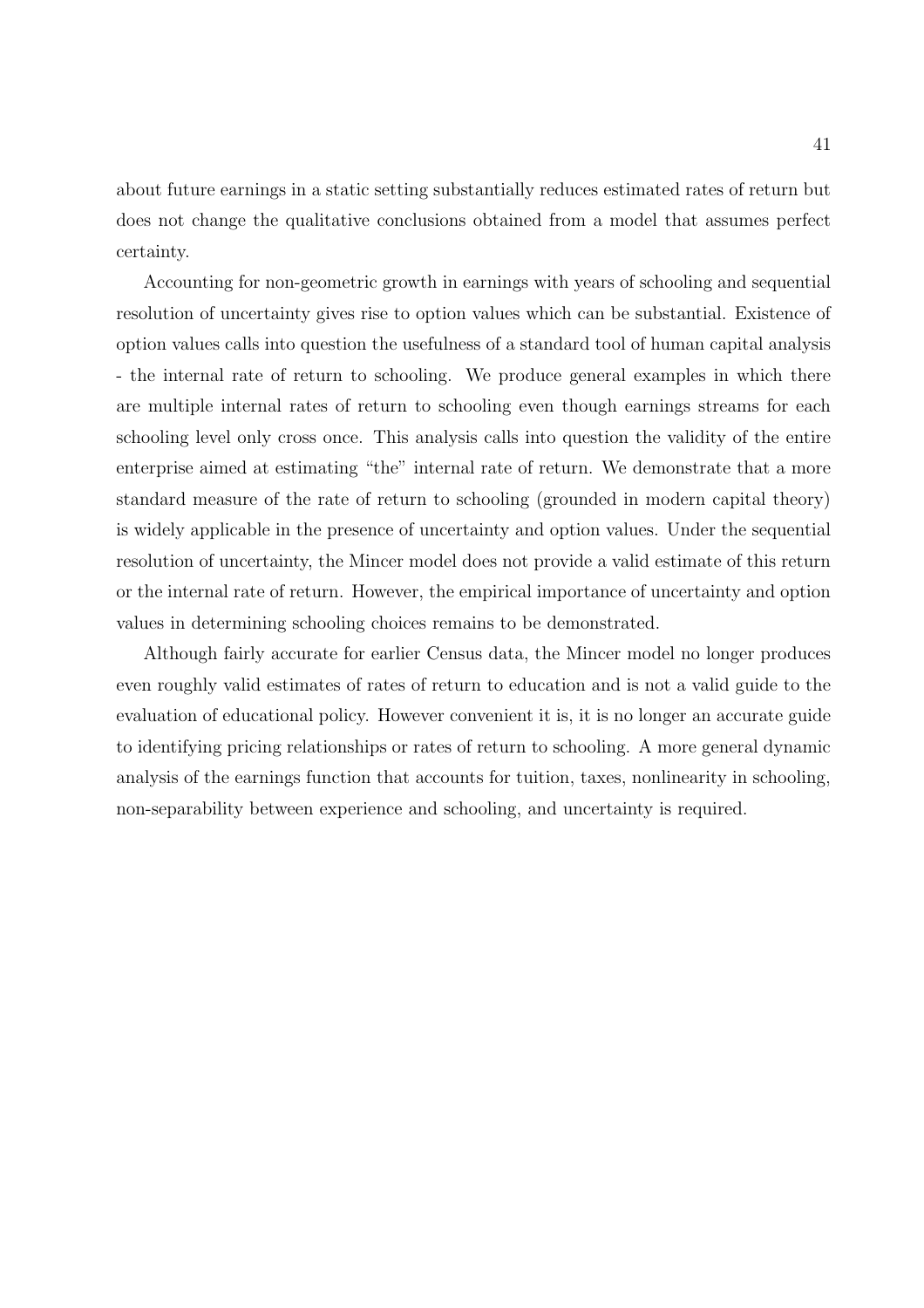#### References

Ashenfelter, O. and A. B. Krueger (1994): "Estimates of the Economic Return to Schooling from a New Sample of Twins," Quarterly Journal of Economics, 84(5):1157-73.

Ashenfelter, O. and C. Rouse (1998): "Income, Schooling and Ability: Evidence from a New Sample of Identical Twins," Quarterly Journal of Economics, 113(1):253-84.

Barro, R. and C. Sahasakul (1983): "Measuring the Average Marginal Tax Rates from the Individual Income Tax," Journal of Business, 56(4), 419-452.

Becker, G. S. (1964): Human Capital. New York: Columbia University Press for the National Bureau of Economic Research.

Becker, G. S. and Chiswick, B. R. (1966): "Education and the Distribution of Earnings," American Economic Review, Proceedings, 56:358-369.

Behrman, J. and N. Birdsall (1983): "The Quality of Schooling: Quantity Alone is Misleading" American Economic Review. Vol. 73 (5). p 928-46. December 1983.

Ben-Porath, Y. (1967): "The Production of Human Capital and the Life Cycle of Earnings," *Journal of Political Economy*, 75(4), part 1, 352-65.

Bils, M. and P. Klenow (2000): "Does Schooling Cause Growth?" American Economic Review, 90(5), 1160-1183.

Bound, J., D. Jaeger and R. Baker (1995): "Problems with Instrumental Variables Estimation When the Correlation between the Instruments and the Endogenous Explanatory Variable Is Weak," Journal of the American Statistical Association. Vol. 90 (430). p 443-50.

Cameron, S. and J. Heckman (1998): "Life Cycle Schooling and Dynamic Selection Bias: Models and Evidence for Five Cohorts of American Males," Journal of Political Economy. Vol. 106 (2). p 262-333.

Card, D. and A. Krueger (1992): "Does School Quality Matter? Returns to Education and the Characteristics of Public Schools in the United States" in Journal of Political Economy. Vol. 100 (1). p 1-40.

Card, D. (1995): "Earnings, Schooling, and Ability Revisited," in Research in Labor Economics, Vol. 14, edited by S. Polachek, Greenwich, Conn: JAI Press, 23-48.

Card, D. (1999): "The Causal Effect of Education on Earnings." In Handbook of Labor Economics, Vol. 3A, edited by Orley Ashenfelter and David Card. (Amsterdam: North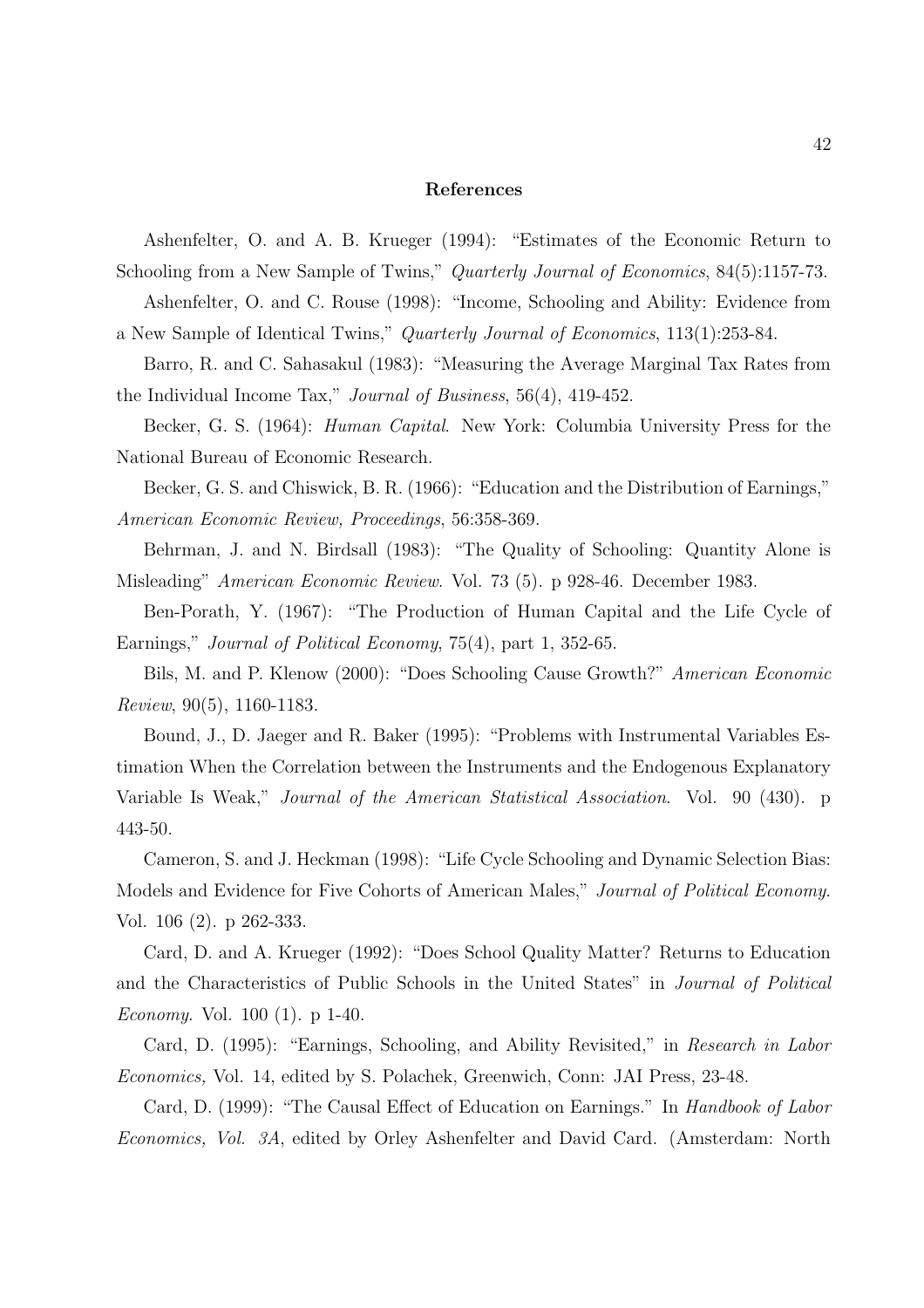Holland).

Card, D. and T. Lemieux (2000): "Can Falling Supply Explain the Rising Return to College for Younger Men? A Cohort-Based Analysis," NBER Working Paper No. 7655.

Carneiro, P. (2002): "Heterogeneity and Self-Selection in the Returns to Schooling: Implications for Policy Evaluation," Ph.D. Dissertation, University of Chicago.

Carneiro, P., K. Hansen and J. Heckman (2001): "Removing the Veil of Igorance in Assessing the Distributional Impacts of Social Policies," Swedish Economic Policy Review, Vol. 8(2): 273-301.

Carneiro, P., K. Hansen and J. Heckman (2003): "Estimating Distributions of Counterfactuals with an Applicaton to the Returns to Schooling and Measurement of the Effects of Uncertainty on Schooling Choice," International Economic Review, forthcoming.

Carneiro, P. and J. Heckman (2002): "The Evidence on Credit Constraints in Post-Secondary Schooling," The Economic Journal Vol. 112(482): 705-734.

Carneiro, P., J. Heckman and E. Vytlacil (2001): "Estimating The Return to Education When It Varies Among Individuals." Paper presented as the *Economic Journal* Lecture at the Royal Economic Society meeting, Durham, England, April 2001. Also presented as the Review of Economics and Statistics Lecture, Harvard University., April, 2001

Cawley, J., J. Heckman, L. Lochner, and E. Vytlacil (2000): "Understanding the Role of Cognitive Ability in Accounting for the Recent Rise in the Economic Return to Education," in Meritocracy and Economic Inequality, ed. by K. Arrow, S. Bowles, and S. Durlauf, Princeton: Princeton University Press.

Comay, Y., A. Melnik, M.A. Pollatschek (1973): "The Option Value of Education and the Optimal Path for Investment in Human Capital" in International Economic Review. Vol. 14 (2). p 421-35.

Dooley, M. D. and P. Gottschalk (1984): "Earnings Inequality and Males in the U.S.: Trends and the Effect of Labor Force Growth," Journal of Political Economy, 92:59-89.

Eckstein, Z. and K. Wolpin (1999): "Why Youths Drop out of High School: The Impact of Preferences, Opportunities, and Abilities" in Econometrica, Vol. 67 (6). p 1295-1339.

Fan, J. and Gijbels, I. (1996): Local Polynomial Modelling and Its Applications. New York: Chapman and Hall.

Glewwe (2002): "Schools and Skills in Developing Countries: Education Policies and Socioeconomic Outcomes," Journal of Economic Literature. Vol. 40 (2). p 436-82. June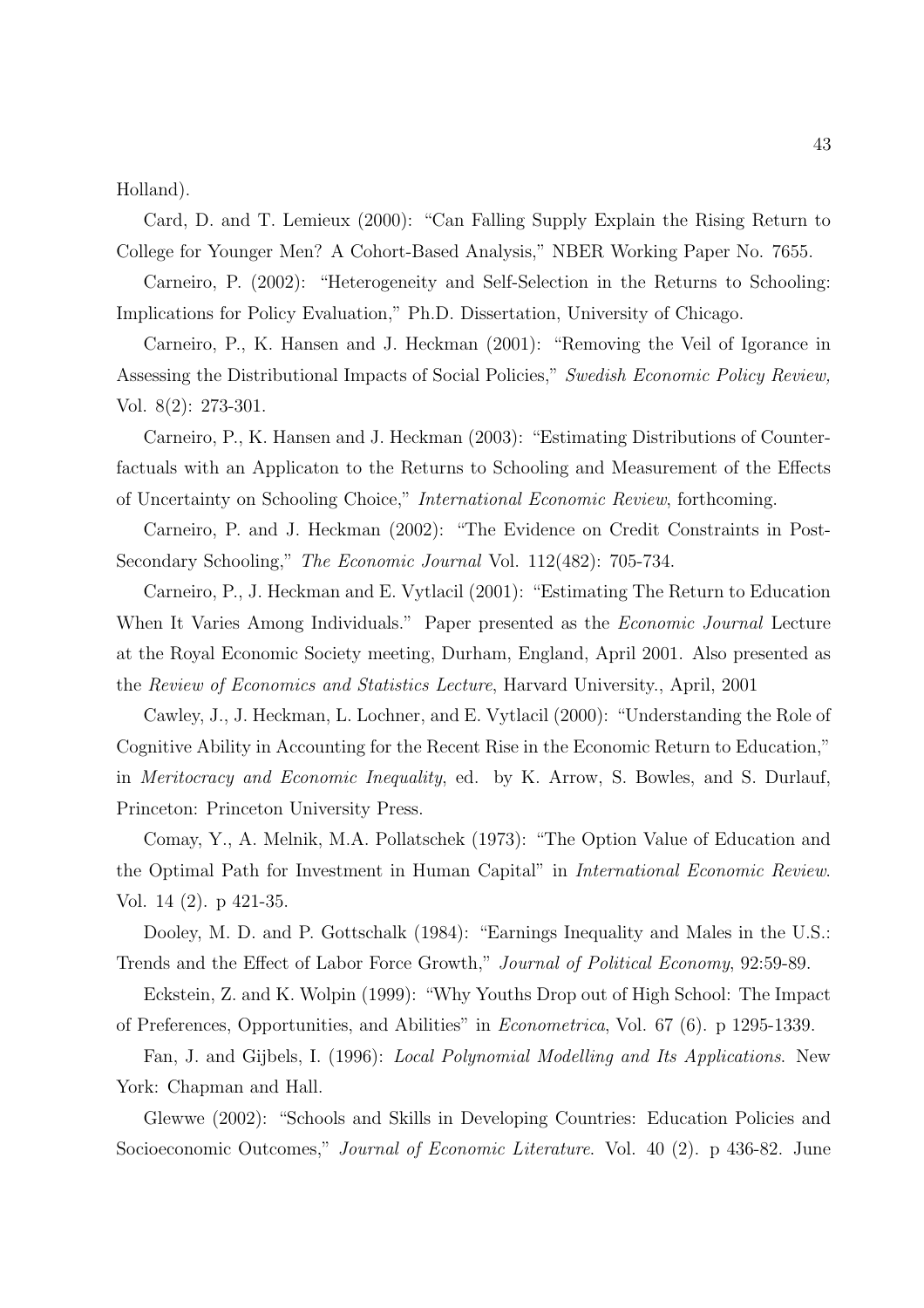2002.

Gottschalk, Peter (1997): "Inequality, Income Growth, and Mobility: The Basic Facts," Journal of Economic Perspectives, Vol. 11, p. 21-40.

Griliches, Z. (1977): "Estimating the Returns to Schooling: Some Econometric Problems," Econometrica, 45:1-22.

Hansen, K., J. Heckman and Mullen (2003): "A Generalized Ordered Probit Model with An Application to Schooling Choices," unpublished manuscript, University of Chicago.

Hanoch, G. (1967): "An Economic Analysis of Earnings and Schooling" in The Journal of Human Resources, Vol. 2, No. 3. (Summer, 1967), pp. 310-329.

Hause, J. (1980): "The Fine Structure of Earnings and the On-the-Job Training Hypothesis," Econometrica, 48: 1013-29.

Heckman, J. J., H. Ichimura, J. Smith and P. Todd (1998): "Characterizing Selection Bias Using Experimental Data," Econometrica, 66, 1017-1098.

Heckman, J., A. Layne-Farrar and P. Todd (1996): "Human Capital Pricing Equations with an Application to Estimating the Effect of Schooling Quality on Earnings" in Review of Economics & Statistics. Vol. 78 (4). p 562-610.

Heckman, J. and E. Vytlacil (2001): "Identifying the Role of Cognitive Ability in Explaining the Rising Return to Education," Review of Economics and Statistics, Vol. 83(1): 1-12.

Heckman, J. and E. Vytlacil (2003): "Econometric Evaluation of Social Programs," in Handbook of Econometrics, Vol. 6, ed. J. J. Heckman and E. Leamer. Amsterdam: North-Holland. (in press).

Hirshleifer, J. (1970): *Investment, Interest, and Capital*, Englewood Cliffs: Prentice-Hall, Inc.

Jaeger, D. and M. Page (1996): "Degrees Matter: New Evidence on Sheepskin Effects in Returns to Education" in Review of Economics and Statistics, Vol. 78.

Katz, L. F; Autor, D. H. "Changes in the Wage Structure and Earnings Inequality" in Handbook of labor economics. Volume 3A. Ashenfelter, Orley Card, David, eds., Handbooks in Economics, vol. 5. Amsterdam; New York and Oxford: Elsevier Science, North-Holland. p 1463-1555. 1999.

Katz, L., and K. Murphy (1992): "Changes in Relative Wages, 1963-1987: Supply and Demand Factors," Quarterly Journal of Economics, 107(1):35-78.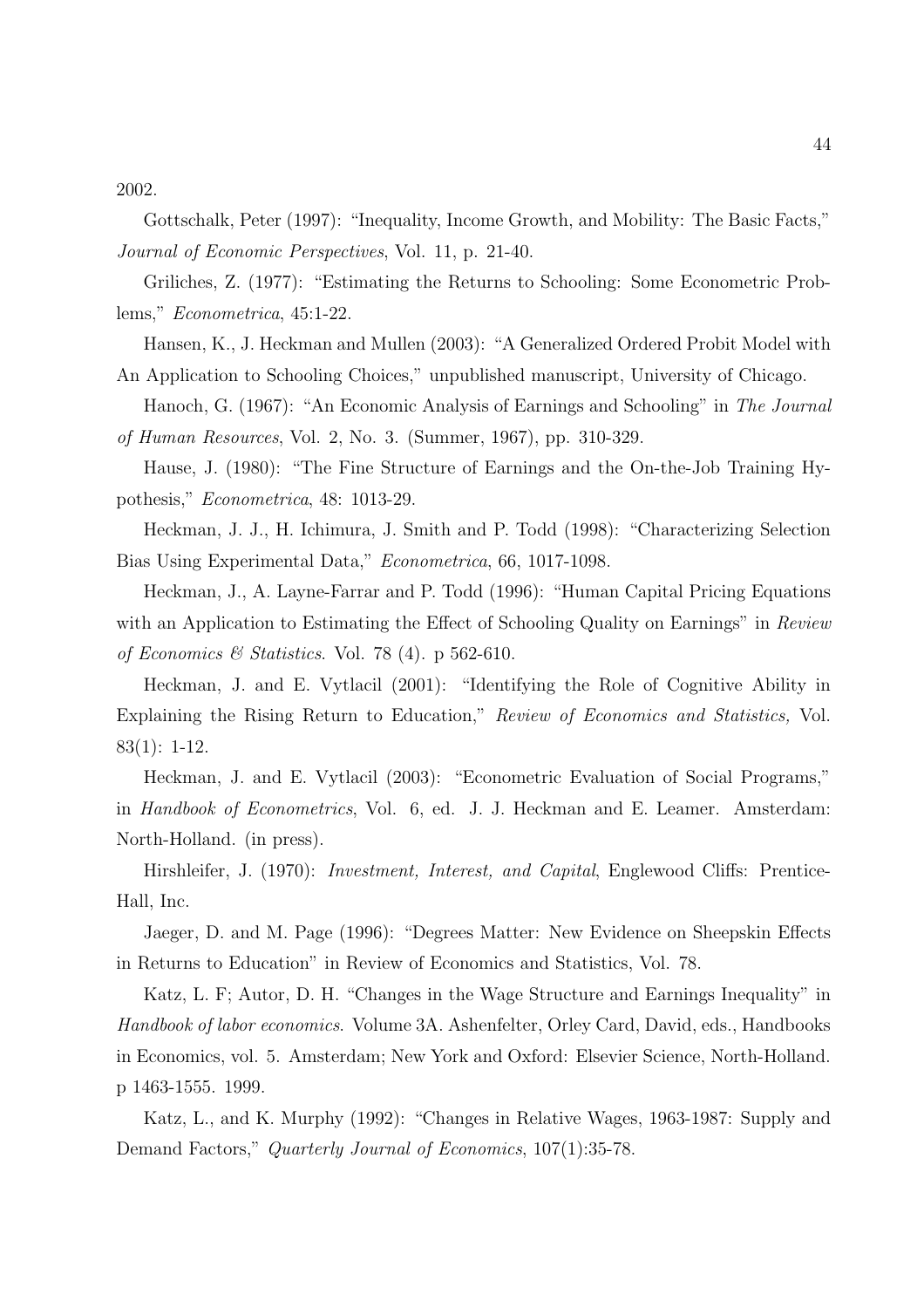Keane, M. and K. Wolpin (1997): "The Career Decisions of Young Men" in Journal of Political Economy, Vol. 105 (3), p 473-522.

Krueger, A. B. (1993): "How Computers Have Changed the Wage Structure: Evidence from Microdata, 1984-1989" in Quarterly Journal of Economics, Vol. 108, No. 1., pp. 33-60.

MaCurdy, T., and T. Mroz (1995): "Measuring Macroeconomic Shifts in Wages from Cohort Specifications," Working Paper, Stanford University.

Mincer, J. (1958): "Investment in Human Capital and Personal Income Distribution," Journal of Political Economy, 66(4):281-302.

Mincer, J. (1974): Schooling, Experience, and Earnings, New York: NBER Press.

Mincer, J. (1997):"Changes in Wage Inequality, 1970-1990" in Research in labor economics. Volume 16. Polachek, Solomon W., ed., Associate Editor: John Robst. Greenwich, Conn. and London: JAI Press. p 1-18. 1997.

Mincer, J. and S. Polachek (1974): "Family Investment in Human Capital: Earnings of Women," *Journal of Political Economy*, Vol. 82(2, part II): S76-S108.

Mulligan, C. and J. Marion (2000): "Average Marginal Tax Rates Revisited: A Comment," Working Paper.

Murphy, K. and F. Welch (1990): "Empirical Age-Earnings Profiles" in Journal of Labor Economics. Vol. 8 (2). p 202-29.

Murphy, K. and F. Welch (1992): The Structure of Wages.. [Journal Article] The Quarterly Journal of Economics. Vol. 107 (1). p 285-326. February 1992.

Psacharopoulos, G. (1981): "Returns to Education: An Updated International Comparison," in The Economic Value of Education: Studies in the Economics of Education. ed Mark Blaug, International Library of Critical Writings in Economics, Vol. 17, Aldershot, U. K.

Rosen, S. (1977): "Human Capital: A Survey of Empirical Research," Research in Labor Economics, Vol. 1, ed. R. Ehrenberg, Greenwich: JAI Press, 3-40.

Schultz, T. P. (1975): "Long-Term Change in Personal Income Distribution: Theoretical Approaches, Evidence, and Explanations," in The "Inequality" Controversy: Schooling and Distributive Justice, ed. D. Levine and M. J. Bane. New York: Basic Books.

Smith, J. and F. Welch (1979): "Inequality: Race Differences in the Distribution of Earnings," International Economic Review, 20: 515-26.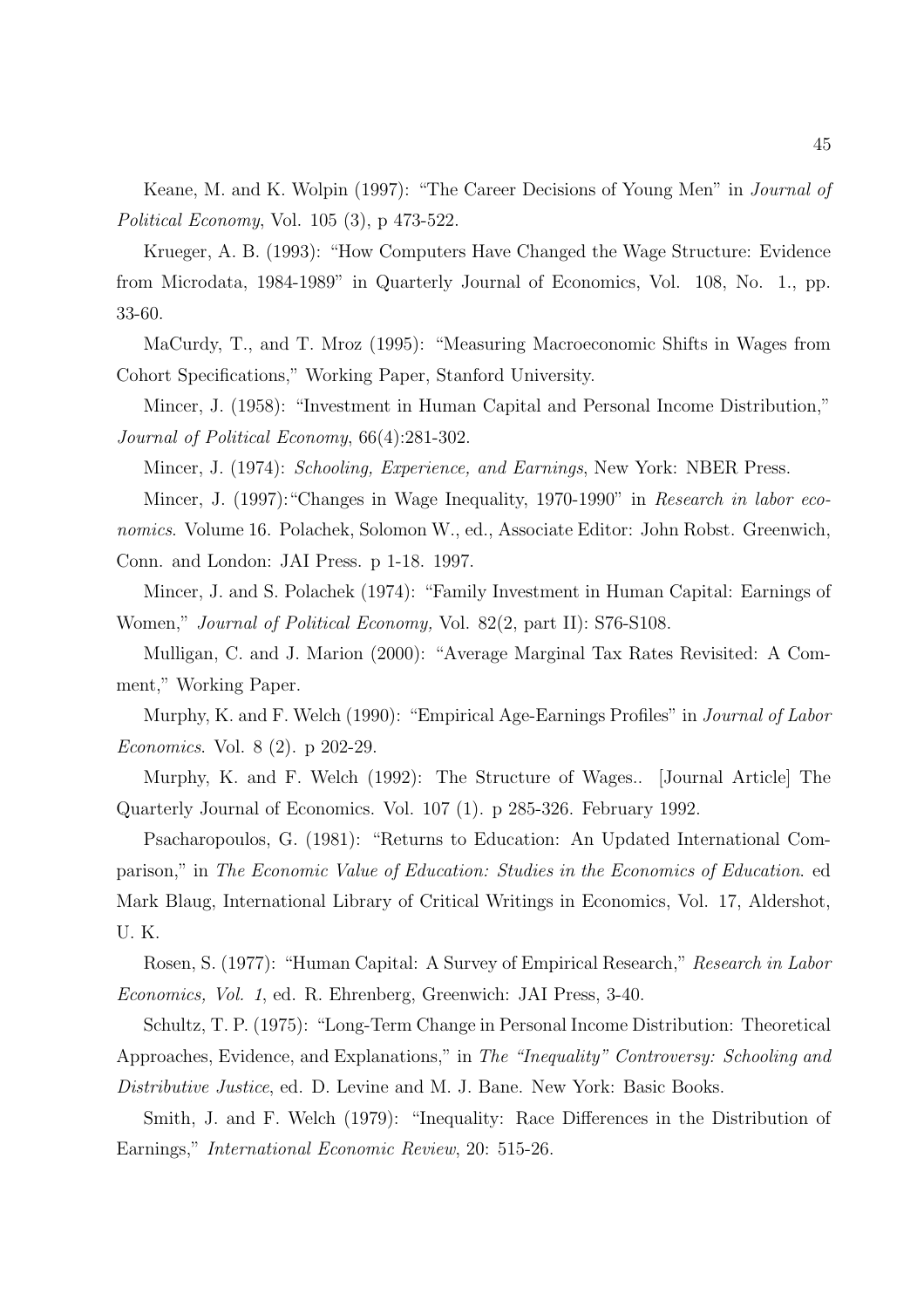Smith, James P. and Finis R. Welch (1989): "Black Economic Progress after Myrdal" in Journal of Economic Literature, Vol. 27, No. 2., pp. 519-564

Solon, G. and T. Hungerford (1987): "Sheepskin Effects in the Returns to Education," in Review of Economics and Statistics, Vol. 69, 175-177.

U.S. Department of Education (1993): 120 Years of Higher Education, National Center for Education Statistics. (Available through nces.ed.gov/pubs93/93442.pdf)

U.S. Department of Education (2000): Digest of Education Statistics, 1999, NCES 2000-031, Washington, DC.

Weisbrod, B. (1962): "Education and Investment in Human Capital" in The Journal of Political Economy, Vol. 70, No. 5, Part 2: Investment in Human Beings, pp. 106-123.

Weisbrod, B. (1972): "Earnings Profile: Ability and Schooling: Comment" in Journal of Political Economy. Vol. 80 (3). p S139-S41. Part II, ay/June 1972.

Willis, R. J. (1986): "Wage Determinants: A Survey and Reinterpretation of Human Capital Earnings Functions," in Handbook of Labor Economics, ed. Orley Ashenfelter and Richard Layard.

Willis, R. J. and S. Rosen (1979): "Education and Self-Selection," *Journal of Political* Economy, 87(5):part 2, S7-S36.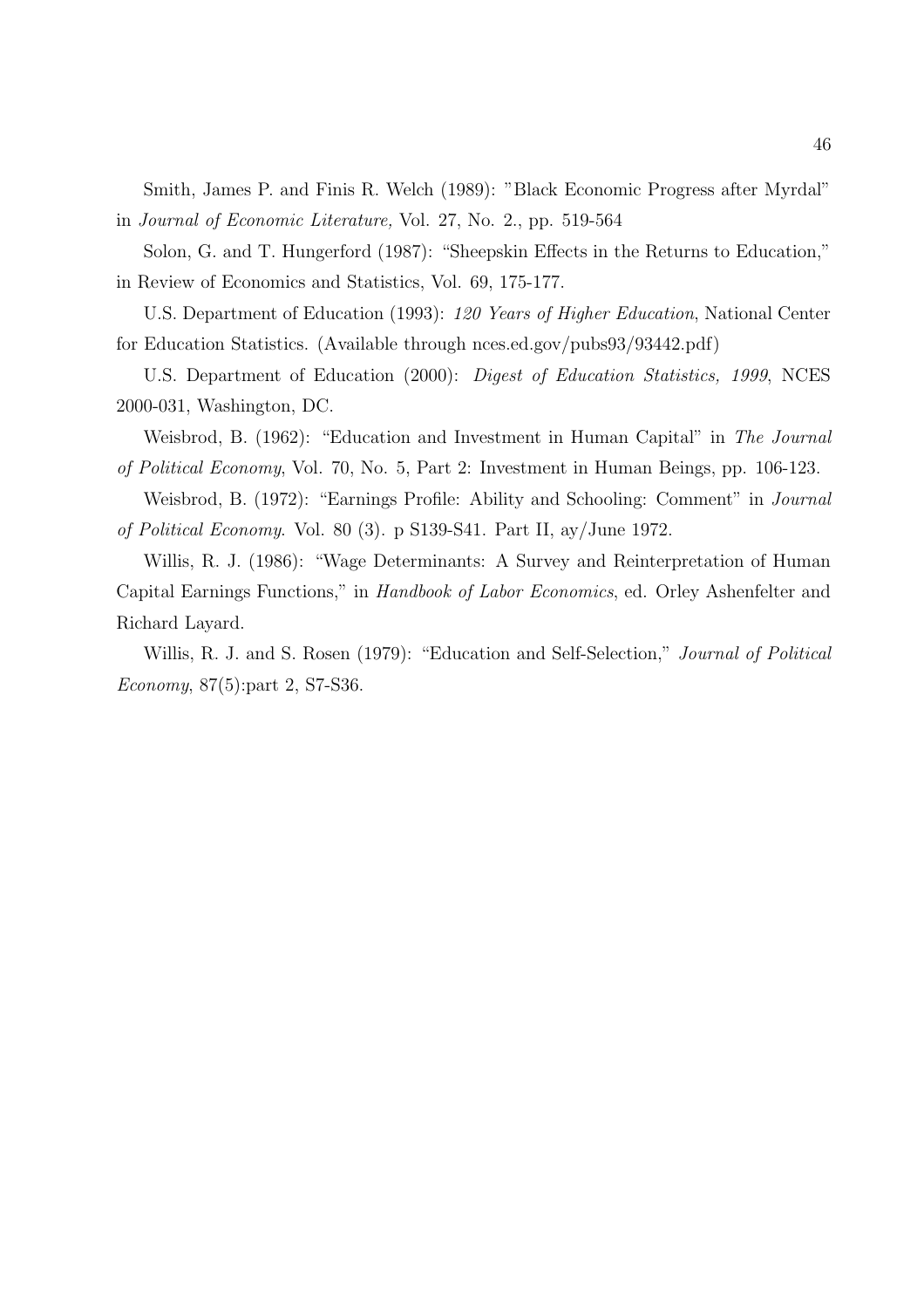### Appendix A: Derivation of the Overtaking Age

Based on the text,

$$
\ln w(s, x) = \ln E_{s+x} + \ln(1 - k_{s+x})
$$
  

$$
\approx \ln E_s + \rho_0 \sum_{j=0}^{x-1} k_{s+j} - k_{s+x}
$$

Further using the assumption of linearly declining investment yields

$$
\ln w(s, x) \approx \ln E_s + \kappa \left( \rho_0 \sum_{j=0}^{x-1} (1 - j/T) - (1 - x/T) \right).
$$

Assuming only initial earnings potential  $(E_s)$  and investment levels  $(\kappa)$  vary in the population, the variance of log earnings is given by

$$
Var(\ln w(s, x)) = Var(\ln E_s) + \left(\rho_0 \sum_{j=0}^{x-1} (1 - j/T) - (1 - x/T)\right)^2 Var(\kappa)
$$
  
+  $2\left(\rho_0 \sum_{j=0}^{x-1} (1 - j/T) - (1 - x/T)\right) Cov(\ln E_s, \kappa)$ 

If  $\kappa$  and  $\ln E_s$  are uncorrelated, then earnings are minimized (and equal to  $Var(\ln E_s)$ ) when

$$
\rho_0 \sum_{j=0}^{x-1} (1 - j/T) = 1 - x/T, \quad \text{or}
$$

$$
\rho_0 \left( x - \frac{x(x-1)}{2T} \right) = 1 - x/T
$$

Clearly,  $\lim_{t \to \infty} x^* = \frac{1}{\rho_0}$  $\frac{1}{\rho_0}$ , so the variance minimizing age is  $\frac{1}{\rho_0}$  when the work-life is long. More generally, re-arranging terms and solving for the root of this equation<sup>42</sup> yields the variance minimizing experience level of

$$
x^* = T + \frac{1}{2} + \frac{1}{\rho_0} - \sqrt{\left(T + \frac{1}{2} + \frac{1}{\rho_0}\right)^2 - \frac{2T}{\rho_0}}
$$
  
 
$$
\approx \left(\rho_0 + \frac{\rho_0}{2T} + \frac{1}{T}\right)^{-1},
$$

where the final approximation comes from a first order Taylor approximation of the square root term around the squared term inside. The approximation suggests that the variance minimizing age will generally be less than or equal to  $\frac{1}{\rho_0}$ , with the difference disappearing as T grows large.

 $42$ There is a second root which is greater than T (the maximum working age), so it is ignored.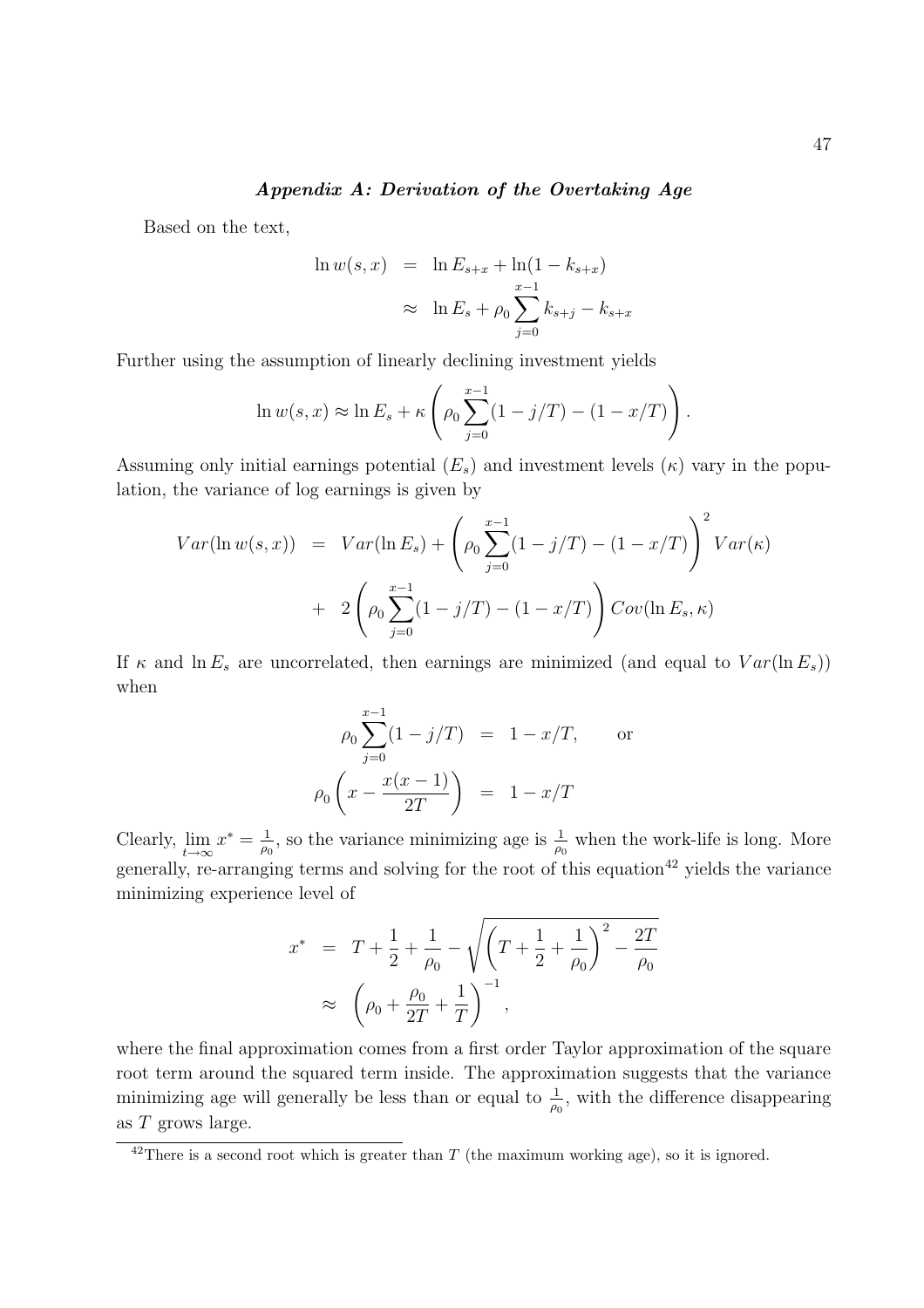#### Appendix B: Data description

#### Census Data

The Census samples used in this paper are taken from the 1940, 1950, 1960, 1970, 1980 and 1990 Public-Use Census Samples. The 1940 sample consists of the self-weighting subsample which represents 1% of the population. The 1950 sample consists of sample-line persons (for whom questions regarding earnings were asked) which represent about 0.303% of the population. The 1960 sample is a self-weighting 1% sample. The 1970 sample is taken from two Public-Use A samples: the  $1\%$  State sample ( $5\%$  form) and the  $1\%$  State sample (15% form). It is a self-weighting sample of 2% of the population. The 1980 and 1990 Census samples are both 5% Public Use A samples. The 1980 sample is self-weighting but the 1990 sample is not. For 1990, we use person weights to re-weight the sample back to random proportions.

The following sample restrictions are imposed for each Census year:

- age: Sample includes individuals age 16-64. For Census years when a quarter-of-birth variable is available, we take into account the quarter of birth in calculating the age of each individual from the year of birth variable provided in the data set.
- race: Only individuals reported as being black or white are included in the analysis.
- earnings: The earnings measure used is annual earnings, which includes both wage and salary and business income for the Census years when business income is available. For Census years when earnings are reported in intervals, we use the midpoint of the interval as the individuals earnings.
- imputations: Individuals with imputed information on age, race, sex, education, weeks worked or income are excluded. For years when all the imputation flags are not provided, we omit individuals on the basis of the available imputation flags.

The following variables are constructed:

experience: Potential experience is measured by Age - Years of Education - 6.

years of education: For the 1940-1980 Censuses, years of education is reported as the highest grade completed. For the 1990 Census, years of education is reported differently: by categories for first through fourth grade and for fifth through eighth grade, by year for ninth through 12th grade, and then by degree attained. To maintain comparability with the other Census samples, we impute the number of years of school associated with each category or degree. For those with some college but no degree or for those with an associate degree, we assign 14 years of school. For those with a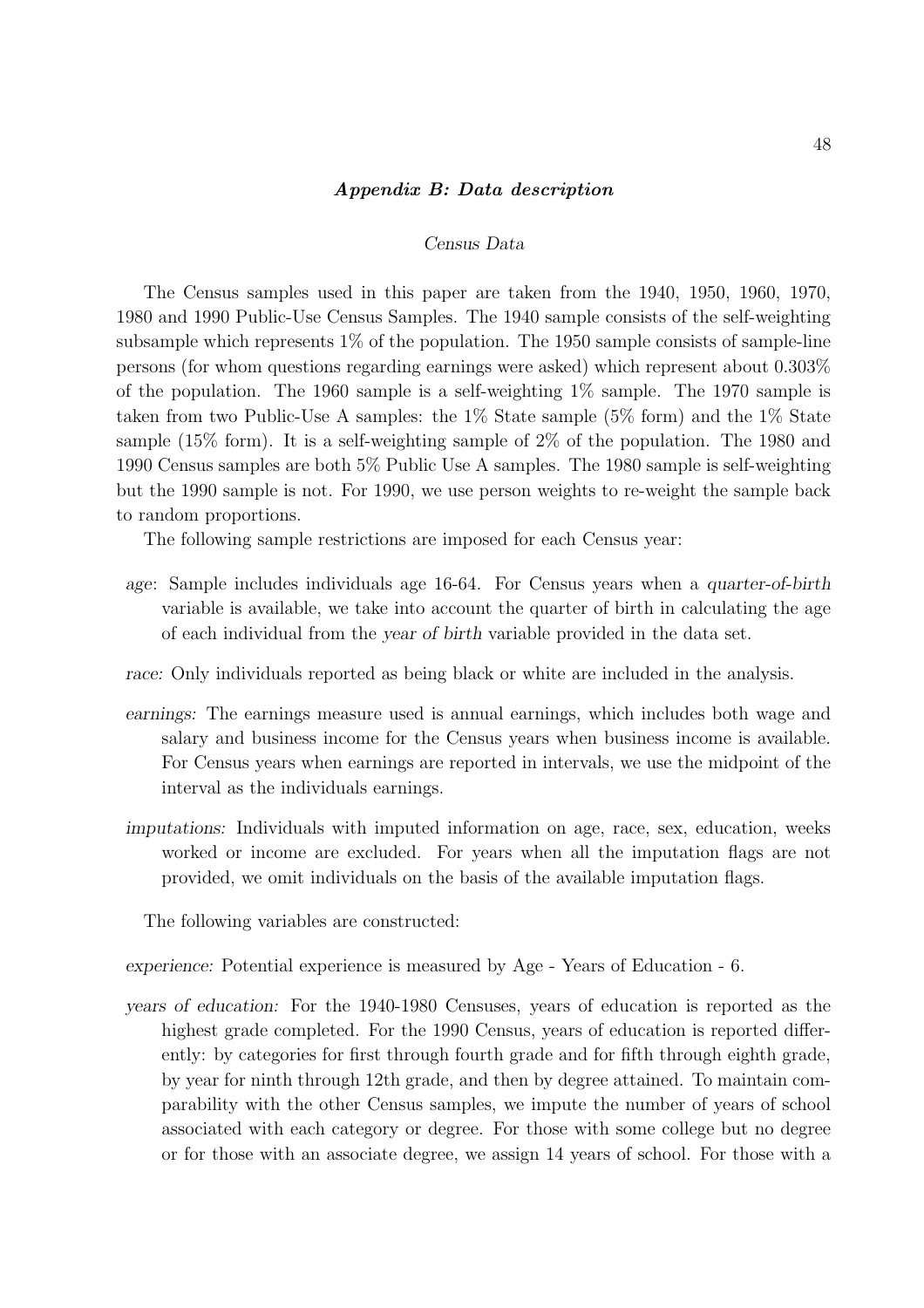bachelor's degree, we assign 16 years of school. For professional degrees we assign 17 years and for masters degrees and beyond, including doctoral degrees, we assign 18 years of school.

# Current Population Survey (CPS) Data

The CPS samples used in this paper are taken from the 1964-2000 CPS March Supplements.

The following sample restrictions are used for each year:

age: Sample includes individuals age 18-65.

race: Sample separated into whites and all non-whites.

earnings: Annual wage and salary income (deflated using the CPI-U) is used as the earnings measure in each year.

The following variables are constructed for our analysis:

experience: Potential experience is measured by Age - Years of Education - 6.

years of education: For 1964-1991, years of education is reported as the highest grade completed. Categories of schooling include 9-11 years, 12 years, and 16 years. From 1992-2000, years of education is reported differently. Those completing 12 years of schooling but who do not receive a high school diploma are assigned 11 years. Only those with 12 years of schooling and a diploma are assigned 12 years of schooling. For those with a bachelor's degree, we assign 16 years of school.

# Tuition Time Series

To estimate the private cost of college, we use the time series Total Revenue from Student Fees and Tuition obtained from the publication 120 Years of American Higher Education(Table 33). Tables 24 and 33 of this publication provide, for all institutions, statistics on total educational revenue, total tuition revenue, and total enrollment. We divide total revenue for all institutions by total enrollment. Supplementing this data with data from the 1999 Digest of Educational Statistics (Tables 175 and 331), we create a consistent time series of total educational revenue, total tuition revenue, and total enrollment for 1940-1995.

# Tax Rate Time Series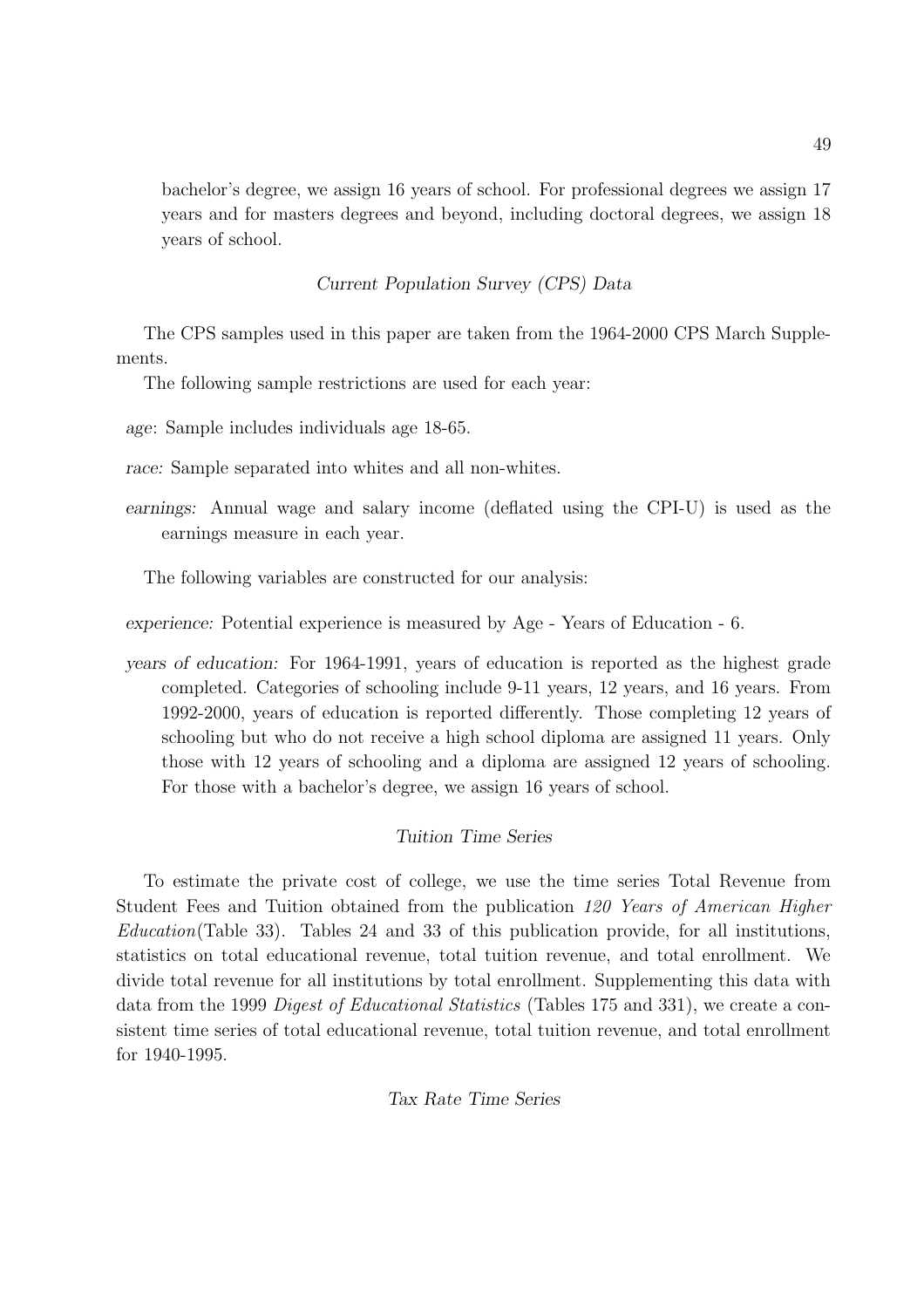We obtain the average marginal tax rate time series from Barro and Sahasakul (1983) and Mulligan and Marion (2000, Table 1, column 1). The tax rates used in our progressive tax analysis are obtained from the federal schedule for a single adult with no dependents. All income is assumed to be earned income and standard deductions are assumed. To obtain after-tax income for 1960-90, we use the TAXSIM version 4.0 program available at http://www.nber.org/ taxsim/taxsim-calc4/index.html. For 1940 and 1950, we use the actual federal tax schedules (Form 1040) as reported in the Statistics of Income.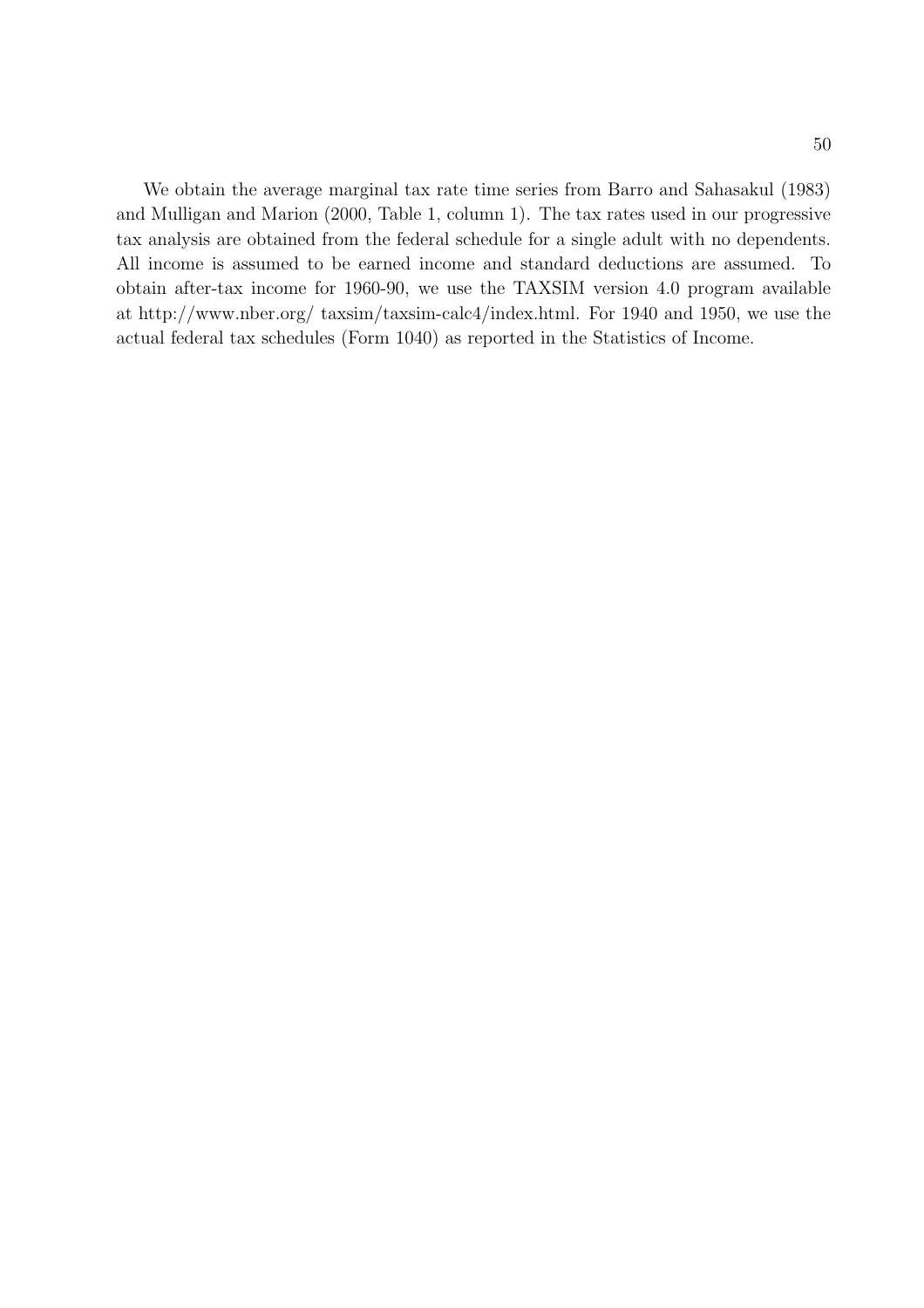#### Appendix C: Local Linear Regression

In estimating the nonparametric matching regressions, we use local linear regression methods. As discussed in Fan and Gijbels (1996), the local linear estimator for the conditional expectation  $E[y_i | z_i = z_0]$  can be computed from the minimization problem

$$
\min_{a,b} \sum_{i=1}^{n} (y_i - a - b_1 (z_i - z_0))^2 K\left(\frac{z_i - z_0}{h_n}\right),
$$

where  $K(\cdot)$  is a kernel function and  $h_n > 0$  is a bandwidth which converges to zero as  $n \to \infty^{43}$  The estimator of the conditional mean  $E[y_i | z_i = z_0]$  is  $\widehat{a}$ . The local linear estimator can be expressed as a weighted average of the  $y_i$  observations,  $\sum_{i=1}^n y_i W_i(z_0)$ , where the weights are

$$
W_i(z_0) = \frac{K_i \sum_{j=1}^n K_j^2 - K_i \sum_{k=1}^n K_k}{\sum_{k=1}^n K_k \sum_{j=1}^n K_j^2 - (\sum_{k=1}^n K_k)^2}.
$$

Taking advantage of the fact that we have many observations with repeated  $z_i$  values, our local regression estimator is given by

$$
\hat{m}(z_o) = \frac{\sum_{i=1}^{N_z} n_{z_i} y(z_i) W_i(z_0)}{\sum_{i=1}^{N_z} n_{z_i} W_i(z_0)},
$$

where  $y(z_i)$  represents average earnings at experience level  $z_i$ ,  $n_{z_i}$  represents the number of observations at experience level  $z_i$ , and  $N_Z$  represents the number of distinct values of potential experience.<sup>44</sup>

The asymptotic distribution of the estimator  $\hat{m}(z_0)$  for  $m(z_0) = E(y_i | z_i = z_0)$  is given by

$$
(nh_n)^{-1/2}(\hat{m}(z_0) - m(z_0))^{\sim} N(B_n, V_n) + o_p(1)
$$

where the bias and variance expressions are given by

$$
B_n = h_n^2 \cdot (0.5m''(z_0)) \cdot \int_{-\infty}^{\infty} u^2 K(u) du
$$
  

$$
V_n = \sigma^2(z_0) \int_{-\infty}^{\infty} K^2(u) du,
$$

 $^{43}$ The kernel function we use in the empirical work is the quartic kernel, given by

$$
K(s) = \begin{cases} (15/16)(s^2 - 1)^2 & \text{if } |s| < 1\\ 0 & \text{otherwise.} \end{cases}
$$

The bandwidth used is equal to 5.

<sup>44</sup>For some of the Census years, there is a problem of non-random sampling with sampling weights provided in the data. The sampling weights are taken into account when calculating the mean log earnings at each experience level.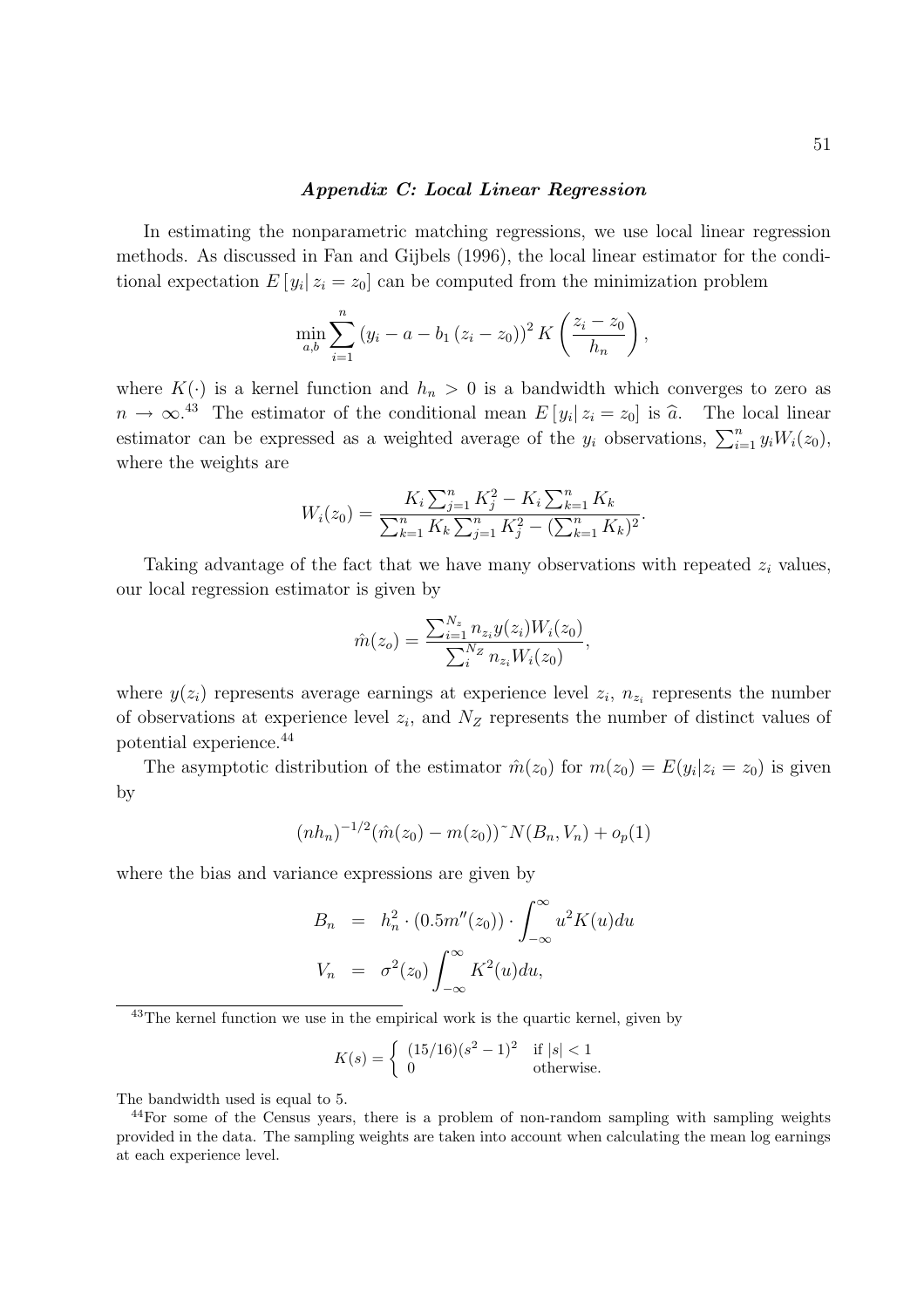and where  $\sigma^2(z_0) = E(\{y_i - E(y_i | z_i = z_0)\}^2 | z_i = z_0).$ <sup>45</sup>

#### Tests of Parallelism

In section III of this paper, we perform nonparametric tests of whether the log-earningsexperience profiles are parallel across schooling levels. Let  $s_1$  and  $s_2$  denote two different schooling levels (16 years and 12 years, for example). We test whether

$$
E(y_i|z_i, s = s_1) - E(y_i|z_i, s = s_2) = \text{constant across } z_i \in \{10, 20, 30, 40 \text{ years}\}\
$$

We select the experience values at which the hypothesis is tested to be at least 2 bandwidths apart from the other experience levels, so that the nonparametric estimates are independent from one another. Let  $\hat{m}(z_i, s_1)$  denote the estimator for  $E(y_i|z_i, s = s_1)$  for experience level  $z_i$  and schooling level  $s = s_1$ . The test statistic for testing parallelism for two different schooling levels  $s_1$  and  $s_2$  and two experience levels  $z_i$  and  $z_k$  is given by

$$
(\hat{m}(z_i, s_1) - \hat{m}(z_i, s_2) - (\hat{m}(z_k, s_1) - \hat{m}(z_k, s_2)) \cdot
$$
  

$$
(\hat{V}_1 + \hat{V}_2 + \hat{V}_3 + \hat{V}_4)^{-1} \cdot
$$
  

$$
(\hat{m}(z_i, s_1) - \hat{m}(z_i, s_2) - (\hat{m}(z_k, s_1) - \hat{m}(z_k, s_2)),
$$

where  $\hat{V}_1$ ,  $\hat{V}_2$ ,  $\hat{V}_3$ , and  $\hat{V}_4$  are estimators for  $V_1 = Var(\hat{m}(z_i, s_1)), V_1 = Var(\hat{m}(z_i, s_2)),$  $V_3 = Var(\hat{m}(z_k, s_1)), V_3 = Var(\hat{m}(z_k, s_2)).$ 

Under the null hypothesis of parallelism, the bias terms cancel out, so that it is not necessary to estimate the bias expressions in performing the test.<sup>46</sup> To estimate the variances, we use

$$
Var(\hat{m}(z_i, s_1)) = \frac{\sum_{i=1}^{N_Z} n_{z_i} \hat{\varepsilon}(z_i, s_1)^2 W_i(z_i)}{\sum_{i}^{N_Z} n_{z_i} W_i(z_i)},
$$

where  $\hat{\varepsilon}(z_i, s_1) = y(z_i, s_1) - \hat{m}(z_i, s_1)$  is the fitted residual from the nonparametric regression evaluated at experience level  $z_i$ <sup>47</sup> In Table 1, we report test results based on the test statistic that straightforwardly generalizes the test statistic given above to four experience levels.

<sup>45</sup>See, e.g. Fan and Gijbels (1996), for derivation of these formulae.

<sup>46</sup>This cancelling only occurs with the local linear estimator and would not occur if the standard kernel estimator were used instead to generate the nonparametric estimates.

<sup>&</sup>lt;sup>47</sup>Heckman, Ichimura, Smith, and Todd (1998) show that this estimator has better finite sample performance than a "plug-in" estimator based on the asymptotic variance formulae.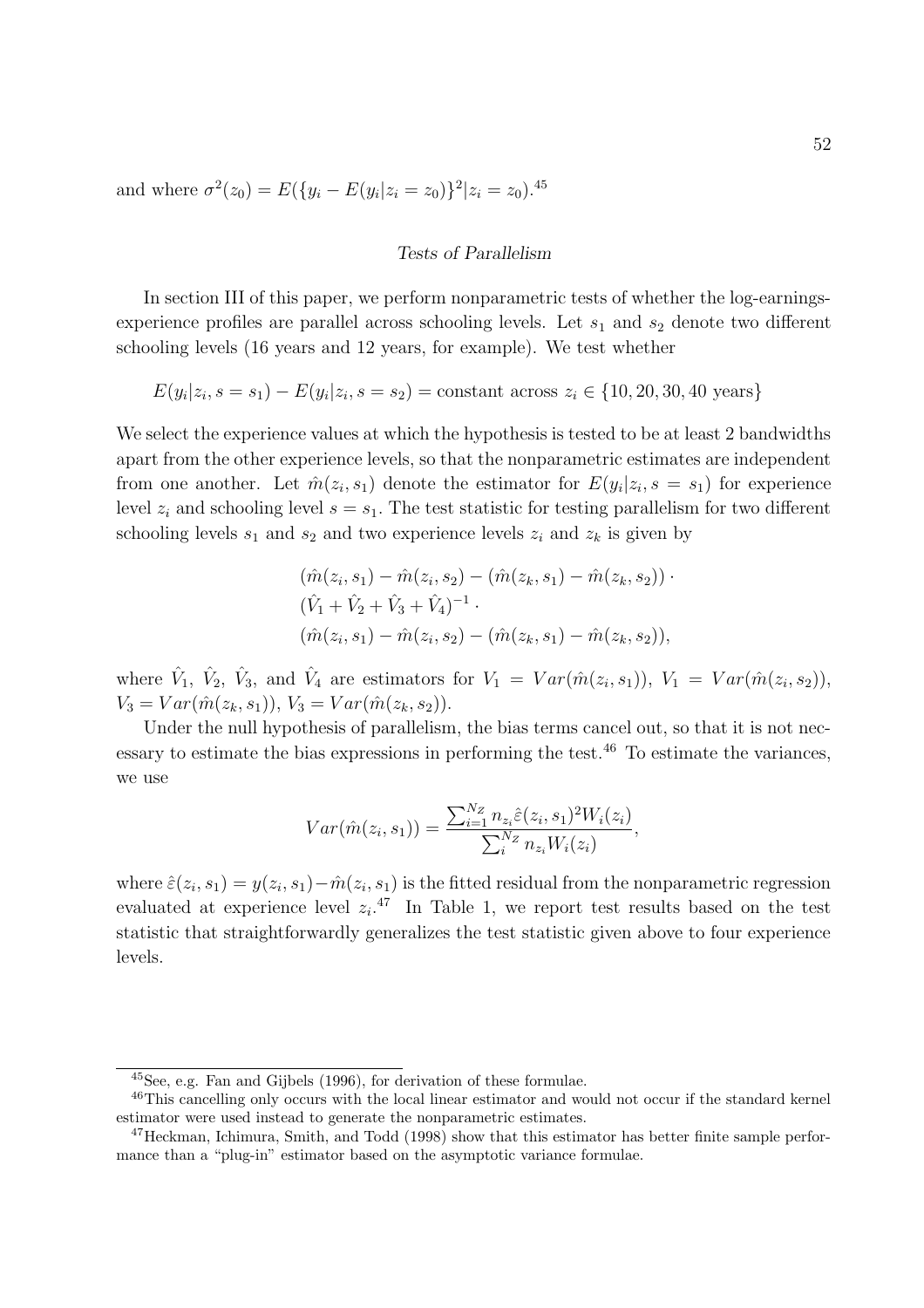|               |            | Estimated Difference Between College and High |       |         |                                                |         |         |  |  |  |  |
|---------------|------------|-----------------------------------------------|-------|---------|------------------------------------------------|---------|---------|--|--|--|--|
|               | Experience |                                               |       |         | School Earnings at Different Experience Levels |         |         |  |  |  |  |
| Sample        | Level      | 1940                                          | 1950  | 1960    | 1970                                           | 1980    | 1990    |  |  |  |  |
| Whites        | 10         | 878                                           | 1,567 | 2,889   | 4,497                                          | 6,247   | 16,246  |  |  |  |  |
|               | 20         | 877                                           | 1,627 | 4,026   | 6,753                                          | 11,284  | 19,315  |  |  |  |  |
|               | 30         | 1,282                                         | 1,873 | 4,369   | 7,359                                          | 11,427  | 23,739  |  |  |  |  |
|               | 40         | 776                                           | 566   | 4,913   | 6,771                                          | 9,233   | 21,332  |  |  |  |  |
|               | p-value    | 0.18                                          | 0.44  | < 0.001 | < 0.001                                        | < 0.001 | < 0.001 |  |  |  |  |
| <b>Blacks</b> | 10         | 272                                           | 7,661 | 1,528   | 2,581                                          | 6,003   | 13,108  |  |  |  |  |
|               | 20         | 108                                           | 256   | 1,954   | 2,490                                          | 5,221   | 15,048  |  |  |  |  |
|               | 30         | $-77$                                         | 158   | 338     | 1,160                                          | 6,297   | 13,960  |  |  |  |  |
|               | 40         | $-70$                                         | 633   | 3,446   | 1,538                                          | 2,923   | 5,162   |  |  |  |  |
|               | p-value    | 0.15                                          | 0.72  | 0.48    | 0.53                                           | 0.71    | 0.002   |  |  |  |  |

Table 1: Tests of Parallelism in Log Earnings Experience Profiles for Men

Notes: Data taken from 1940-90 Decennial Censuses without adjustment for inflation. Because there are very few blacks in the 1940 and 1950 samples with college degrees, especially at higher experience levels, the test results for blacks in those years refer to a test of the difference between earnings for high school graduates and persons with 8 years of education. See Appendix C for the formulae used for the test statistics.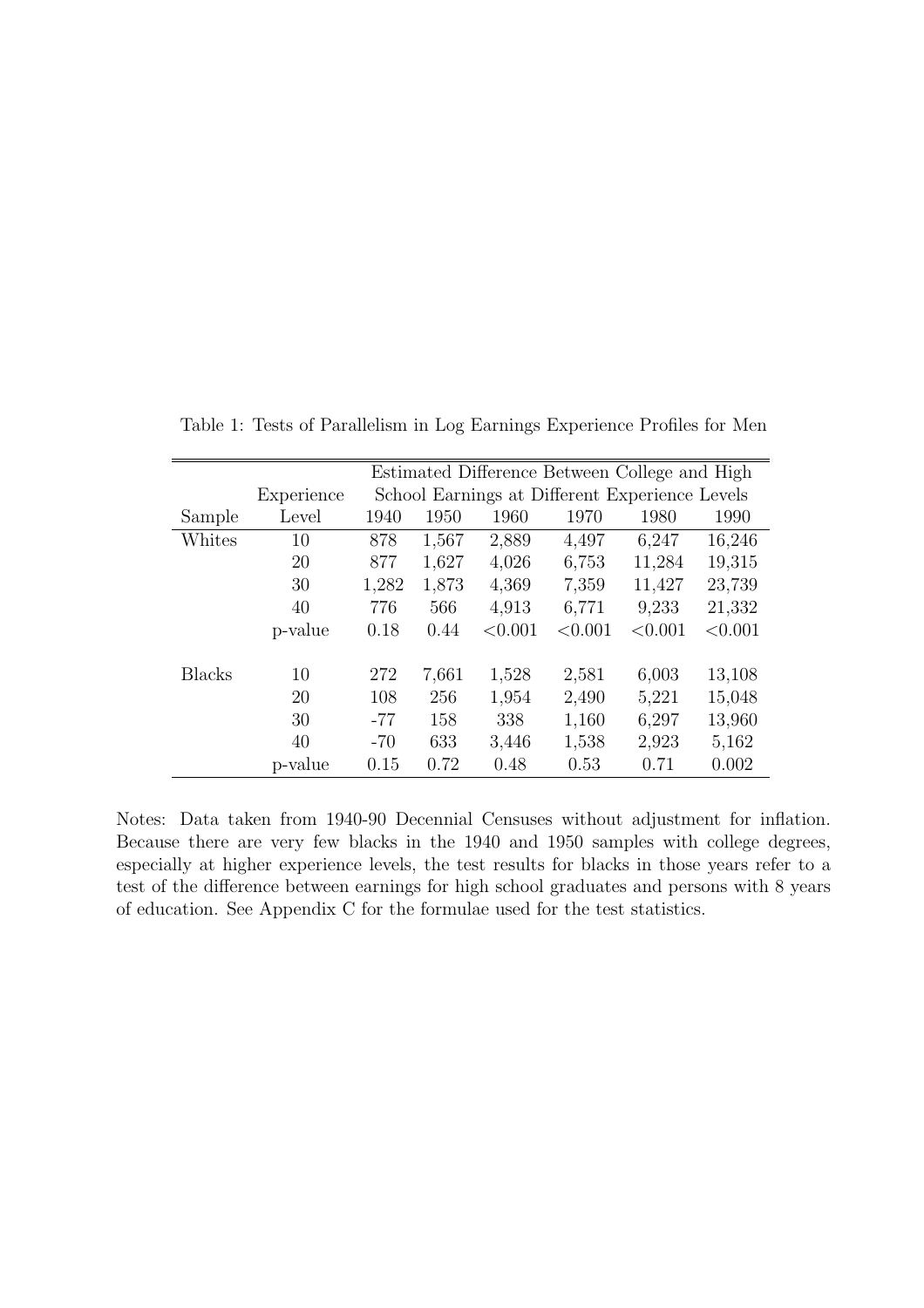|      |                    |             | Whites     |             | <b>Blacks</b> |
|------|--------------------|-------------|------------|-------------|---------------|
|      |                    | Coefficient | Std. Error | Coefficient | Std. Error    |
| 1940 | Intercept          | 4.4771      | 0.0096     | 4.6711      | 0.0298        |
|      | Education          | 0.1250      | 0.0007     | 0.0871      | 0.0022        |
|      | Experience         | 0.0904      | 0.0005     | 0.0646      | 0.0018        |
|      | Experience-Squared | $-0.0013$   | 0.0000     | $-0.0009$   | 0.0000        |
| 1950 | Intercept          | 5.3120      | 0.0132     | 5.0716      | 0.0409        |
|      | Education          | 0.1058      | 0.0009     | 0.0998      | 0.0030        |
|      | Experience         | 0.1074      | 0.0006     | 0.0933      | 0.0023        |
|      | Experience-Squared | $-0.0017$   | 0.0000     | $-0.0014$   | 0.0000        |
| 1960 | Intercept          | 5.6478      | 0.0066     | 5.4107      | 0.0220        |
|      | Education          | 0.1152      | 0.0005     | 0.1034      | 0.0016        |
|      | Experience         | 0.1156      | 0.0003     | 0.1035      | 0.0011        |
|      | Experience-Squared | $-0.0018$   | 0.0000     | $-0.0016$   | 0.0000        |
|      |                    |             |            |             |               |
| 1970 | Intercept          | 5.9113      | 0.0045     | 5.8938      | 0.0155        |
|      | Education          | 0.1179      | 0.0003     | 0.1100      | 0.0012        |
|      | Experience         | 0.1323      | 0.0002     | 0.1074      | 0.0007        |
|      | Experience-Squared | $-0.0022$   | 0.0000     | $-0.0016$   | 0.0000        |
| 1980 | Intercept          | 6.8913      | 0.0030     | 6.4448      | 0.0120        |
|      | Education          | 0.1023      | 0.0002     | 0.1176      | 0.0009        |
|      | Experience         | 0.1255      | 0.0001     | 0.1075      | 0.0005        |
|      | Experience-Squared | $-0.0022$   | 0.0000     | $-0.0016$   | 0.0000        |
|      |                    |             |            |             |               |
| 1990 | Intercept          | 6.8912      | 0.0034     | 6.3474      | 0.0144        |
|      | Education          | 0.1292      | 0.0002     | 0.1524      | 0.0011        |
|      | Experience         | 0.1301      | 0.0001     | 0.1109      | 0.0006        |
|      | Experience-Squared | $-0.0023$   | 0.0000     | $-0.0017$   | 0.0000        |
|      |                    |             |            |             |               |

Table 2: Estimated Coefficients from Mincer Log Earnings Regression for Men

Notes: Data taken from 1940-90 Decennial Censuses.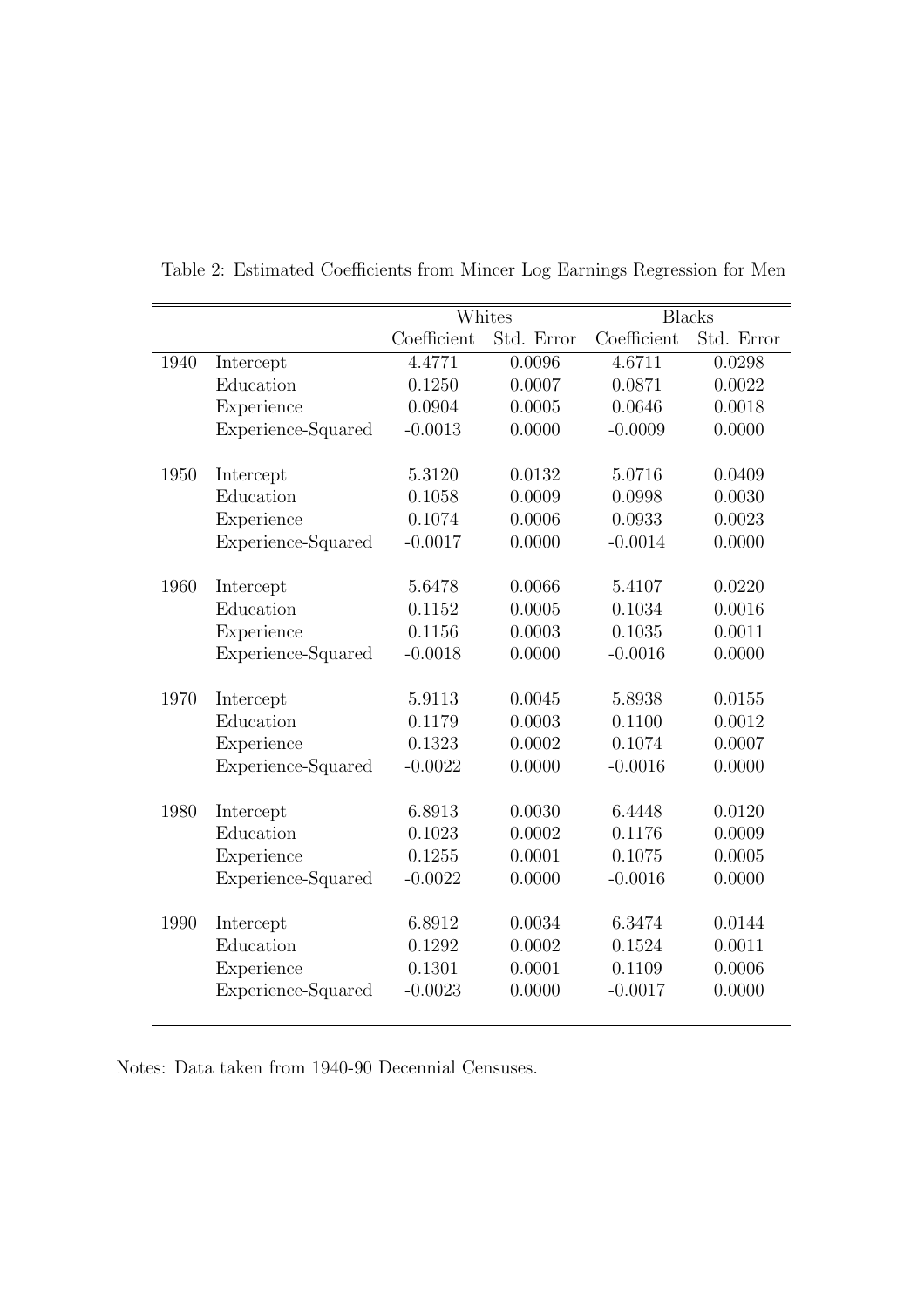|                                      |                |                | Schooling Comparisons |                  |           |        |
|--------------------------------------|----------------|----------------|-----------------------|------------------|-----------|--------|
|                                      | $6 - 8$        | $8 - 10$       | $10 - 12$             | $12 - 14$        | $12 - 16$ | 14-16  |
| 1940                                 |                |                |                       |                  |           |        |
| Mincer Specification                 | 13             | 13             | 13                    | 13               | 13        | 13     |
| Relax Linearity in S                 | 16             | 14             | 15                    | 10               | 15        | 21     |
| Relax Linearity in S & Quad. in Exp. | 16             | 14             | 17                    | 10               | 15        | 20     |
| Relax Lin. in S & Parallelism        | 12             | 14             | 24                    | 11               | 18        | 26     |
| 1950                                 |                |                |                       |                  |           |        |
| Mincer Specification                 | 11             | 11             | 11                    | 11               | 11        | 11     |
| Relax Linearity in S                 | 13             | 13             | 18                    | $\theta$         | 8         | 16     |
| Relax Linearity in S & Quad. in Exp. | 14             | 12             | 16                    | $\boldsymbol{3}$ | $8\,$     | 14     |
| Relax Linearity in S & Parallelism   | 26             | 28             | 28                    | 3                | 8         | 19     |
| 1960                                 |                |                |                       |                  |           |        |
| Mincer Specification                 | 12             | 12             | 12                    | 12               | 12        | 12     |
| Relax Linearity in S                 | 9              | $\overline{7}$ | 22                    | 6                | 13        | 21     |
| Relax Linearity in S & Quad. in Exp. | 10             | 9              | 17                    | 8                | 12        | 17     |
| Relax Linearity in S & Parallelism   | 23             | 29             | 33                    | $\overline{7}$   | 13        | 25     |
| 1970                                 |                |                |                       |                  |           |        |
| Mincer Specification                 | 13             | 13             | 13                    | 13               | 13        | 13     |
| Relax Linearity in S                 | $\overline{2}$ | 3              | 30                    | 6                | 13        | 20     |
| Relax Linearity in S & Quad. in Exp. | $\overline{5}$ | $\overline{7}$ | 20                    | 10               | 13        | 17     |
| Relax Linearity in S & Parallelism   | 17             | 29             | 33                    | 7                | 13        | 24     |
| 1980                                 |                |                |                       |                  |           |        |
| Mincer Specification                 | 11             | 11             | 11                    | 11               | 11        | 11     |
| Relax Linearity in S                 | 3              | $-11$          | 36                    | $\overline{5}$   | 11        | 18     |
| Relax Linearity in S & Quad. in Exp. | $\overline{4}$ | $-4$           | 28                    | 6                | 11        | 16     |
| Relax Linearity in S & Parallelism   | 16             | 66             | 45                    | 5                | 11        | 21     |
| 1990                                 |                |                |                       |                  |           |        |
| Mincer Specification                 | 14             | 14             | 14                    | 14               | 14        | 14     |
| Relax Linearity in S                 | $-7$           | $-7$           | 39                    | $\overline{7}$   | 15        | 24     |
| Relax Linearity in S & Quad. in Exp. | $-3$           | $-3$           | 30                    | 10               | 15        | 20     |
| Relax Linearity in S & Parallelism   | 20             | 20             | $50\,$                | 10               | 16        | $26\,$ |

Table 3a: Internal Rates of Return for White Men: Earnings Function Assumptions (Specifications Assume Work Lives of 47 Years)

Notes: Data taken from 1940-90 Decennial Censuses. In 1990, comparisons of 6 vs. 8 and 8 vs. 10 cannot be made given data restrictions. Therefore, those columns report calculations based on a comparison of 6 and 10 years of schooling.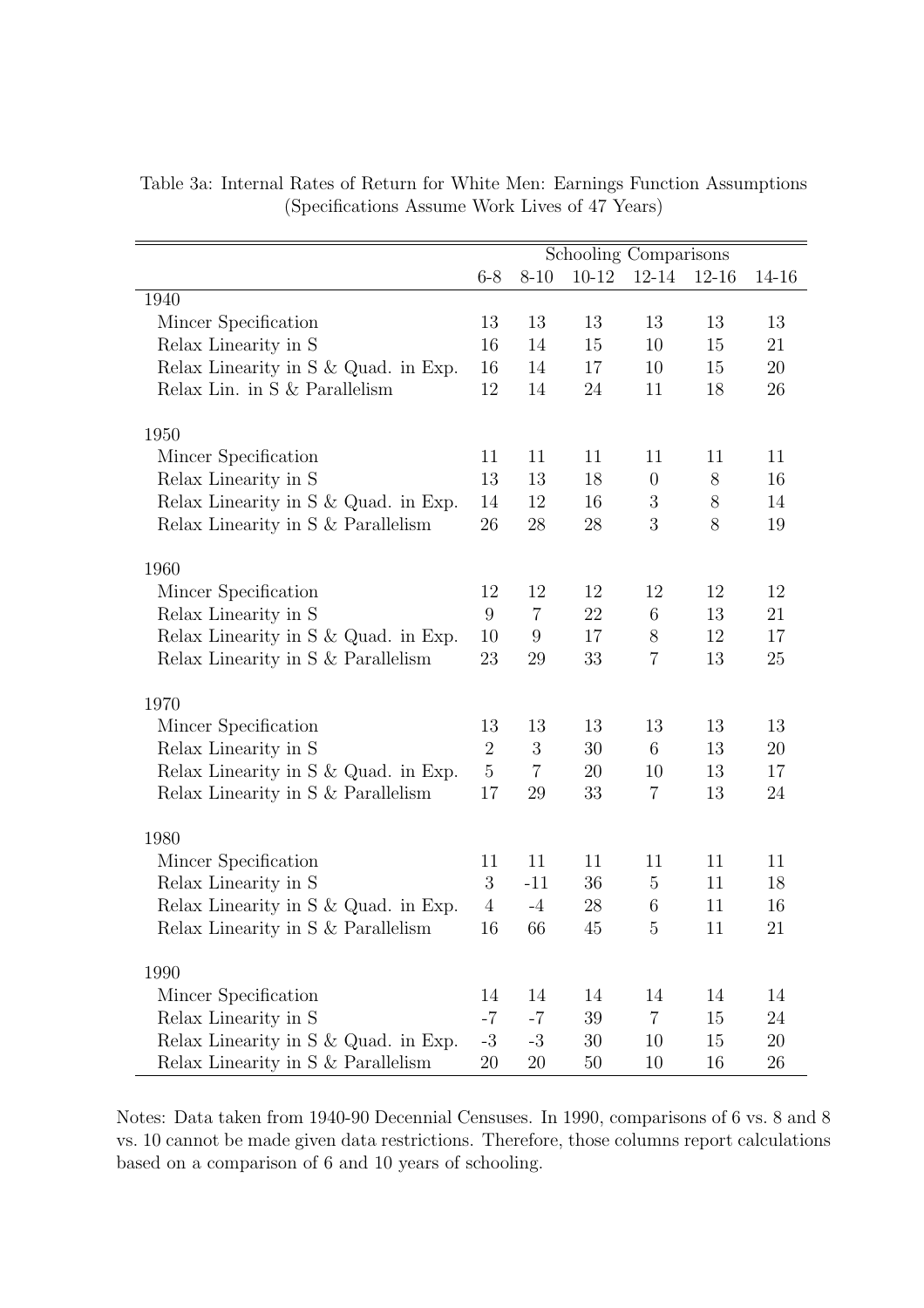|                                      |             |                  | Schooling Comparisons |                  |                |        |
|--------------------------------------|-------------|------------------|-----------------------|------------------|----------------|--------|
|                                      | $6 - 8$     | $8 - 10$         | $10-12$               | $12 - 14$        | $12 - 16$      | 14-16  |
| 1940                                 |             |                  |                       |                  |                |        |
| Mincer Specification                 | 9           | $9\phantom{.}$   | $9\phantom{.0}$       | 9                | 9              | 9      |
| Relax Linearity in S                 | 18          | 7                | $\overline{5}$        | $\boldsymbol{3}$ | 11             | 18     |
| Relax Linearity in S & Quad. in Exp. | 18          | 8                | $6\phantom{.}6$       | $\sqrt{2}$       | 10             | 19     |
| Relax Linearity in S & Parallelism   | 11          | $\boldsymbol{0}$ | 10                    | $\overline{5}$   | 12             | $20\,$ |
| 1950                                 |             |                  |                       |                  |                |        |
| Mincer Specification                 | 10          | 10               | 10                    | 10               | 10             | 10     |
| Relax Linearity in S                 | 16          | 14               | 18                    | $-2$             | $\overline{4}$ | 9      |
| Relax Linearity in S & Quad. in Exp. | 16          | 14               | 18                    | $\theta$         | 3              | 6      |
| Relax Linearity in S & Parallelism   | 35          | 15               | 48                    | $-3$             | 6              | 34     |
| 1960                                 |             |                  |                       |                  |                |        |
| Mincer Specification                 | 11          | 11               | 11                    | 11               | 11             | 11     |
| Relax Linearity in S                 | 13          | 12               | 18                    | $\overline{5}$   | 8              | 11     |
| Relax Linearity in S & Quad. in Exp. | 13          | 11               | 18                    | $\overline{5}$   | $\overline{7}$ | 10     |
| Relax Linearity in S & Parallelism   | 22          | 15               | 38                    | 5                | 11             | 25     |
| 1970                                 |             |                  |                       |                  |                |        |
| Mincer Specification                 | 12          | 12               | $12\,$                | 12               | 12             | 12     |
| Relax Linearity in S                 | $5^{\circ}$ | 11               | 30                    | $\overline{7}$   | 10             | 14     |
| Relax Linearity in S & Quad. in Exp. | 6           | 11               | 24                    | 10               | 11             | 12     |
| Relax Linearity in S & Parallelism   | 15          | 27               | 44                    | 9                | 14             | 23     |
| 1980                                 |             |                  |                       |                  |                |        |
| Mincer Specification                 | 12          | 12               | 12                    | 12               | 12             | 12     |
| Relax Linearity in S                 | $-4$        | $\mathbf{1}$     | 35                    | 10               | 15             | 19     |
| Relax Linearity in S & Quad. in Exp. | $-4$        | 6                | 29                    | 11               | 14             | 17     |
| Relax Linearity in S & Parallelism   | 10          | 44               | 48                    | 8                | 16             | 31     |
| 1990                                 |             |                  |                       |                  |                |        |
| Mincer Specification                 | 16          | 16               | 16                    | 16               | 16             | 16     |
| Relax Linearity in S                 | $-5$        | $-5$             | 41                    | 15               | 20             | 25     |
| Relax Linearity in S & Quad. in Exp. | $-3$        | $-3$             | $35\,$                | 17               | 19             | 22     |
| Relax Linearity in S & Parallelism   | 16          | 16               | 58                    | 18               | 25             | 35     |

Table 3b: Internal Rates of Return for Black Men: Earnings Function Assumptions (Specifications Assume Work Lives of 47 Years)

Notes: Data taken from 1940-90 Decennial Censuses. In 1990, comparisons of 6 vs. 8 and 8 vs. 10 cannot be made given data restrictions. Therefore, those columns report calculations based on a comparison of 6 and 10 years of schooling.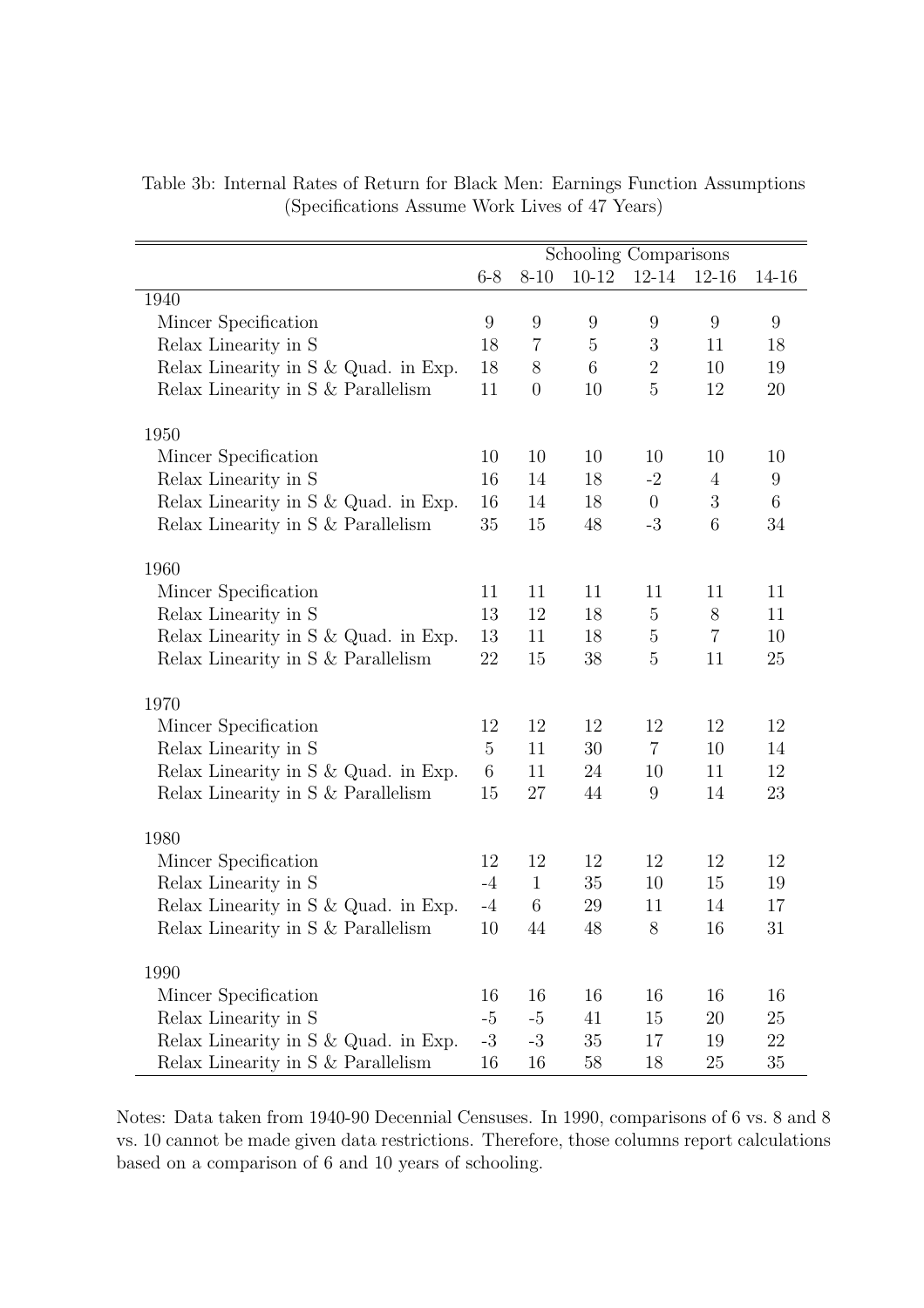# Table 4: Internal Rates of Return for White & Black Men: Accounting for Taxes and Tuition

(General Non-Parametric Specification Assuming Work Lives of 47 Years)

|      |                                 | Schooling Comparisons |                  |       |                 |                |       |  |  |
|------|---------------------------------|-----------------------|------------------|-------|-----------------|----------------|-------|--|--|
|      |                                 |                       | Whites           |       |                 | <b>Blacks</b>  |       |  |  |
|      |                                 | 12-14                 | $12 - 16$        | 14-16 | 12-14           | $12 - 16$      | 14-16 |  |  |
| 1940 | No Taxes or Tuition             | 11                    | 18               | 26    | $\overline{5}$  | 12             | 20    |  |  |
|      | Including Tuition Costs         | $9\,$                 | 15               | 21    | $\overline{4}$  | 10             | 16    |  |  |
|      | Including Tuition & Flat Taxes  | 8                     | 15               | 21    | $\overline{4}$  | 9              | 16    |  |  |
|      | Including Tuition & Prog. Taxes | 8                     | 15               | 21    | $\overline{4}$  | 10             | 16    |  |  |
|      |                                 |                       |                  |       |                 |                |       |  |  |
| 1950 | No Taxes or Tuition             | 3                     | 8                | 19    | $-3$            | 6              | 34    |  |  |
|      | Including Tuition Costs         | 3                     | $8\,$            | 16    | $-3$            | $\bf 5$        | 25    |  |  |
|      | Including Tuition & Flat Taxes  | $\overline{3}$        | $8\,$            | 16    | $-3$            | $\bf 5$        | 24    |  |  |
|      | Including Tuition & Prog. Taxes | 3                     | 7                | 15    | $-3$            | $\overline{5}$ | 21    |  |  |
|      |                                 |                       |                  |       |                 |                |       |  |  |
| 1960 | No Taxes or Tuition             | $\overline{7}$        | 13               | 25    | $\mathbf 5$     | 11             | 25    |  |  |
|      | Including Tuition Costs         | 6                     | 11               | 21    | 5               | 9              | 18    |  |  |
|      | Including Tuition & Flat Taxes  | 6                     | 11               | 20    | $\overline{4}$  | 8              | 17    |  |  |
|      | Including Tuition & Prog. Taxes | 6                     | 10               | 19    | $\overline{4}$  | 8              | 15    |  |  |
| 1970 | No Taxes or Tuition             | 7                     | 13               | 24    | 9               | 14             | 23    |  |  |
|      | Including Tuition Costs         | 6                     | 12               | 20    | 7               | 12             | 18    |  |  |
|      | Including Tuition & Flat Taxes  | 6                     | 11               | 20    | $\overline{7}$  | 11             | 17    |  |  |
|      | Including Tuition & Prog. Taxes | $\overline{5}$        | 10               | 18    | $\overline{7}$  | 10             | 16    |  |  |
|      |                                 |                       |                  |       |                 |                |       |  |  |
| 1980 | No Taxes or Tuition             | $\overline{5}$        | 11               | 21    | $8\,$           | 16             | 31    |  |  |
|      | Including Tuition Costs         | 4                     | 10               | 18    | 7               | 13             | 24    |  |  |
|      | Including Tuition & Flat Taxes  | $\overline{4}$        | $\boldsymbol{9}$ | 17    | $6\phantom{.}6$ | 12             | 21    |  |  |
|      | Including Tuition & Prog. Taxes | $\overline{4}$        | 8                | 15    | 6               | 11             | 20    |  |  |
| 1990 | No Taxes or Tuition             | 10                    | 16               | 26    | 18              | 25             | 35    |  |  |
|      | Including Tuition Costs         | 9                     | 14               | 20    | 14              | 18             | 25    |  |  |
|      |                                 | 8                     | 13               | 19    | 13              | 17             | 22    |  |  |
|      | Including Tuition & Flat Taxes  |                       |                  |       |                 |                |       |  |  |
|      | Including Tuition & Prog. Taxes | 8                     | 12               | 18    | 13              | 17             | 22    |  |  |

Notes: Data taken from 1940-90 Decennial Censuses. See discussion in text and Appendix A for a description of tuition and tax amounts.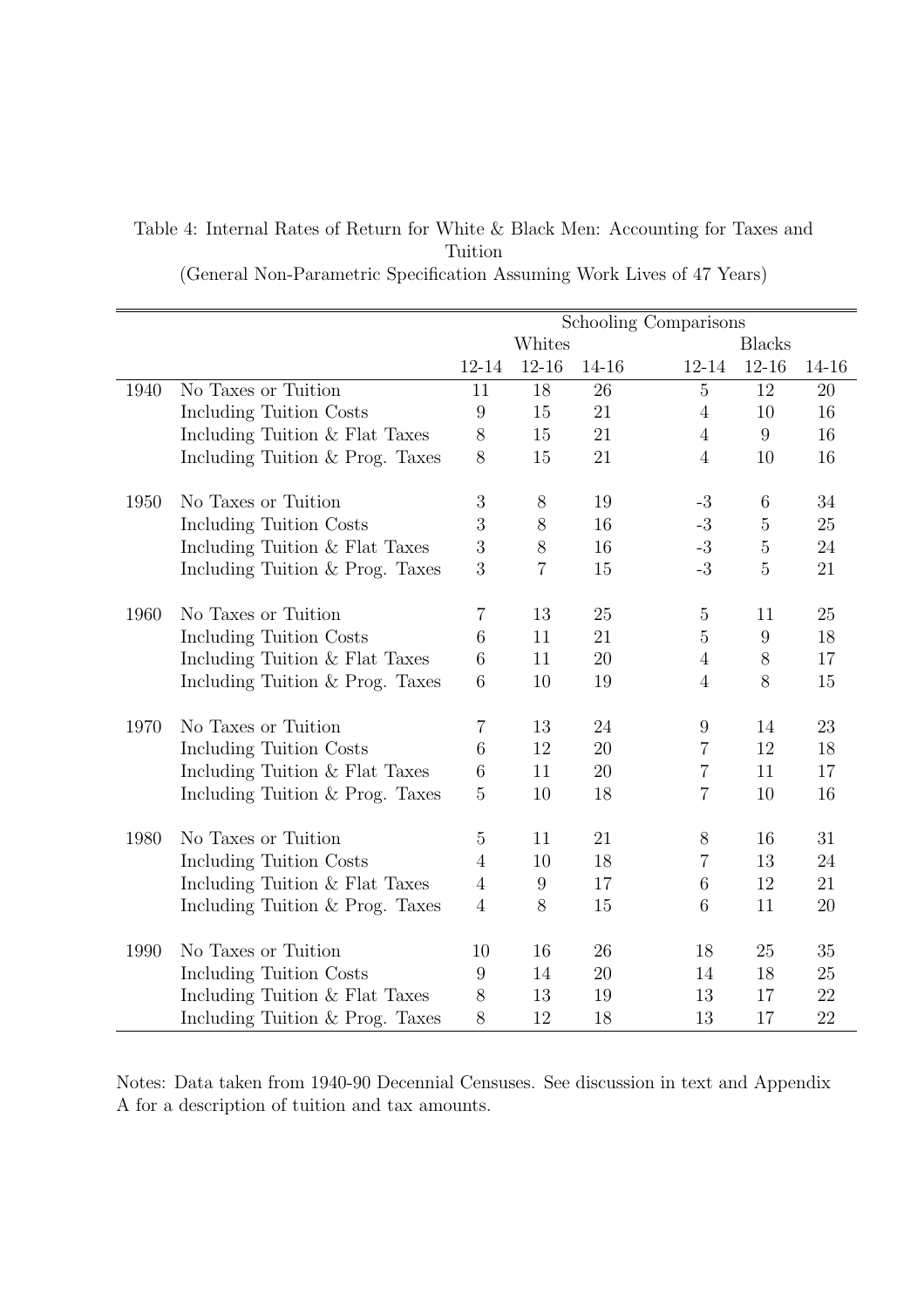|                       |      |            |                |                | Schooling Comparisons |                |                 |                |
|-----------------------|------|------------|----------------|----------------|-----------------------|----------------|-----------------|----------------|
|                       |      |            | $6 - 8$        | $8 - 10$       | $10 - 12$             | 12-14          | $12 - 16$       | 14-16          |
| Whites<br>$a_{\cdot}$ |      |            |                |                |                       |                |                 |                |
|                       | 1940 | Unadjusted | 12             | 14             | 24                    | 8              | 15              | 21             |
|                       |      | Adjusted   | $\overline{2}$ | $\overline{2}$ | 8                     | 9              | 13              | 16             |
|                       | 1950 | Unadjusted | 25             | 26             | 26                    | 3              | $\overline{7}$  | 15             |
|                       |      | Adjusted   | 17             | 19             | 14                    | $\overline{5}$ | 8               | 14             |
|                       | 1960 | Unadjusted | 21             | 27             | 29                    | 6              | 10              | 19             |
|                       |      | Adjusted   | 13             | 19             | 16                    | $\overline{7}$ | 11              | 16             |
|                       | 1970 | Unadjusted | 16             | 27             | 29                    | $\overline{5}$ | 10              | 18             |
|                       |      | Adjusted   | 11             | 18             | 16                    | 6              | 10              | 16             |
|                       | 1980 | Unadjusted | 14             | 64             | 41                    | $\overline{4}$ | $8\,$           | 15             |
|                       |      | Adjusted   | 9              | 28             | 24                    | $\overline{5}$ | 8               | 13             |
|                       | 1990 | Unadjusted | 19             | 19             | 47                    | 8              | 12              | 18             |
|                       |      | Adjusted   | 11             | 11             | 31                    | 8              | 12              | 17             |
| b. Blacks             |      |            |                |                |                       |                |                 |                |
|                       | 1940 | Unadjusted | 11             | $\overline{0}$ | 10                    | $\overline{4}$ | 10              | 16             |
|                       |      | Adjusted   | 3              | $\overline{0}$ | $-8$                  | $\overline{4}$ | 6               | $\overline{7}$ |
|                       | 1950 | Unadjusted | 33             | 14             | 44                    | $-3$           | $\overline{5}$  | 21             |
|                       |      | Adjusted   | 53             | 8              | 21                    | $\mathbf{1}$   | $9\phantom{.0}$ | 15             |
|                       | 1960 | Unadjusted | 20             | 14             | 34                    | $\overline{4}$ | 8               | 15             |
|                       |      | Adjusted   | 14             | 12             | 16                    | 6              | 6               | 8              |
|                       | 1970 | Unadjusted | 14             | 25             | 39                    | $\overline{7}$ | 10              | 16             |
|                       |      | Adjusted   | 12             | 16             | 22                    | $\overline{7}$ | 10              | 12             |
|                       | 1980 | Unadjusted | 9              | 43             | 46                    | 6              | 11              | 20             |
|                       |      | Adjusted   | $\overline{7}$ | 21             | 29                    | 6              | 9               | 15             |
|                       | 1990 | Unadjusted | 16             | 16             | 57                    | 13             | 17              | 22             |
|                       |      | Adjusted   | 8              | 8              | 42                    | 11             | 15              | 20             |

Table 5: Internal Rates of Return for White & Black Men: Residual Adjustment (General Non-Parametric Specification Accounting for Tuition and Progressive Taxes)

Notes: Data taken from 1940-90 Decennial Censuses. In 1990, comparisons of 6 vs. 8 and 8 vs. 10 cannot be made given data restrictions. Therefore, those columns report calculations based on a comparison of 6 and 10 years of schooling. See discussion in text and Appendix A for a description of tuition and tax amounts.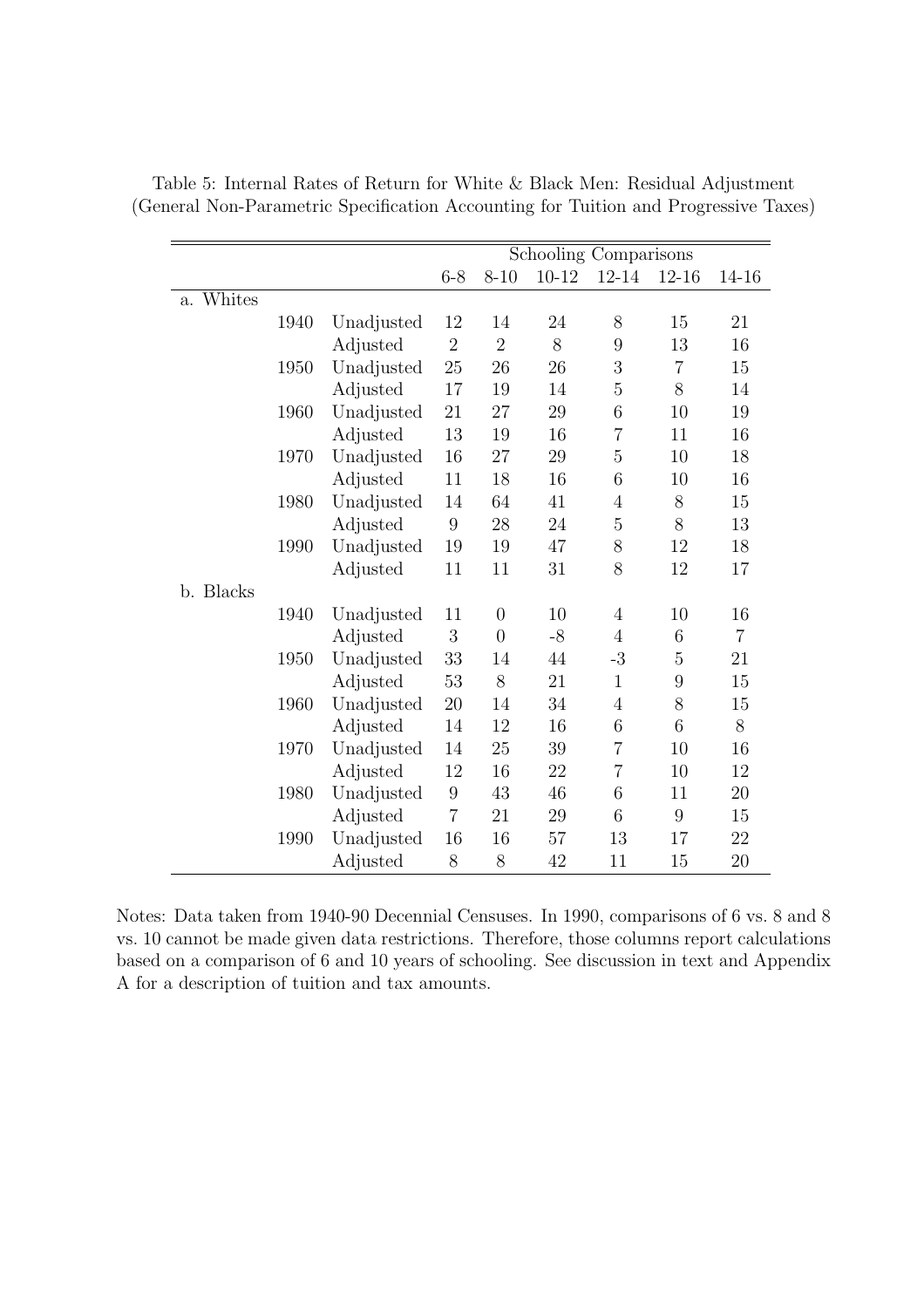|                      |      |        | Census Data:  |               | CPS Data:     |                |
|----------------------|------|--------|---------------|---------------|---------------|----------------|
|                      |      |        | General Spec. | General Spec. |               |                |
| Schooling            |      |        | (No Residual  | (Residual     |               |                |
| Comparison           | Year | Mincer | Adjustment)   | Adjustment)   | Cross Section | Cohort         |
| 10 vs. 12            | 1940 | 13     | 24            | 8             |               |                |
|                      | 1950 | 11     | 26            | 14            |               | 3              |
|                      | 1960 | 12     | 29            | 16            |               | $\overline{7}$ |
|                      | 1970 | 13     | 29            | 16            | 29            | 34             |
|                      | 1980 | 11     | 41            | 24            | 38            | 38             |
|                      | 1990 | 14     | 47            | 31            | 50            |                |
|                      |      |        |               |               |               |                |
| $12 \text{ vs. } 16$ | 1940 | 13     | 15            | 13            |               |                |
|                      | 1950 | 11     | 7             | 8             |               | 14             |
|                      | 1960 | 12     | 10            | 11            |               | 8              |
|                      | 1970 | 13     | 10            | 10            | 12            | 10             |
|                      | 1980 | 11     | 8             | 8             | 8             | 14             |
|                      | 1990 | 14     | 12            | 12            | 14            |                |

Table 6a: Internal Rates of Return for White Men: Best Census and CPS Estimates

Notes: Mincer estimates make no adjustment for taxes or tuition. Census General Specification estimates account for tuition and progressive taxes with fully non-parametric wage specification. CPS Cross Section Estimates use cross sectional data and a general wage specification accounting for tuition and flat taxes. CPS Cohort estimates follow a cohort turning age 18 in the reported year, using a general wage specification accounting for tuition and flat taxes.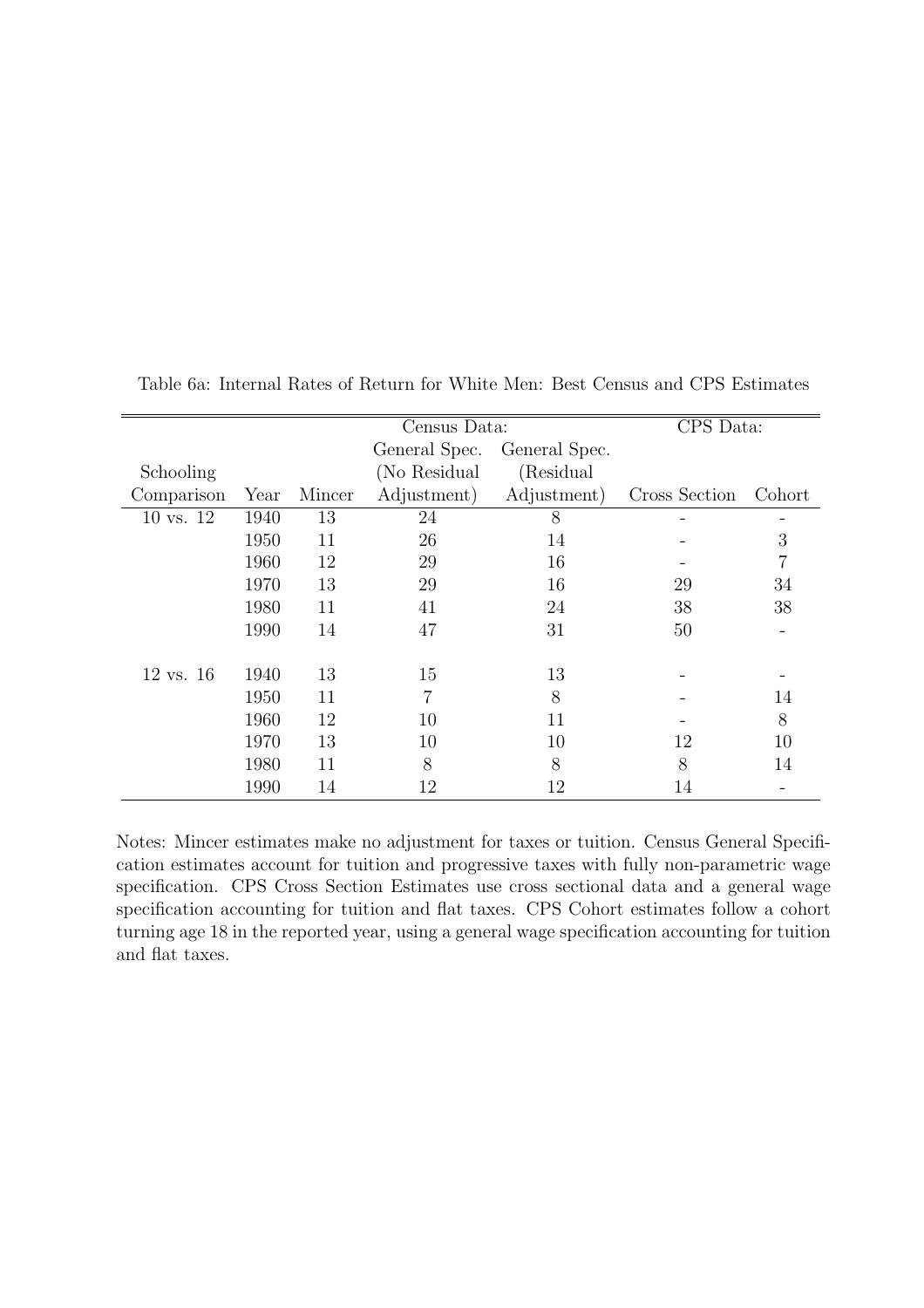|                      |      |        | Census Data:   |               | CPS Data:     |                          |
|----------------------|------|--------|----------------|---------------|---------------|--------------------------|
|                      |      |        | General Spec.  | General Spec. |               |                          |
| Schooling            |      |        | (No Residual   | (Residual     |               |                          |
| Comparison           | Year | Mincer | Adjustment)    | Adjustment)   | Cross Section | Cohort                   |
| 10 vs. 12            | 1940 | 9      | 10             | $-8$          |               |                          |
|                      | 1950 | 10     | 44             | 21            |               | $\overline{4}$           |
|                      | 1960 | 11     | 34             | 16            |               | 18                       |
|                      | 1970 | 12     | 39             | 22            | 32            | 49                       |
|                      | 1980 | 12     | 46             | 29            | 55            | 70                       |
|                      | 1990 | 16     | 57             | 42            | 64            | $\overline{\phantom{0}}$ |
|                      |      |        |                |               |               |                          |
| $12 \text{ vs. } 16$ | 1940 | 9      | 10             | 6             |               |                          |
|                      | 1950 | 10     | $\overline{5}$ | 9             |               | 15                       |
|                      | 1960 | 11     | 8              | 6             |               | 6                        |
|                      | 1970 | 12     | 10             | 10            | 12            | 14                       |
|                      | 1980 | 12     | 11             | 9             | 14            | 17                       |
|                      | 1990 | 16     | 17             | 15            | 16            |                          |

Table 6b: Internal Rates of Return for Black Men: Best Census and CPS Estimates

Notes: Mincer estimates make no adjustment for taxes or tuition. Census General Specification estimates account for tuition and progressive taxes with fully non-parametric wage specification. CPS Cross Section Estimates use cross sectional data and a general wage specification accounting for tuition and flat taxes. CPS Cohort estimates follow a cohort turning age 18 in the reported year, using a general wage specification accounting for tuition and flat taxes. Each CPS estimate is based on three adjoining years/cohorts worth of data.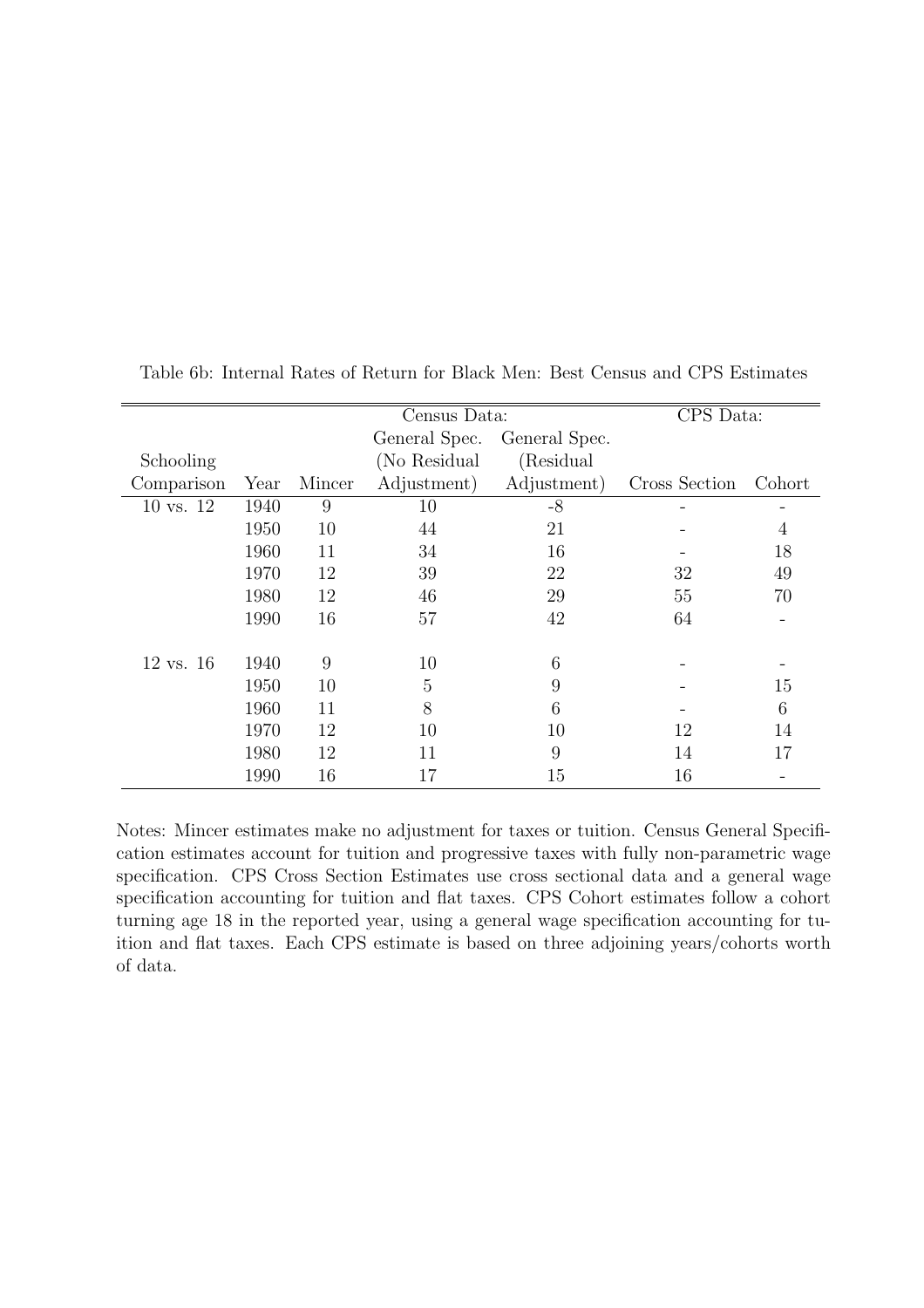| Education   | Transition          | Prop. Increase | Prop. Increase    | Option/Total Value          | Average Return         | Treatment on | Treatment on |
|-------------|---------------------|----------------|-------------------|-----------------------------|------------------------|--------------|--------------|
| Level $(s)$ | Prob. $(p_{s,s-1})$ | in $\bar{W}$   | Observed Earnings | $(O_{s,s-1}/E_{s-1}(V_s)),$ | $(E_{s-1}[R_{s,s-1}])$ | Treated      | Untreated    |
|             | 0.796               | 0.100          | 0.086             | 0.075                       | 0.201                  | 0.242        | 0.041        |
|             | 0.746               | 0.100          | 0.082             | 0.060                       | 0.182                  | 0.231        | 0.037        |
|             | 0.669               | 0.100          | 0.072             | 0.038                       | 0.155                  | 0.216        | 0.032        |
|             | 0.520               | 0.100          | 0.016             | 0.000                       | 0.111                  | 0.196        | 0.019        |
|             |                     |                |                   |                             |                        |              |              |

Table 7a: Simulated Returns under Uncertainty with Option Values (Log Wages Linear in Schooling:  $\bar{W}_{s+1} = (1+r)\bar{W}_s$ )

OLS estimate of the rate of return is 0.063.

Notes: The simulated model assumes lifetime earnings for someone with s years of school equal  $\bar{W}_{s}\epsilon_{s}$  where  $\epsilon_{s}$  are independent and identically distributed  $\log(\epsilon_s) \sim N(0, 0.1)$ . An interest rate of  $r = 0.10$  is assumed. The transition probability from  $s - 1$  to s is given by  $p_{s,s-1} = Pr\left(\epsilon_{s-1} \leq \frac{E_{s-1}(V_s)}{(1+r)W_{s-1}}\right)$ . Observed earnings for someone with s years of school are  $\bar{W}_s E_{s-1} \left( \epsilon_s | \epsilon_s > \frac{E_s(V_{s+1})}{(1+r)\bar{W}_s} \right)$ , and option values are  $E_{s-1}(V_s - W_s)$ . The return to school year s for someone with earnings  $W_{s-1}$  is  $R_{s,s-1} = \frac{E_{s-1}(V_s)-W_{s-1}}{W_{s-1}}$ . Average returns reflect the expected return over the full distribution of  $W_{s-1}$ , or  $E_{s-1}[R_{s,s-1}]$ . "Treatment on Treated" reflects returns for those who continue to grade s, or  $E_{s-1}\left[R_{s,s-1}|\epsilon_{s-1} \leq \frac{E_{s-1}(V_s)}{(1+r)W_{s-1}}\right]$ . "Treatment on Untreated" reflects returns for those who do not continue to grade s, or  $E_{s-1}\left[R_{s,s-1}|\epsilon_{s-1} > \frac{E_{s-1}(V_s)}{(1+r)W_{s-1}}\right]$ . The marginal treatment effect equals  $r = 0.10$ . OLS estimate is the coefficient on schooling in <sup>a</sup> log earnings regression (the Mincer return).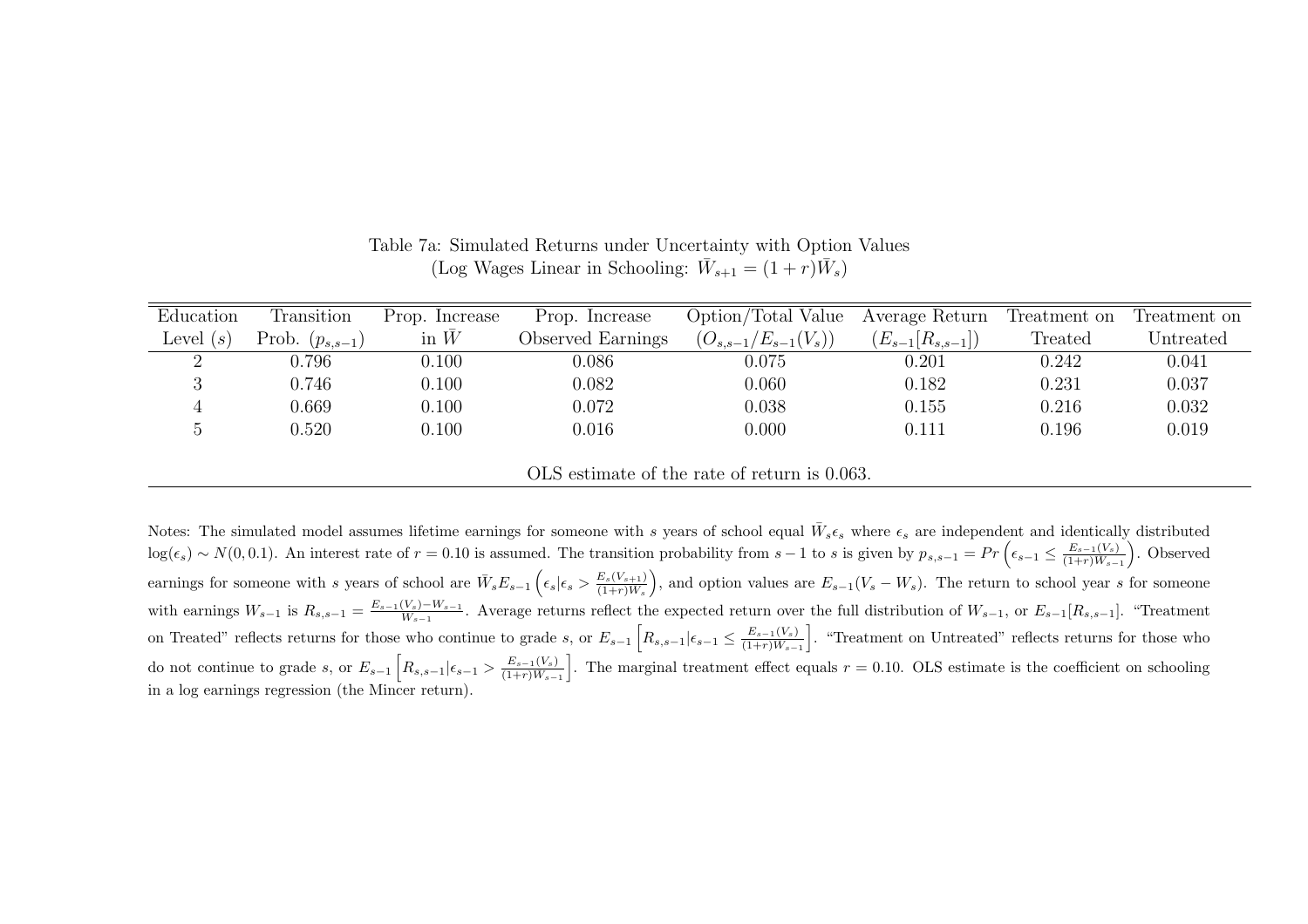| Education   | Transition          | Prop. Increase | Prop. Increase    | Option/Total Value         | Average Return         | Treatment on | Treatment on |
|-------------|---------------------|----------------|-------------------|----------------------------|------------------------|--------------|--------------|
| Level $(s)$ | Prob. $(p_{s,s-1})$ | in $\bar{W}$   | Observed Earnings | $(O_{s,s-1}/E_{s-1}(V_s))$ | $(E_{s-1}[R_{s,s-1}])$ | Treated      | Untreated    |
|             | 0.997               | 0.100          | 0.101             | 0.239                      | 0.459                  | 0.460        | 0.068        |
|             | 0.997               | 0.300          | 0.116             | 0.100                      | 0.459                  | 0.460        | 0.068        |
|             | 0.846               | 0.100          | 0.092             | 0.093                      | 0.224                  | 0.257        | 0.045        |
|             | 0.822               | 0.200          | 0.041             | 0.000                      | 0.212                  | 0.249        | 0.043        |
|             |                     |                |                   |                            |                        |              |              |

Table 7b: Simulated Returns under Uncertainty with Option Values (Sheepskin Effects:  $\bar{W}_{s+1} = (1 + \rho_{s+1})\bar{W}_s$  with  $\rho_2 = 0.1$ ,  $\rho_3 = 0.3$ ,  $\rho_4 = 0.1$ ,  $\rho_5 = 0.2$ )

OLS estimate of the rate of return is 0.060.

Notes: The simulated model assumes lifetime earnings for someone with s years of school equal  $\bar{W}_{s}\epsilon_{s}$  where  $\epsilon_{s}$  are independent and identically distributed  $\log(\epsilon_s) \sim N(0, 0.1)$ . An interest rate of  $r = 0.10$  is assumed. The transition probability from  $s - 1$  to s is given by  $p_{s,s-1} = Pr\left(\epsilon_{s-1} \leq \frac{E_{s-1}(V_s)}{(1+r)W_{s-1}}\right)$ . Observed earnings for someone with s years of school are  $\bar{W}_s E_{s-1} \left( \epsilon_s | \epsilon_s > \frac{E_s(V_{s+1})}{(1+r)\bar{W}_s} \right)$ , and option values are  $E_{s-1}(V_s - W_s)$ . The return to school year s for someone with earnings  $W_{s-1}$  is  $R_{s,s-1} = \frac{E_{s-1}(V_s)-W_{s-1}}{W_{s-1}}$ . Average returns reflect the expected return over the full distribution of  $W_{s-1}$ , or  $E_{s-1}[R_{s,s-1}]$ . "Treatment on Treated" reflects returns for those who continue to grade s, or  $E_{s-1}\left[R_{s,s-1}|\epsilon_{s-1} \leq \frac{E_{s-1}(V_s)}{(1+r)W_{s-1}}\right]$ . "Treatment on Untreated" reflects returns for those who do not continue to grade s, or  $E_{s-1}\left[R_{s,s-1}|\epsilon_{s-1} > \frac{E_{s-1}(V_s)}{(1+r)W_{s-1}}\right]$ . The marginal treatment effect equals  $r = 0.10$ . OLS estimate is the coefficient on schooling in <sup>a</sup> log earnings regression (the Mincer coefficient).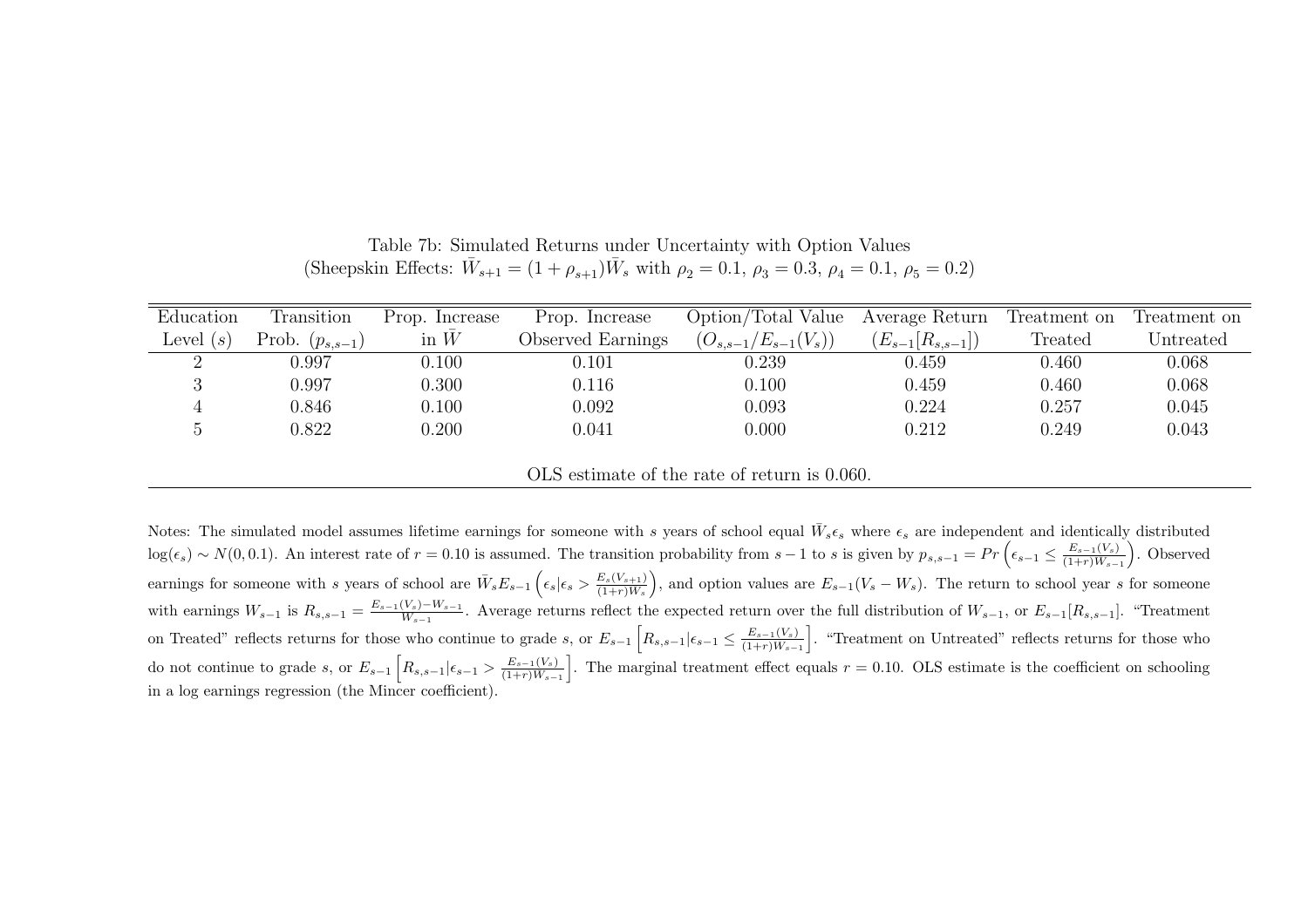| Interest | Trans. | PV Lifetime Earnings |          |               |             | Option Value       |                  | Total Value | Return to   |             |
|----------|--------|----------------------|----------|---------------|-------------|--------------------|------------------|-------------|-------------|-------------|
| Rate     | Prob.  | (in \$1000's)        |          | (in \$1000's) |             | (in \$1000's)      |                  | Schooling   |             |             |
| r        | D      | $W_{12}$             | $W_{14}$ | $W_{16}$      | $O_{12,10}$ | $\ddot{O}_{14,12}$ | $(V_{12})$<br>E( | $E(V_{14})$ | $R_{12,10}$ | $R_{14,12}$ |
| 0.07     | 0.1    | 226.46               | 274.15   | 394.97        | 1.92        | 7.08               | 228.38           | 281.23      | 0.24        | 0.11        |
| 0.07     | 0.3    | 226.46               | 274.15   | 394.97        | 9.47        | 21.25              | 235.92           | 295.40      | 0.26        | 0.14        |
| 0.07     | 0.5    | 226.46               | 274.15   | 394.97        | 21.96       | 35.41              | 248.42           | 309.56      | 0.30        | 0.17        |
| 0.1      | 0.1    | 149.26               | 181.17   | 266.12        | 0.37        | 3.88               | 149.63           | 185.05      | 0.27        | 0.11        |
| 0.1      | 0.3    | 149.26               | 181.17   | 266.12        | 3.02        | 11.63              | 152.29           | 192.80      | 0.28        | 0.14        |
| 0.1      | 0.5    | 149.26               | 181.17   | 266.12        | 8.24        | 19.38              | 157.51           | 200.56      | 0.31        | 0.16        |

Table 8: Present Value of Earnings, Option Values, and Returns to Schooling (White Men, 1990 Census)

Notes: Transition probability, p, represents the probability of continuing in school conditional on current education. "PV of lifetime earnings" is  $\hat{W}_s = \sum_{n=1}^{65}$  $\sum_{x=0} (1+r)^{-x} \hat{w}(s,x)$  where  $\hat{w}(s,x)$  is the nonparametrically estimated earnings for a white man with s years of school and x years of experience (based on the 1990 Census). "Total value",  $E(V_s) = (1-p)\hat{W}_s + p(1+r)^{-1}E(V_{s+1}),$  is recursively solved backward from  $E(V_{16}) = \hat{W}_{16}$ . "Option value" is  $\hat{O}_{s,s-1} = E(V_s) - \hat{W}_s$ . "Return to school"  $\hat{R}_{s,s-1} = \frac{E(V_s) - \hat{W}_{s-1}}{\hat{W}_{s-1}}$  $\frac{s)-W_{s-1}}{\hat{W}_{s-1}}$  is annualized.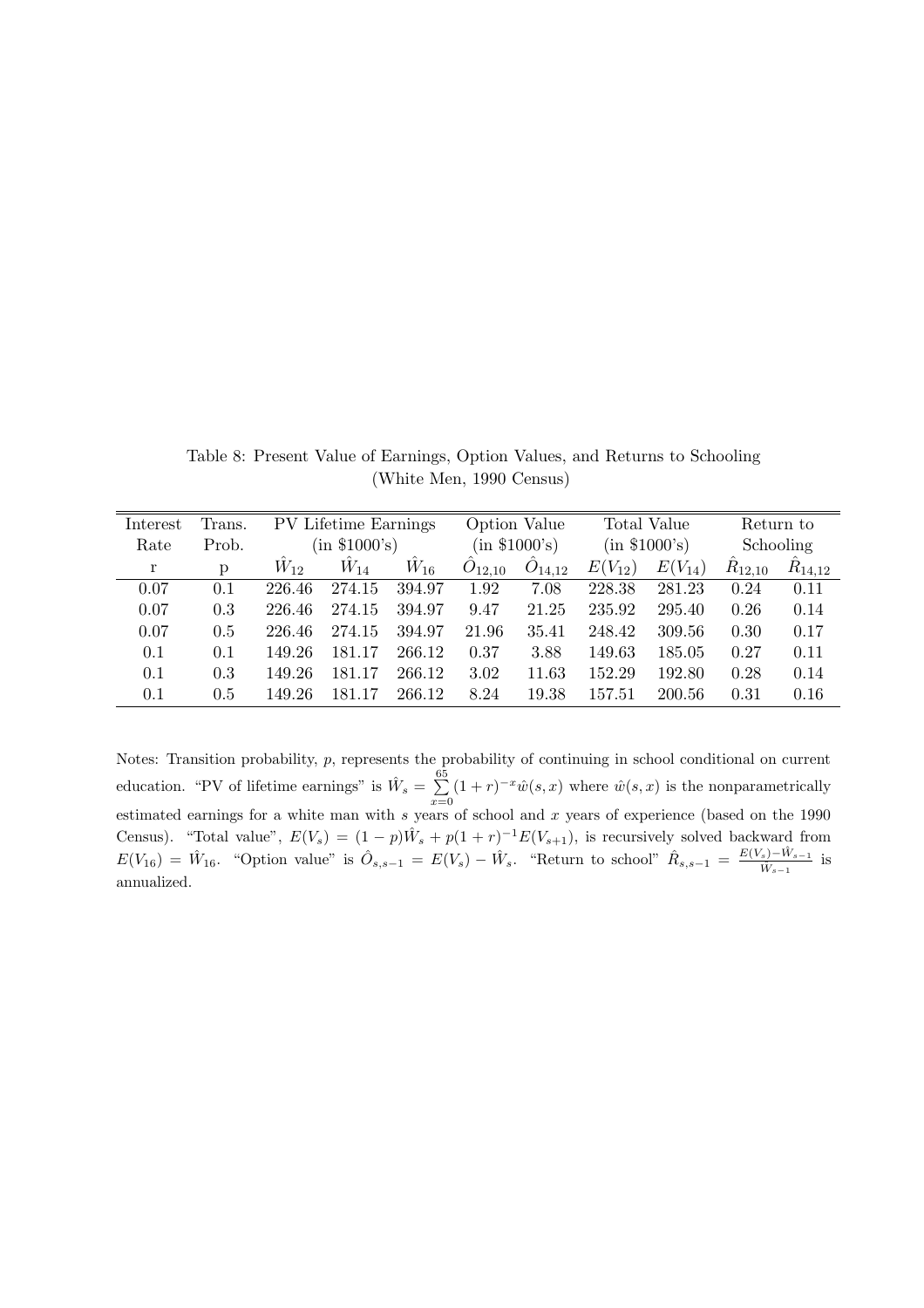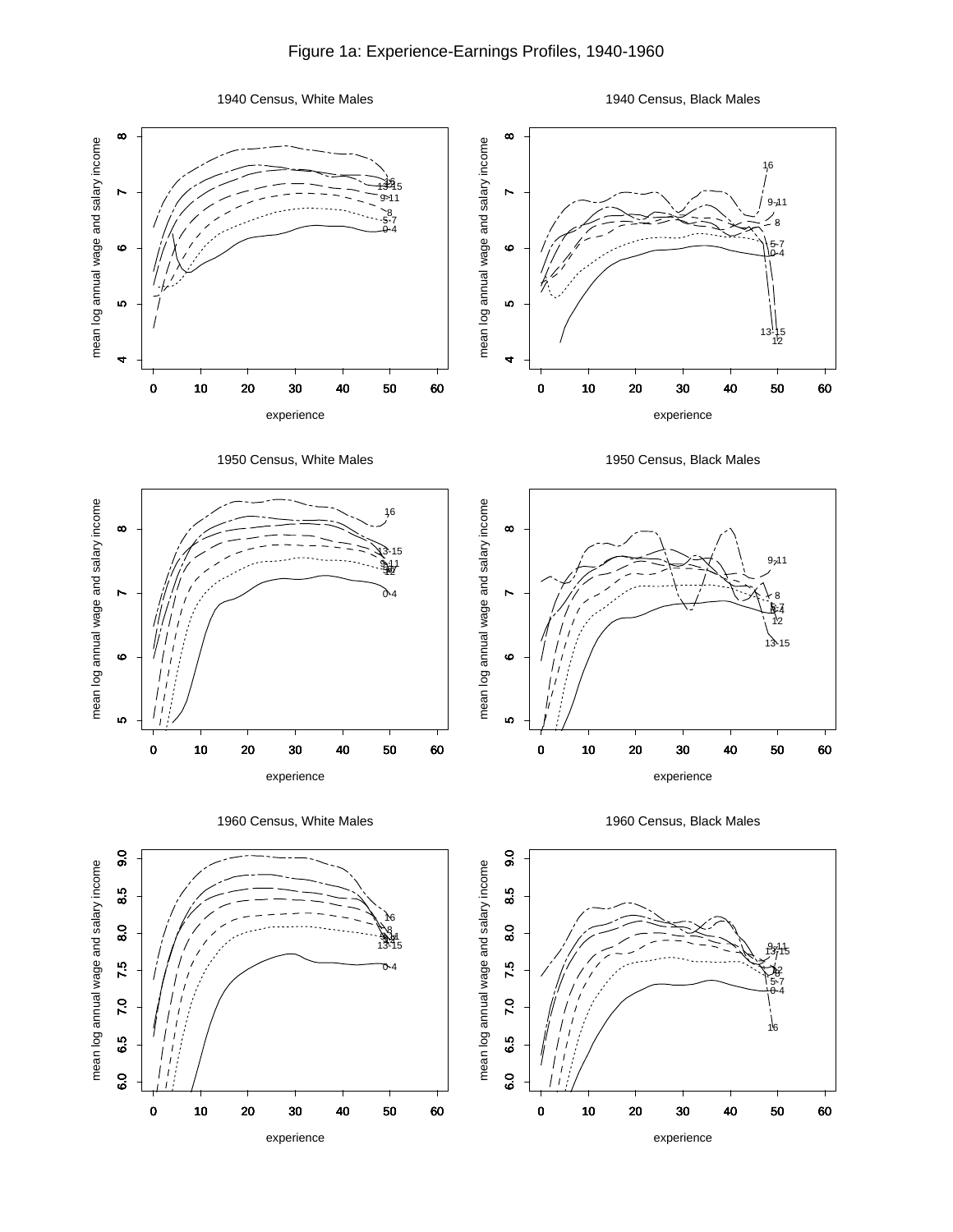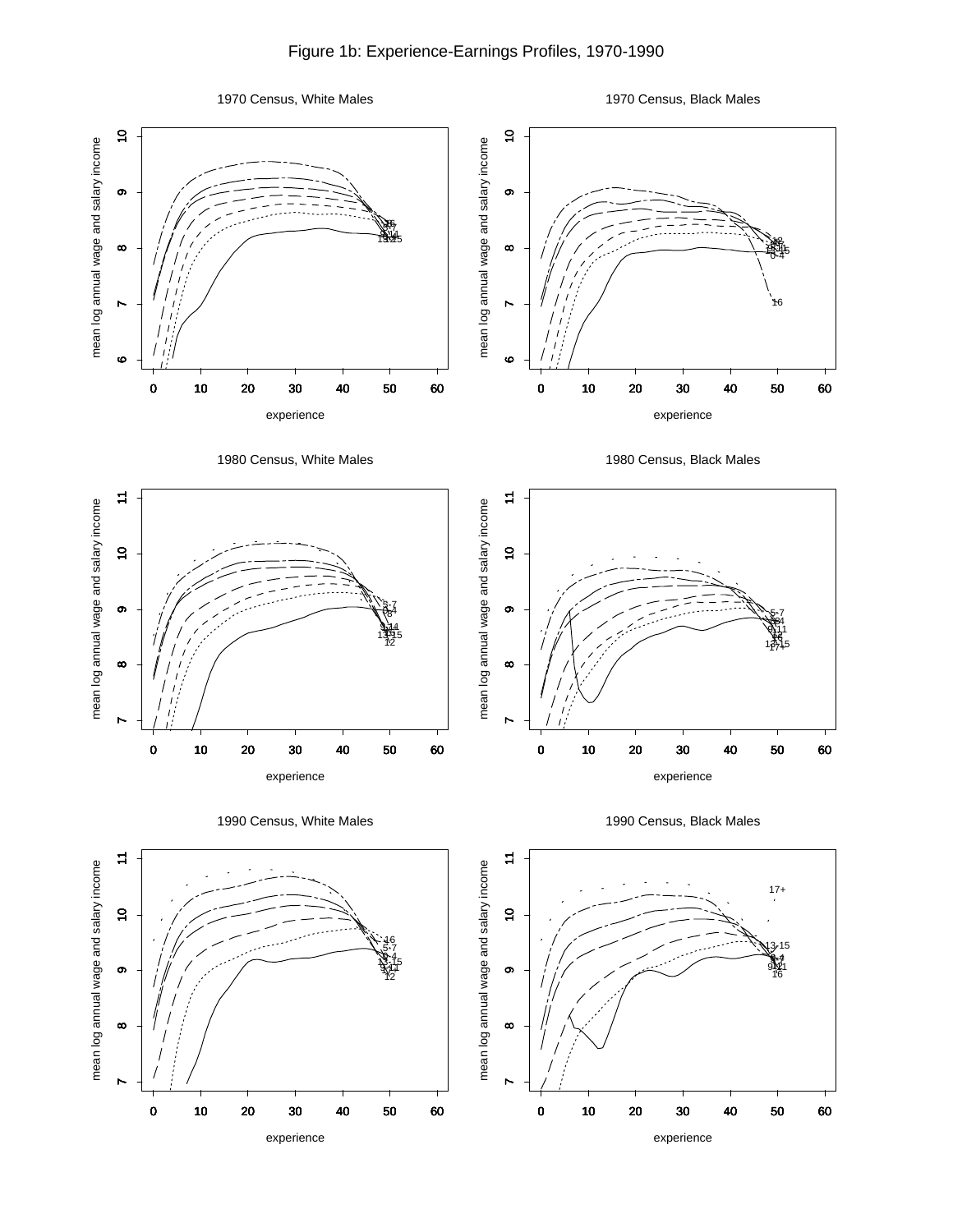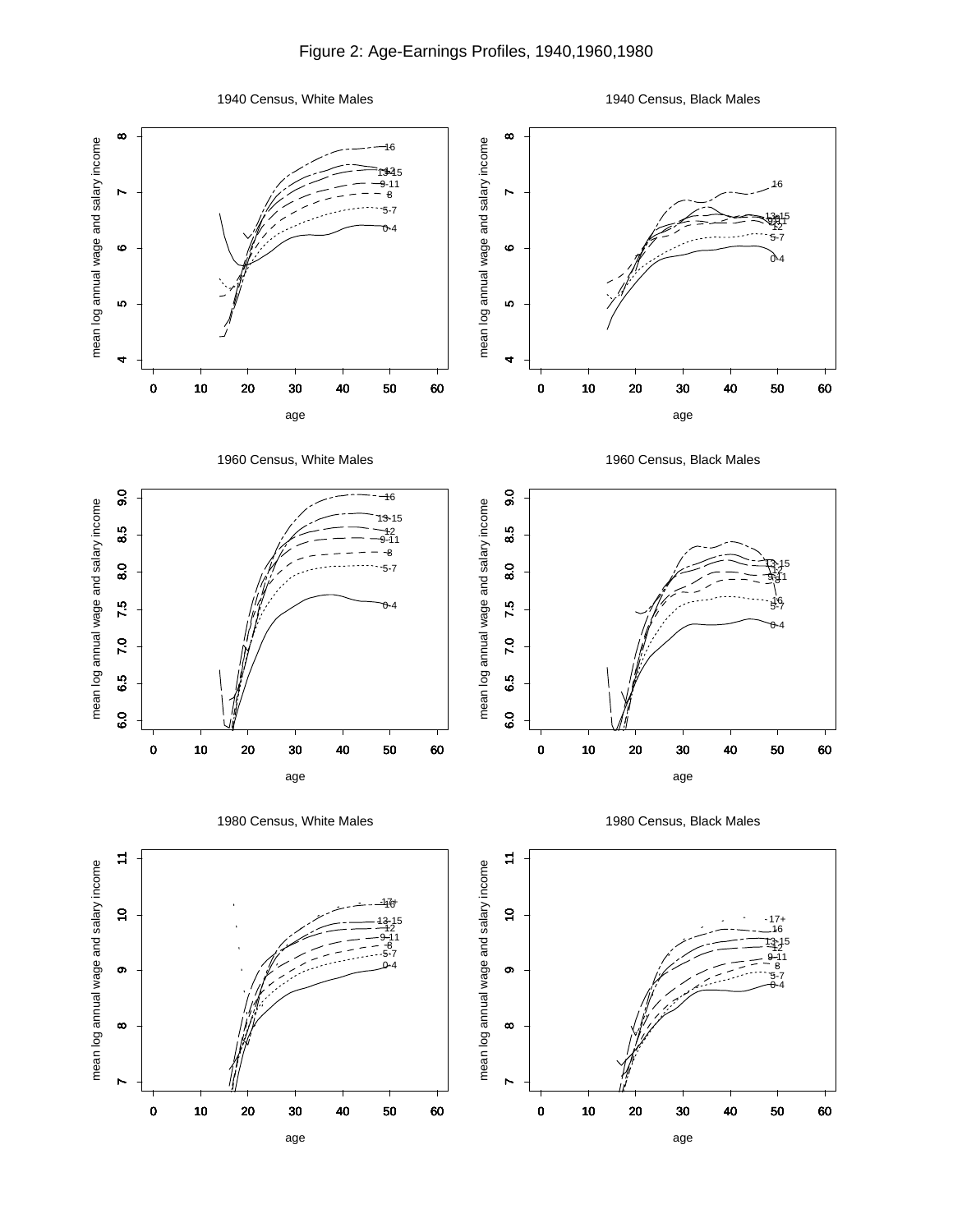Figure 3: Experience-Variance Log Earnings

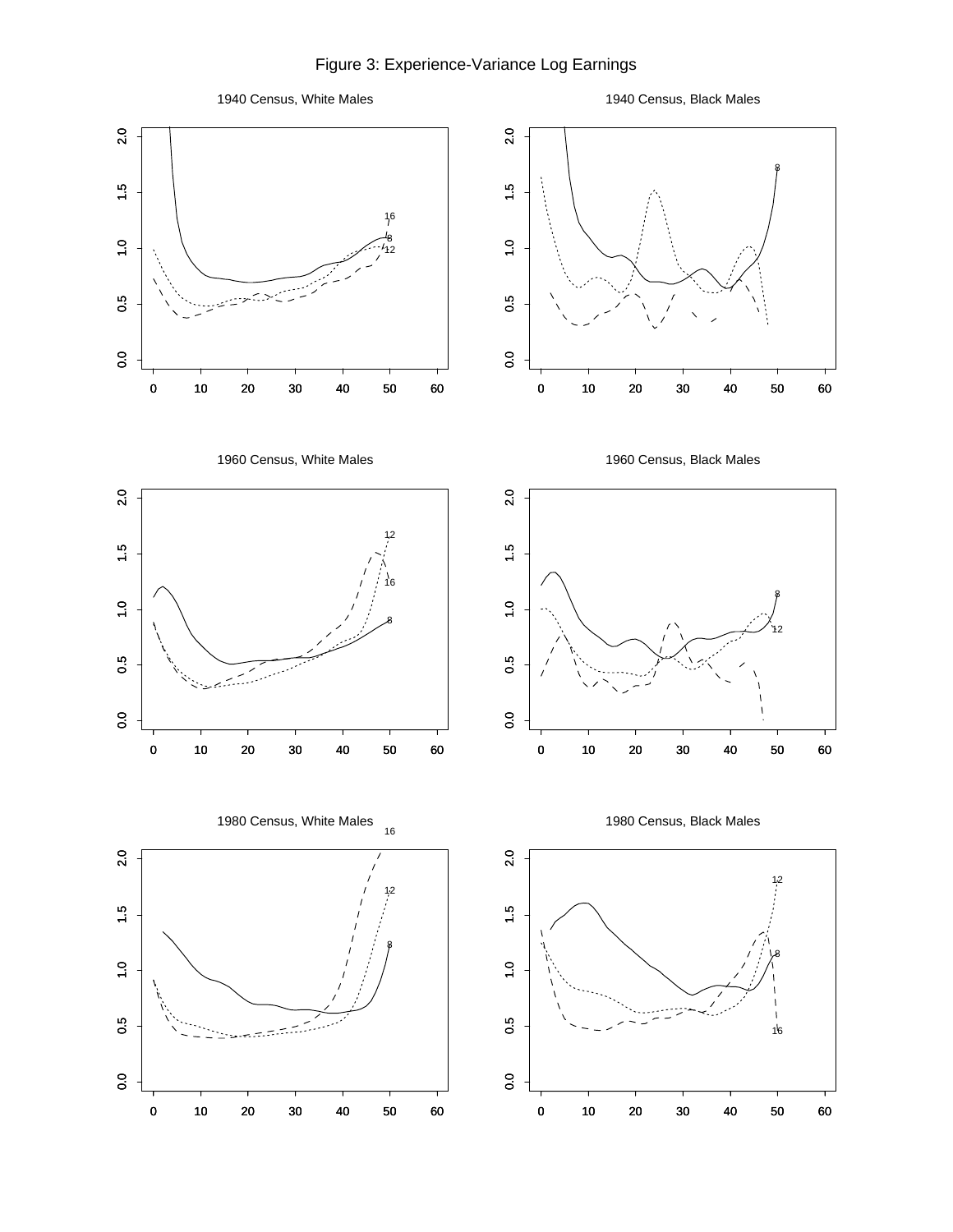

**Figure 4a: Average College Tuition Paid (in 2000 dollars)**

**Figure 4b: Marginal Tax Rates (from Barro & Sahasakul, 1983, Mulligan & Marion, 2000)**

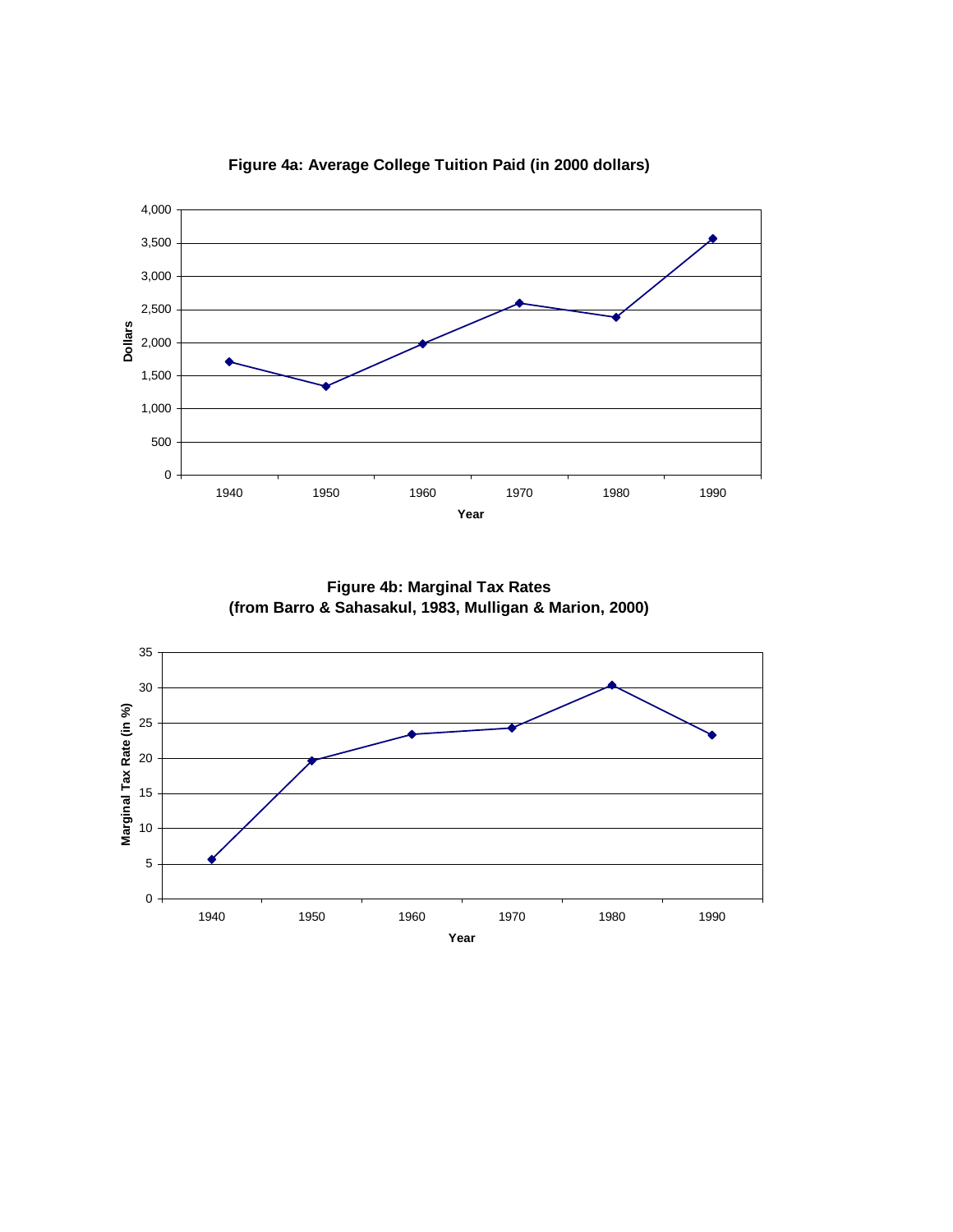

### **Figure 5: IRR for High School Completion (White and Black Men)**

**Figure 6: IRR for College Completion (White and Black Men)**

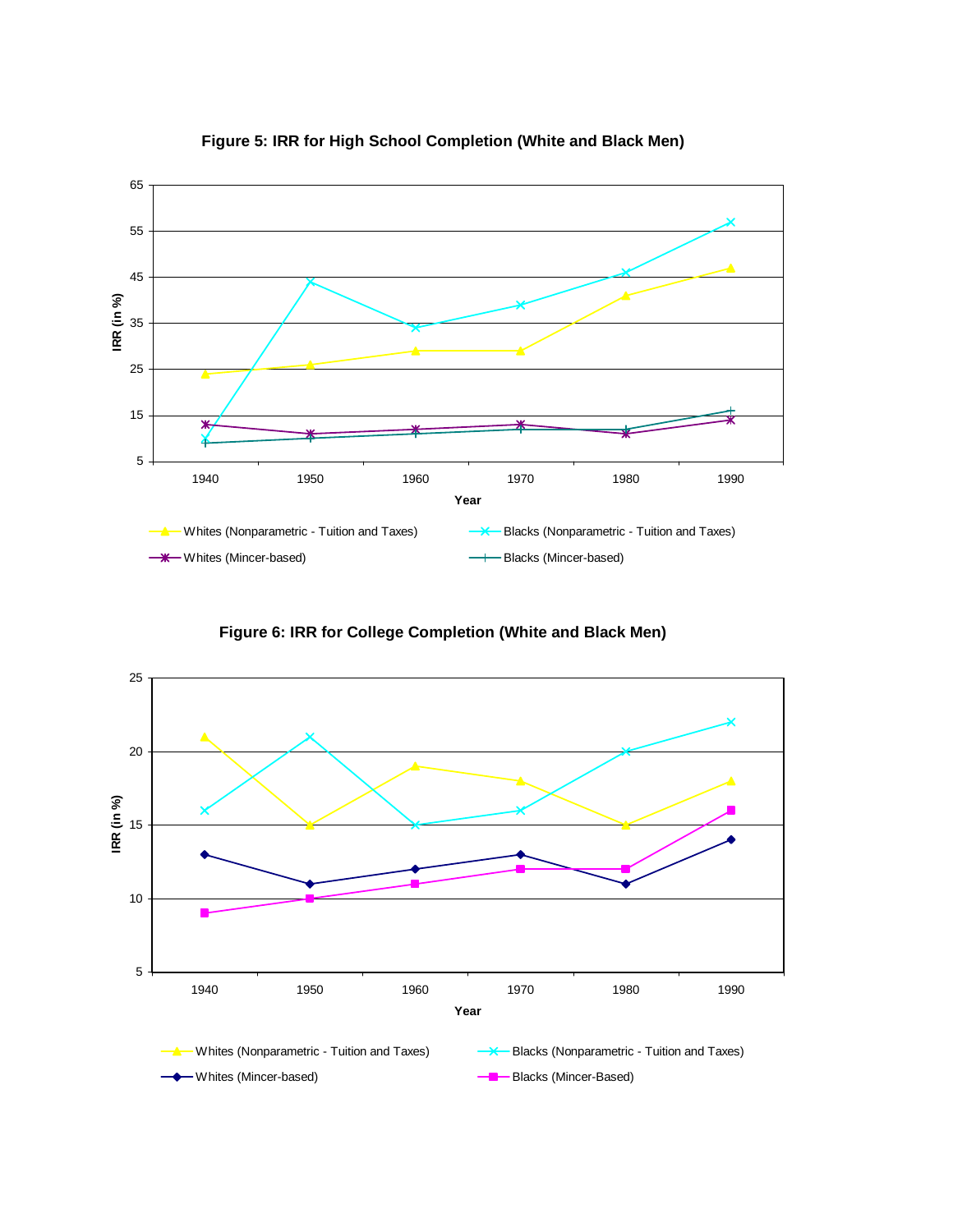